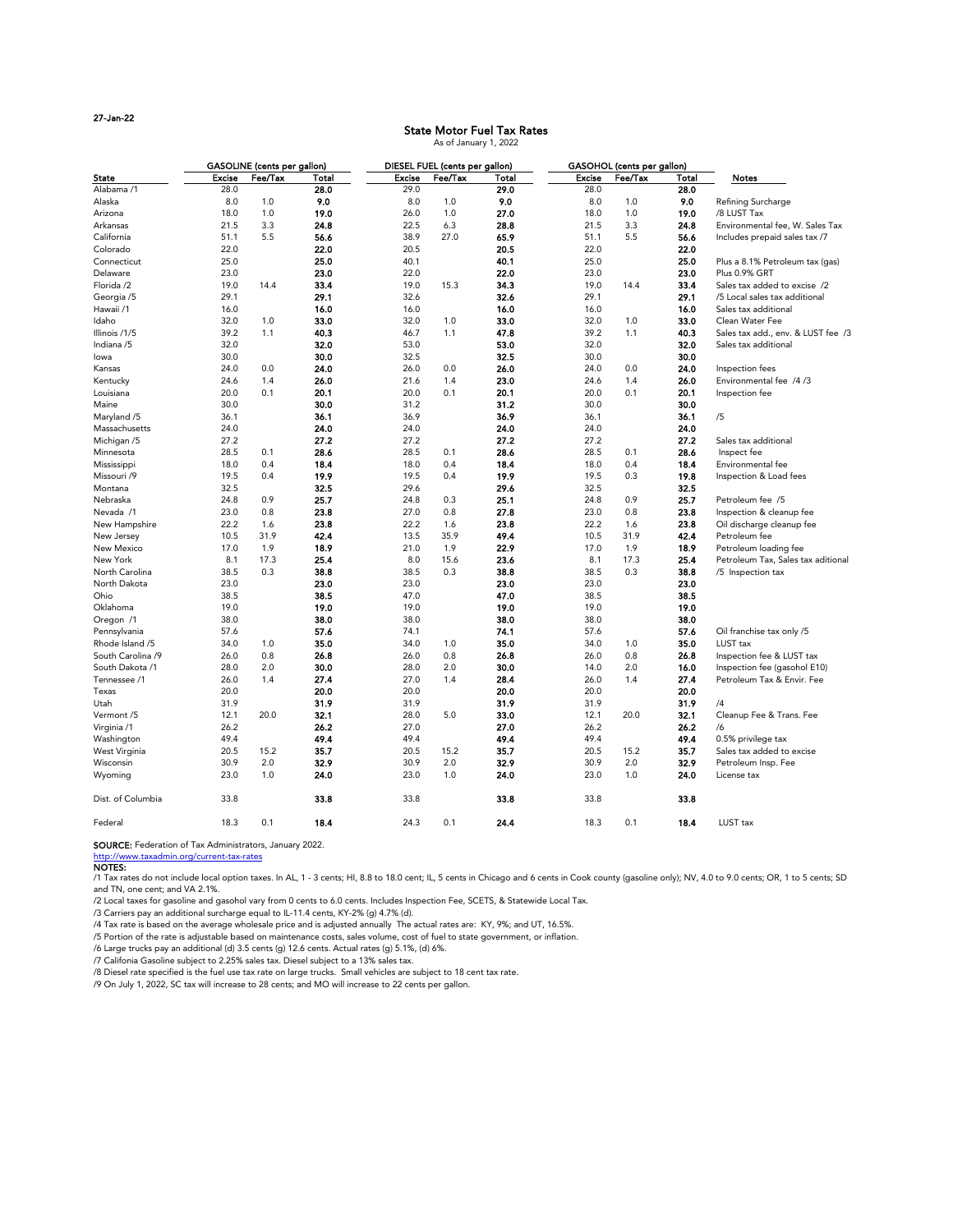## 8-Apr-21

|                         |               | <b>GASOLINE</b> (cents per gallon) |              |               | DIESEL FUEL (cents per gallon) |              |               | <b>GASOHOL</b> (cents per gallon) |       |                                    |
|-------------------------|---------------|------------------------------------|--------------|---------------|--------------------------------|--------------|---------------|-----------------------------------|-------|------------------------------------|
| <b>State</b>            | <b>Excise</b> | Fee/Tax                            | <b>Total</b> | <b>Excise</b> | Fee/Tax                        | <b>Total</b> | <b>Excise</b> | Fee/Tax                           | Total | <b>Notes</b>                       |
| Alabama /1 /9           | 26.0          |                                    | 26.0         | 27.0          |                                | 27.0         | 26.0          |                                   | 26.0  |                                    |
| Alaska                  | 8.0           | 1.0                                | 9.0          | 8.0           | 1.0                            | 9.0          | 8.0           | 1.0                               | 9.0   | Refining Surcharge                 |
| Arizona                 | 18.0          | 1.0                                | 19.0         | 26.0          | 1.0                            | 27.0         | 18.0          | 1.0                               | 19.0  | /8 LUST Tax                        |
| Arkansas                | 21.5          | 3.3                                | 24.8         | 22.5          | 6.3                            | 28.8         | 21.5          | 3.3                               | 24.8  | Environmental fee, W. Sales Tax    |
| California              | 50.5          | 5.0                                | 55.5         | 38.5          | 26.0                           | 64.5         | 50.5          | 5.0                               | 55.5  | Includes prepaid sales tax /7      |
| Colorado                | 22.0          |                                    | 22.0         | 20.5          |                                | 20.5         | 22.0          |                                   | 22.0  |                                    |
| Connecticut             | 25.0          |                                    | 25.0         | 44.6          |                                | 44.6         | 25.0          |                                   | 25.0  | Plus a 8.1% Petroleum tax (gas)    |
| Delaware                | 23.0          |                                    | 23.0         | 22.0          |                                | 22.0         | 23.0          |                                   | 23.0  | Plus 0.9% GRT                      |
| Florida /2              | 18.5          | 14.1                               | 32.6         | 18.5          | 15.0                           | 33.5         | 18.5          | 14.1                              | 32.6  | Sales tax added to excise /2       |
| Georgia /5              | 28.7          |                                    | 28.7         | 32.2          |                                | 32.2         | 28.7          |                                   | 28.7  | /5 Local sales tax additional      |
| Hawaii /1               | 16.0          |                                    | 16.0         | 16.0          |                                | 16.0         | 16.0          |                                   | 16.0  | Sales tax additional               |
| Idaho                   | 32.0          | 1.0                                | 33.0         | 32.0          | 1.0                            | 33.0         | 32.0          | 1.0                               | 33.0  | Clean Water Fee                    |
| Illinois /1/5           | 38.7          | 1.1                                | 39.8         | 46.2          | 1.1                            | 47.3         | 38.7          | 1.1                               | 39.8  | Sales tax add., env. & LUST fee /3 |
| Indiana /5              | 31.0          |                                    | 31.0         | 51.0          |                                | 51.0         | 31.0          |                                   | 31.0  | Sales tax additional               |
| lowa                    | 30.0          |                                    | 30.0         | 32.5          |                                | 32.5         | 29.0          |                                   | 29.0  |                                    |
| Kansas                  | 24.0          | 0.0                                | 24.0         | 26.0          | 0.0                            | 26.0         | 24.0          | 0.0                               | 24.0  | Inspection fees                    |
| Kentucky                | 24.6          | 1.4                                | 26.0         | 21.6          | 1.4                            | 23.0         | 24.6          | 1.4                               | 26.0  | Environmental fee /4/3             |
| Louisiana               | 20.0          | 0.1                                | 20.1         | 20.0          | 0.1                            | 20.1         | 20.0          | 0.1                               | 20.1  | Inspection fee                     |
| Maine                   | 30.0          |                                    | 30.0         | 31.2          |                                | 31.2         | 30.0          |                                   | 30.0  |                                    |
| Maryland /5             | 36.3          |                                    | 36.3         | 37.1          |                                | 37.1         | 36.3          |                                   | 36.3  | /5                                 |
| Massachusetts           | 24.0          |                                    | 24.0         | 24.0          |                                | 24.0         | 24.0          |                                   | 24.0  |                                    |
| Michigan                | 26.3          |                                    | 26.3         | 26.3          |                                | 26.3         | 26.3          |                                   | 26.3  | Sales tax additional               |
| Minnesota               | 28.5          | 0.1                                | 28.6         | 28.5          | 0.1                            | 28.6         | 28.5          | 0.1                               | 28.6  | Inspect fee                        |
|                         | 18.0          | 0.4                                | 18.4         | 18.0          | 0.4                            | 18.4         | 18.0          | 0.4                               | 18.4  | Environmental fee                  |
| Mississippi<br>Missouri | 17.0          | 0.4                                | 17.4         | 17.0          | 0.4                            | 17.4         | 17.0          | 0.3                               | 17.3  |                                    |
| Montana                 | 32.0          |                                    | 32.0         | 29.5          |                                | 29.5         | 32.0          |                                   | 32.0  | Inspection & Load fees             |
| Nebraska                | 28.7          | 0.9                                | 29.6         | 28.7          | 0.3                            | 29.0         | 28.7          | 0.9                               | 29.6  | Petroleum fee /5                   |
| Nevada /1               | 24.0          | 0.8                                | 24.8         | 27.0          | 0.8                            | 27.8         | 23.0          | 0.8                               | 23.8  |                                    |
|                         |               |                                    |              |               |                                |              |               |                                   |       | Inspection & cleanup fee           |
| New Hampshire           | 22.2          | 1.6                                | 23.8         | 22.2          | 1.6                            | 23.8         | 22.2          | 1.6                               | 23.8  | Oil discharge cleanup fee          |
| New Jersey              | 10.5          | 40.2                               | 50.7         | 13.5          | 44.2                           | 57.7         | 10.5          | 40.2                              | 50.7  | Petroleum fee                      |
| New Mexico              | 17.0          | 1.9                                | 18.9         | 21.0          | 1.9                            | 22.9         | 17.0          | 1.9                               | 18.9  | Petroleum loading fee              |
| New York                | 8.1           | 16.6                               | 24.7         | 8.0           | 14.9                           | 22.9         | 8.1           | 16.6                              | 24.7  | Petroleum Tax, Sales tax aditional |
| North Carolina          | 36.1          | 0.3                                | 36.4         | 36.1          | 0.3                            | 36.4         | 36.1          | 0.3                               | 36.4  | /5 Inspection tax                  |
| North Dakota            | 23.0          |                                    | 23.0         | 23.0          |                                | 23.0         | 23.0          |                                   | 23.0  |                                    |
| Ohio                    | 38.5          |                                    | 38.5         | 47.0          |                                | 47.0         | 38.5          |                                   | 38.5  |                                    |
| Oklahoma                | 19.0          | 1.0                                | 20.0         | 19.0          | 1.0                            | 20.0         | 19.0          | 1.0                               | 20.0  | Environmental fee                  |
| Oregon /1               | 36.0          |                                    | 36.0         | 36.0          |                                | 36.0         | 36.0          |                                   | 36.0  |                                    |
| Pennsylvania            | 57.6          |                                    | 57.6         | 74.1          |                                | 74.1         | 57.6          |                                   | 57.6  | Oil franchise tax only /5          |
| Rhode Island /5         | 34.0          | 1.0                                | 35.0         | 34.0          | 1.0                            | 35.0         | 34.0          | 1.0                               | 35.0  | LUST tax                           |
| South Carolina /9       | 24.0          | 0.8                                | 24.8         | 24.0          | 0.8                            | 24.8         | 24.0          | 0.8                               | 24.8  | Inspection fee & LUST tax          |
| South Dakota /1         | 28.0          | 2.0                                | 30.0         | 28.0          | 2.0                            | 30.0         | 26.6          | 2.0                               | 28.6  | Inspection fee (gasohol E10)       |
| Tennessee /1            | 26.0          | 1.4                                | 27.4         | 27.0          | 1.4                            | 28.4         | 26.0          | 1.4                               | 27.4  | Petroleum Tax & Envir. Fee         |
| Texas                   | 20.0          |                                    | 20.0         | 20.0          |                                | 20.0         | 20.0          |                                   | 20.0  |                                    |
| Utah                    | 31.4          |                                    | 31.4         | 31.4          |                                | 31.4         | 31.4          |                                   | 31.4  | /4                                 |
| Vermont /5              | 12.1          | 18.4                               | 30.5         | 28.0          | 4.0                            | 32.0         | 12.1          | 18.4                              | 30.5  | Cleanup Fee & Trans. Fee           |
| Virginia /1             | 21.2          |                                    | 21.2         | 20.2          |                                | 20.2         | 21.2          |                                   | 21.2  | /6                                 |
| Washington              | 49.4          |                                    | 49.4         | 49.4          |                                | 49.4         | 49.4          |                                   | 49.4  | 0.5% privilege tax                 |
| West Virginia           | 20.5          | 15.2                               | 35.7         | 20.5          | 15.2                           | 35.7         | 20.5          | 15.2                              | 35.7  | Sales tax added to excise          |
| Wisconsin               | 30.9          | 2.0                                | 32.9         | 30.9          | 2.0                            | 32.9         | 30.9          | 2.0                               | 32.9  | Petroleum Insp. Fee                |
| Wyoming                 | 23.0          | 1.0                                | 24.0         | 23.0          | 1.0                            | 24.0         | 23.0          | 1.0                               | 24.0  | License tax                        |
| Dist. of Columbia       | 28.8          |                                    | 28.8         | 28.8          |                                | 28.8         | 28.8          |                                   | 28.8  |                                    |

/9 On July 1, 2021, SC tax will increase to 26 cents; MT will increase to 32.5 cents (g) 29.55 cents (d); and VA tax will increase to 26.2 cents (g) 27 cents (d). On October 1, 2021, AL tax will increase to 28 cents (g) and 29 cents (d) and DC will increase to 33.8 cents per gallon.

/1 Tax rates do not include local option taxes. In AL, 1 - 3 cents; HI, 8.8 to 18.0 cent; IL, 5 cents in Chicago and 6 cents in Cook county (gasoline only); NV, 4.0 to 9.0 cents; OR, 1 to 5 cents; SD and TN, one cent; and VA 2.1%.

Federal 18.3 0.1 18.4 24.3 0.1 24.4 18.3 0.1 18.4 LUST tax

SOURCE: Federation of Tax Administrators, January 2021.

http://www.taxadmin.org/current-tax-rates

## NOTES:

/2 Local taxes for gasoline and gasohol vary from 0 cents to 6.0 cents. Includes Inspection Fee, SCETS, & Statewide Local Tax.

/3 Carriers pay an additional surcharge equal to IL-14.9 cents, KY-2% (g) 4.7% (d).

/4 Tax rate is based on the average wholesale price and is adjusted annually The actual rates are: KY, 9%; and UT, 16.5%.

/5 Portion of the rate is adjustable based on maintenance costs, sales volume, cost of fuel to state government, or inflation.

/6 Large trucks pay an additional (d) 3.5 cents (g) 12.6 cents. Actual rates (g) 5.1%, (d) 6%.

/7 Califonia Gasoline subject to 2.25% sales tax. Diesel subject to a 13% sales tax.

/8 Diesel rate specified is the fuel use tax rate on large trucks. Small vehicles are subject to 18 cent tax rate.

# State Motor Fuel Tax Rates

As of January 1, 2021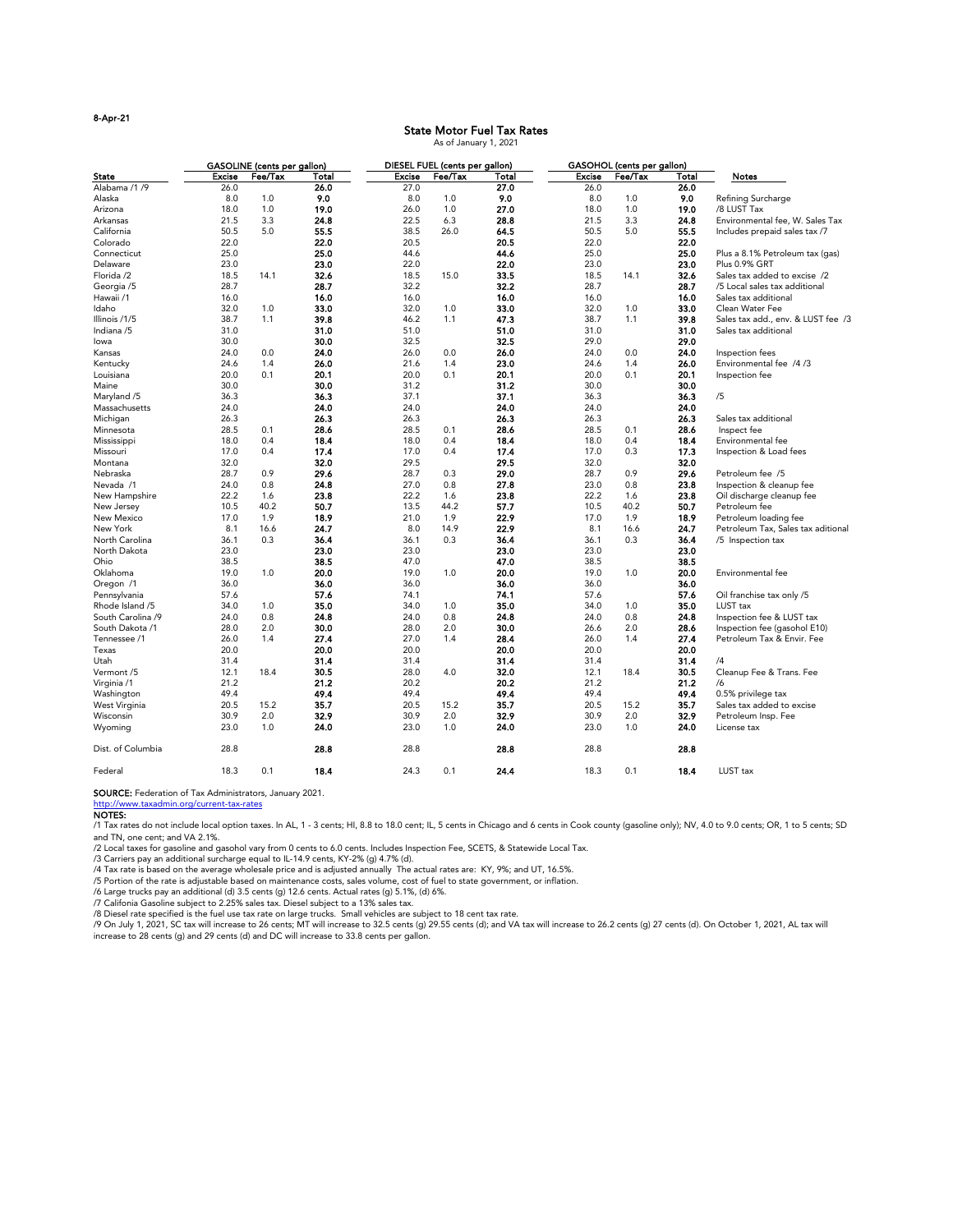|                   |               | <b>GASOLINE</b> (cents per gallon) |       |               | DIESEL FUEL (cents per gallon) |       |               | GASOHOL (cents per gallon) |              |                                    |
|-------------------|---------------|------------------------------------|-------|---------------|--------------------------------|-------|---------------|----------------------------|--------------|------------------------------------|
| <b>State</b>      | <b>Excise</b> | Fee/Tax                            | Total | <b>Excise</b> | Fee/Tax                        | Total | <b>Excise</b> | Fee/Tax                    | <b>Total</b> | <b>Notes</b>                       |
| Alabama /1 /9     | 24.0          |                                    | 24.0  | 25.0          |                                | 25.0  | 24.0          |                            | 24.0         |                                    |
| Alaska            | 8.0           | 1.0                                | 9.0   | 8.0           | 1.0                            | 9.0   | 8.0           | 1.0                        | 9.0          | Refining Surcharge                 |
| Arizona           | 18.0          | 1.0                                | 19.0  | 26.0          | 1.0                            | 27.0  | 18.0          | 1.0                        | 19.0         | /8 LUST Tax                        |
| Arkansas          | 21.5          | 3.3                                | 24.8  | 22.5          | 6.3                            | 28.8  | 21.5          | 3.3                        | 24.8         | Environmental fee, W. Sales Tax    |
| California        | 47.3          | 6.0                                | 53.3  | 36.0          | 32.0                           | 68.0  | 47.3          | 6.0                        | 53.3         | Includes prepaid sales tax /7      |
| Colorado          | 22.0          |                                    | 22.0  | 20.5          |                                | 20.5  | 22.0          |                            | 22.0         |                                    |
| Connecticut       | 25.0          |                                    | 25.0  | 46.5          |                                | 46.5  | 25.0          |                            | 25.0         | Plus a 8.1% Petroleum tax (gas)    |
| Delaware          | 23.0          |                                    | 23.0  | 22.0          |                                | 22.0  | 23.0          |                            | 23.0         | Plus 0.9% GRT                      |
| Florida /2        | 18.3          | 16.1                               | 34.4  | 19.3          | 13.9                           | 33.2  | 18.3          | 16.1                       | 34.4         | Sales tax added to excise /2       |
|                   |               |                                    |       |               |                                |       |               |                            |              |                                    |
| Georgia /5        | 27.9          |                                    | 27.9  | 31.3          |                                | 31.3  | 27.9          |                            | 27.9         | /5 Local sales tax additional      |
| Hawaii /1         | 16.0          |                                    | 16.0  | 16.0          |                                | 16.0  | 16.0          |                            | 16.0         | Sales tax additional               |
| Idaho             | 32.0          | 1.0                                | 33.0  | 32.0          | 1.0                            | 33.0  | 32.0          | 1.0                        | 33.0         | Clean Water Fee                    |
| Illinois /1/5     | 38.0          | 1.1                                | 39.1  | 45.5          | 1.1                            | 46.6  | 38.0          | 1.1                        | 39.1         | Sales tax add., env. & LUST fee /3 |
| Indiana /5        | 30.0          |                                    | 30.0  | 49.0          |                                | 49.0  | 30.0          |                            | 30.0         | Sales tax additional               |
| lowa              | 30.5          |                                    | 30.5  | 32.5          |                                | 32.5  | 29.0          |                            | 29.0         |                                    |
| Kansas            | 24.0          | 0.0                                | 24.0  | 26.0          | 0.0                            | 26.0  | 24.0          | 0.0                        | 24.0         | Inspection fees                    |
| Kentucky          | 24.6          | 1.4                                | 26.0  | 21.6          | 1.4                            | 23.0  | 24.6          | 1.4                        | 26.0         | Environmental fee /4/3             |
| Louisiana         | 20.0          | 0.0                                | 20.0  | 20.0          | 0.0                            | 20.0  | 20.0          | 0.0                        | 20.0         | Inspection fee                     |
| Maine             | 30.0          |                                    | 30.0  | 31.2          |                                | 31.2  | 30.0          |                            | 30.0         |                                    |
| Maryland /5       | 36.7          |                                    | 36.7  | 37.5          |                                | 37.5  | 36.7          |                            | 36.7         | /5                                 |
| Massachusetts     | 24.0          |                                    | 24.0  | 24.0          |                                | 24.0  | 24.0          |                            | 24.0         |                                    |
| Michigan          | 26.3          |                                    | 26.3  | 26.3          |                                | 26.3  | 26.3          |                            | 26.3         | Sales tax additional               |
| Minnesota         | 28.5          | 0.1                                | 28.6  | 28.5          | 0.1                            | 28.6  | 28.5          | 0.1                        | 28.6         | Inspect fee                        |
| Mississippi       | 18.0          | 0.4                                | 18.4  | 18.0          | 0.4                            | 18.4  | 18.0          | 0.4                        | 18.4         | Environmental fee                  |
| Missouri          | 17.0          | 0.4                                | 17.4  | 17.0          | 0.4                            | 17.4  | 17.0          | 0.3                        | 17.3         | Inspection & Load fees             |
| Montana           | 32.0          |                                    | 32.0  | 29.5          |                                | 29.5  | 32.0          |                            | 32.0         |                                    |
| Nebraska          | 29.3          | 0.9                                | 30.2  | 29.3          | 0.3                            | 29.6  | 29.3          | 0.9                        | 30.2         | Petroleum fee /5                   |
| Nevada /1         | 23.0          | 0.8                                | 23.8  | 27.0          | 0.8                            | 27.8  | 23.0          | 0.8                        | 23.8         | Inspection & cleanup fee           |
| New Hampshire     | 22.2          | 1.6                                | 23.8  | 22.2          | 1.6                            | 23.8  | 22.2          | 1.6                        | 23.8         | Oil discharge cleanup fee          |
|                   | 10.5          | 30.9                               | 41.4  | 13.5          | 35.0                           |       | 10.5          | 30.9                       |              | Petroleum fee                      |
| New Jersey        |               |                                    |       |               |                                | 48.5  |               |                            | 41.4         |                                    |
| New Mexico        | 17.0          | 1.9                                | 18.9  | 21.0          | 1.9                            | 22.9  | 17.0          | 1.9                        | 18.9         | Petroleum loading fee              |
| New York          | 8.1           | 17.4                               | 25.5  | 8.0           | 15.7                           | 23.7  | 8.1           | 17.4                       | 25.5         | Petroleum Tax, Sales tax aditional |
| North Carolina    | 36.1          | 0.3                                | 36.4  | 36.1          | 0.3                            | 36.4  | 36.1          | 0.3                        | 36.4         | /5 Inspection tax                  |
| North Dakota      | 23.0          |                                    | 23.0  | 23.0          |                                | 23.0  | 23.0          |                            | 23.0         |                                    |
| Ohio              | 38.5          |                                    | 38.5  | 47.0          |                                | 47.0  | 38.5          |                            | 38.5         |                                    |
| Oklahoma          | 19.0          | 1.0                                | 20.0  | 19.0          | 1.0                            | 20.0  | 19.0          | 1.0                        | 20.0         | Environmental fee                  |
| Oregon /1         | 36.0          |                                    | 36.0  | 36.0          |                                | 36.0  | 36.0          |                            | 36.0         |                                    |
| Pennsylvania      | 57.6          |                                    | 57.6  | 74.1          |                                | 74.1  | 57.6          |                            | 57.6         | Oil franchise tax only /5          |
| Rhode Island /5   | 34.0          | 1.0                                | 35.0  | 34.0          | 1.0                            | 35.0  | 34.0          | 1.0                        | 35.0         | LUST tax                           |
| South Carolina /9 | 22.0          | 0.8                                | 22.8  | 22.0          | 0.8                            | 22.8  | 22.0          | 0.8                        | 22.8         | Inspection fee & LUST tax          |
| South Dakota /1   | 28.0          | 2.0                                | 30.0  | 28.0          | 2.0                            | 30.0  | 26.6          | 2.0                        | 28.6         | Inspection fee (gasohol E10)       |
| Tennessee /1      | 26.0          | 1.4                                | 27.4  | 27.0          | 1.4                            | 28.4  | 26.0          | 1.4                        | 27.4         | Petroleum Tax & Envir. Fee         |
| Texas             | 20.0          |                                    | 20.0  | 20.0          |                                | 20.0  | 20.0          |                            | 20.0         |                                    |
| Utah              | 31.1          |                                    | 31.1  | 31.1          |                                | 31.1  | 31.1          |                            | 31.1         | /4                                 |
| Vermont /5        | 12.1          | 18.7                               | 30.8  | 28.0          | 4.0                            | 32.0  | 12.1          | 18.7                       | 30.8         | Cleanup Fee & Trans. Fee           |
| Virginia /1       | 16.2          |                                    | 16.2  | 20.2          |                                | 20.2  | 16.2          |                            | 16.2         | /6                                 |
| Washington        | 49.4          |                                    | 49.4  | 49.4          |                                | 49.4  | 49.4          |                            | 49.4         | 0.5% privilege tax                 |
| West Virginia     | 20.5          | 15.2                               | 35.7  | 20.5          | 15.2                           | 35.7  | 20.5          | 15.2                       | 35.7         | Sales tax added to excise          |
| Wisconsin         | 30.9          | 2.0                                | 32.9  | 30.9          | 2.0                            | 32.9  | 30.9          | 2.0                        | 32.9         | Petroleum Insp. Fee                |
| Wyoming           | 23.0          | 1.0                                | 24.0  | 23.0          | 1.0                            | 24.0  | 23.0          | 1.0                        | 24.0         | License tax                        |
|                   |               |                                    |       |               |                                |       |               |                            |              |                                    |
| Dist. of Columbia | 23.5          |                                    | 23.5  | 23.5          |                                | 23.5  | 23.5          |                            | 23.5         |                                    |
| Federal           | 18.3          | 0.1                                | 18.4  | 24.3          | 0.1                            | 24.4  | 18.3          | 0.1                        | 18.4         | LUST tax                           |

SOURCE: Federation of Tax Administrators, January 2020.

http://www.taxadmin.org/current-tax-rates

## NOTES:

/1 Tax rates do not include local option taxes. In AL, 1 - 3 cents; HI, 8.8 to 18.0 cent; IL, 5 cents in Chicago and 6 cents in Cook county

(gasoline only); NV, 4.0 to 9.0 cents; OR, 1 to 5 cents; SD and TN, one cent; and VA 2.1%.

/2 Local taxes for gasoline and gasohol vary from 0 cents to 6.0 cents. Includes Inspection Fee, SCETS, & Statewide Local Tax.

/3 Carriers pay an additional surcharge equal to IL-14.9 cents, KY-2% (g) 4.7% (d).

/4 Tax rate is based on the average wholesale price and is adjusted annually The actual rates are: KY, 9%; and UT, 16.5%.

/5 Portion of the rate is adjustable based on maintenance costs, sales volume, cost of fuel to state government, or inflation.

/6 Large trucks pay an additional (d) 3.5 cents (g) 12.6 cents. Actual rates (g) 5.1%, (d) 6%.

/7 Califonia Gasoline subject to 2.25% sales tax. Diesel subject to a 13% sales tax.

/8 Diesel rate specified is the fuel use tax rate on large trucks. Small vehicles are subject to 18 cent tax rate.

/9 On July 1, 2020, SC tax will increate to 24 cents. On October 1, 2020, AL tax will increase to 26 cents (g) and 27 cents (d).

# State Motor Fuel Tax Rates

As of January 1, 2020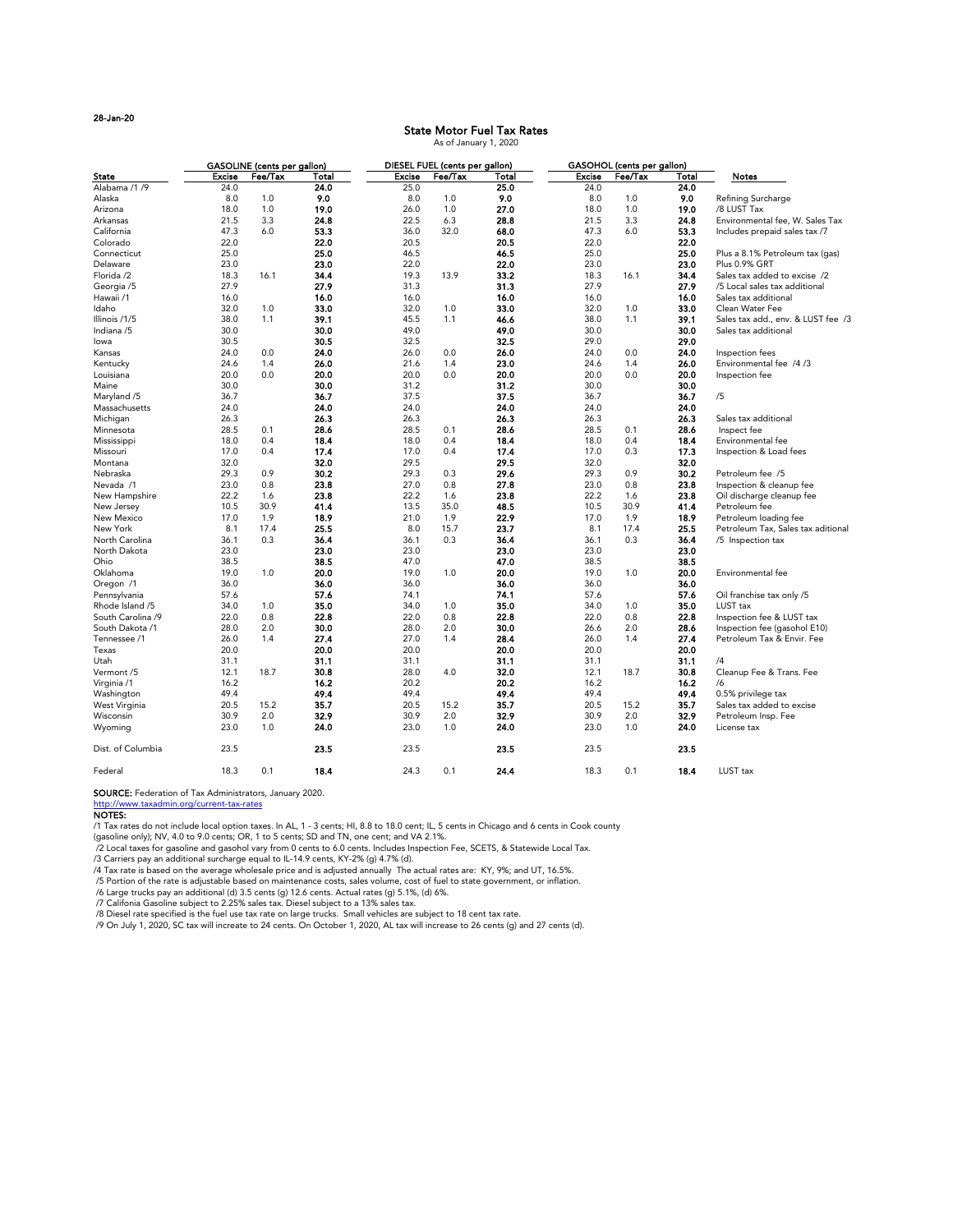### 29-Mar-19

## State Motor Fuel Tax Rates, 2019

|                                                                                                                                                                                                                                                                                                                                                                                                                                                                                                                                                                                                                                                                                                                                                                                                                                                                                                                                                                                            | <b>GASOLINE</b> (cents per gallon) |         | <b>DIESEL FUEL (cents per gallon)</b> |               |         |       | <b>GASOHOL</b> (cents per gallon) |         |       |                                    |
|--------------------------------------------------------------------------------------------------------------------------------------------------------------------------------------------------------------------------------------------------------------------------------------------------------------------------------------------------------------------------------------------------------------------------------------------------------------------------------------------------------------------------------------------------------------------------------------------------------------------------------------------------------------------------------------------------------------------------------------------------------------------------------------------------------------------------------------------------------------------------------------------------------------------------------------------------------------------------------------------|------------------------------------|---------|---------------------------------------|---------------|---------|-------|-----------------------------------|---------|-------|------------------------------------|
| <b>State</b>                                                                                                                                                                                                                                                                                                                                                                                                                                                                                                                                                                                                                                                                                                                                                                                                                                                                                                                                                                               | <b>Excise</b>                      | Fee/Tax | <b>Total</b>                          | <b>Excise</b> | Fee/Tax | Total | <b>Excise</b>                     | Fee/Tax | Total | <b>Notes</b>                       |
| Alabama                                                                                                                                                                                                                                                                                                                                                                                                                                                                                                                                                                                                                                                                                                                                                                                                                                                                                                                                                                                    | 18.0                               |         | 18.0                                  | 19.0          |         | 19.0  | 18.0                              |         | 18.0  |                                    |
| Alaska                                                                                                                                                                                                                                                                                                                                                                                                                                                                                                                                                                                                                                                                                                                                                                                                                                                                                                                                                                                     | 8.0                                | 1.0     | 9.0                                   | 8.0           | 1.0     | 9.0   | 8.0                               | 1.0     | 9.0   | Refining Surcharge                 |
| Arizona                                                                                                                                                                                                                                                                                                                                                                                                                                                                                                                                                                                                                                                                                                                                                                                                                                                                                                                                                                                    | 18.0                               | 1.0     | 19.0                                  | 26.0          | 1.0     | 27.0  | 18.0                              | 1.0     | 19.0  | /8 LUST Tax                        |
| Arkansas                                                                                                                                                                                                                                                                                                                                                                                                                                                                                                                                                                                                                                                                                                                                                                                                                                                                                                                                                                                   | 21.5                               | 0.3     | 21.8                                  | 22.5          | 0.3     | 22.8  | 21.5                              | 0.3     | 21.8  | Environmental fee                  |
| California                                                                                                                                                                                                                                                                                                                                                                                                                                                                                                                                                                                                                                                                                                                                                                                                                                                                                                                                                                                 | 41.7                               | 6.0     | 47.7                                  | 36.0          | 31.0    | 67.0  | 41.7                              | 6.0     | 47.7  | Includes prepaid sales tax /7      |
| Colorado                                                                                                                                                                                                                                                                                                                                                                                                                                                                                                                                                                                                                                                                                                                                                                                                                                                                                                                                                                                   | 22.0                               |         | 22.0                                  | 20.5          |         | 20.5  | 22.0                              |         | 22.0  |                                    |
| Connecticut                                                                                                                                                                                                                                                                                                                                                                                                                                                                                                                                                                                                                                                                                                                                                                                                                                                                                                                                                                                | 25.0                               |         | 25.0                                  | 43.9          |         | 43.9  | 25.0                              |         | 25.0  | Plus a 8.1% Petroleum tax (gas)    |
| Delaware                                                                                                                                                                                                                                                                                                                                                                                                                                                                                                                                                                                                                                                                                                                                                                                                                                                                                                                                                                                   | 23.0                               |         | 23.0                                  | 22.0          |         | 22.0  | 23.0                              |         | 23.0  | Plus 0.9% GRT                      |
| Florida <sup>2</sup>                                                                                                                                                                                                                                                                                                                                                                                                                                                                                                                                                                                                                                                                                                                                                                                                                                                                                                                                                                       | 18.1                               | 13.9    | 31.4                                  | 19.1          | 13.8    | 32.3  | 18.1                              | 13.9    | 31.4  | Sales tax added to excise /2       |
| Georgia                                                                                                                                                                                                                                                                                                                                                                                                                                                                                                                                                                                                                                                                                                                                                                                                                                                                                                                                                                                    | 27.5                               |         | 27.5                                  | 30.8          |         | 30.8  | 27.5                              |         | 27.5  | /5 Local sales tax additional      |
| Hawaii <sup>1</sup>                                                                                                                                                                                                                                                                                                                                                                                                                                                                                                                                                                                                                                                                                                                                                                                                                                                                                                                                                                        | 16.0                               |         | 16.0                                  | 16.0          |         | 16.0  | 16.0                              |         | 16.0  | Sales tax additional               |
| Idaho                                                                                                                                                                                                                                                                                                                                                                                                                                                                                                                                                                                                                                                                                                                                                                                                                                                                                                                                                                                      | 32.0                               | 1.0     | 33.0                                  | 32.0          | 1.0     | 33.0  | 32.0                              | 1.0     | 33.0  | Clean Water Fee                    |
| Illinois <sup>1</sup>                                                                                                                                                                                                                                                                                                                                                                                                                                                                                                                                                                                                                                                                                                                                                                                                                                                                                                                                                                      | 19.0                               | 1.1     | 20.1                                  | 21.5          | 1.1     | 22.6  | 19.0                              | 1.1     | 20.1  | Sales tax add., env. & LUST fee /3 |
|                                                                                                                                                                                                                                                                                                                                                                                                                                                                                                                                                                                                                                                                                                                                                                                                                                                                                                                                                                                            |                                    |         |                                       |               |         |       |                                   |         |       |                                    |
| Indiana <sup>5</sup>                                                                                                                                                                                                                                                                                                                                                                                                                                                                                                                                                                                                                                                                                                                                                                                                                                                                                                                                                                       | 29.0                               |         | 29.0                                  | 48.0          |         | 48.0  | 29.0                              |         | 29.0  | Sales tax additional               |
| lowa                                                                                                                                                                                                                                                                                                                                                                                                                                                                                                                                                                                                                                                                                                                                                                                                                                                                                                                                                                                       | 30.5                               |         | 30.5                                  | 32.5          |         | 32.5  | 29.0                              |         | 29.0  |                                    |
| Kansas                                                                                                                                                                                                                                                                                                                                                                                                                                                                                                                                                                                                                                                                                                                                                                                                                                                                                                                                                                                     | 24.0                               | 1.0     | 25.0                                  | 26.0          | 1.0     | 27.0  | 24.0                              | 1.0     | 25.0  | Environmental & Inspection fees    |
| Kentucky                                                                                                                                                                                                                                                                                                                                                                                                                                                                                                                                                                                                                                                                                                                                                                                                                                                                                                                                                                                   | 24.6                               | 1.4     | 26.0                                  | 21.6          | 1.4     | 23.0  | 24.6                              | 1.4     | 26.0  | Environmental fee /4/3             |
| Louisiana                                                                                                                                                                                                                                                                                                                                                                                                                                                                                                                                                                                                                                                                                                                                                                                                                                                                                                                                                                                  | 20.0                               | 0.1     | 20.1                                  | 20.0          | 0.1     | 20.1  | 20.0                              | 0.1     | 20.1  | Inspection fee                     |
| Maine                                                                                                                                                                                                                                                                                                                                                                                                                                                                                                                                                                                                                                                                                                                                                                                                                                                                                                                                                                                      | 30.0                               |         | 30.0                                  | 31.2          |         | 31.2  | 30.0                              |         | 30.0  |                                    |
| Maryland <sup>5</sup>                                                                                                                                                                                                                                                                                                                                                                                                                                                                                                                                                                                                                                                                                                                                                                                                                                                                                                                                                                      | 35.3                               |         | 35.3                                  | 36.1          |         | 36.1  | 35.3                              |         | 35.3  | /5                                 |
| Massachusetts                                                                                                                                                                                                                                                                                                                                                                                                                                                                                                                                                                                                                                                                                                                                                                                                                                                                                                                                                                              | 24.0                               |         | 24.0                                  | 24.0          |         | 24.0  | 24.0                              |         | 24.0  |                                    |
| Michigan                                                                                                                                                                                                                                                                                                                                                                                                                                                                                                                                                                                                                                                                                                                                                                                                                                                                                                                                                                                   | 26.3                               |         | 26.3                                  | 26.3          |         | 26.3  | 26.3                              |         | 26.3  | Sales tax additional               |
| Minnesota                                                                                                                                                                                                                                                                                                                                                                                                                                                                                                                                                                                                                                                                                                                                                                                                                                                                                                                                                                                  | 28.5                               | 0.1     | 28.6                                  | 28.5          | 0.1     | 28.6  | 28.5                              | 0.1     | 28.6  | Inspect fee                        |
| Mississippi                                                                                                                                                                                                                                                                                                                                                                                                                                                                                                                                                                                                                                                                                                                                                                                                                                                                                                                                                                                | 18.0                               | 0.4     | 18.4                                  | 18.0          | 0.4     | 18.4  | 18.0                              | 0.4     | 18.4  | Environmental fee                  |
| Missouri                                                                                                                                                                                                                                                                                                                                                                                                                                                                                                                                                                                                                                                                                                                                                                                                                                                                                                                                                                                   | 17.0                               | 0.4     | 17.4                                  | 17.0          | 0.4     | 17.4  | 17.0                              | 0.3     | 17.3  | Inspection & Load fees             |
| Montana                                                                                                                                                                                                                                                                                                                                                                                                                                                                                                                                                                                                                                                                                                                                                                                                                                                                                                                                                                                    | 31.5                               |         | 31.5                                  | 29.3          |         | 29.3  | 31.5                              |         | 31.5  |                                    |
| Nebraska                                                                                                                                                                                                                                                                                                                                                                                                                                                                                                                                                                                                                                                                                                                                                                                                                                                                                                                                                                                   | 29.6                               | 0.9     | 30.5                                  | 29.6          | 0.3     | 29.9  | 29.6                              | 0.9     | 30.5  | Petroleum fee /5                   |
| Nevada <sup>1</sup>                                                                                                                                                                                                                                                                                                                                                                                                                                                                                                                                                                                                                                                                                                                                                                                                                                                                                                                                                                        | 23.0                               | 0.8     | 23.8                                  | 27.0          | 0.8     | 27.8  | 23.0                              | 0.8     | 23.8  | Inspection & cleanup fee           |
| New Hampshire                                                                                                                                                                                                                                                                                                                                                                                                                                                                                                                                                                                                                                                                                                                                                                                                                                                                                                                                                                              | 22.2                               | 1.6     | 23.8                                  | 22.2          | 1.6     | 23.8  | 22.2                              | 1.6     | 23.8  | Oil discharge cleanup fee          |
|                                                                                                                                                                                                                                                                                                                                                                                                                                                                                                                                                                                                                                                                                                                                                                                                                                                                                                                                                                                            | 10.5                               | 30.9    | 41.4                                  | 13.5          | 35.0    | 48.5  | 10.5                              | 30.9    | 41.4  | Petroleum fee                      |
| New Jersey<br>New Mexico                                                                                                                                                                                                                                                                                                                                                                                                                                                                                                                                                                                                                                                                                                                                                                                                                                                                                                                                                                   | 17.0                               | 1.9     | 18.9                                  | 21.0          | 1.9     | 22.9  | 17.0                              | 1.9     | 18.9  |                                    |
| New York                                                                                                                                                                                                                                                                                                                                                                                                                                                                                                                                                                                                                                                                                                                                                                                                                                                                                                                                                                                   | 8.1                                | 17.7    |                                       | 8.0           | 16.0    | 24.0  | 8.1                               | 17.7    |       | Petroleum loading fee              |
|                                                                                                                                                                                                                                                                                                                                                                                                                                                                                                                                                                                                                                                                                                                                                                                                                                                                                                                                                                                            |                                    |         | 25.8                                  |               |         |       |                                   |         | 25.8  | Petroleum Tax, Sales tax aditional |
| North Carolina                                                                                                                                                                                                                                                                                                                                                                                                                                                                                                                                                                                                                                                                                                                                                                                                                                                                                                                                                                             | 36.2                               | 0.3     | 36.5                                  | 36.2          | 0.3     | 36.5  | 36.2                              | 0.3     | 36.5  | /5 Inspection tax                  |
| North Dakota                                                                                                                                                                                                                                                                                                                                                                                                                                                                                                                                                                                                                                                                                                                                                                                                                                                                                                                                                                               | 23.0                               |         | 23.0                                  | 23.0          |         | 23.0  | 23.0                              |         | 23.0  |                                    |
| Ohio                                                                                                                                                                                                                                                                                                                                                                                                                                                                                                                                                                                                                                                                                                                                                                                                                                                                                                                                                                                       | 28.0                               |         | 28.0                                  | 28.0          |         | 28.0  | 28.0                              |         | 28.0  |                                    |
| Oklahoma                                                                                                                                                                                                                                                                                                                                                                                                                                                                                                                                                                                                                                                                                                                                                                                                                                                                                                                                                                                   | 19.0                               | 1.0     | 20.0                                  | 19.0          | 1.0     | 20.0  | 19.0                              | 1.0     | 20.0  | Environmental fee                  |
| $O$ regon $1$                                                                                                                                                                                                                                                                                                                                                                                                                                                                                                                                                                                                                                                                                                                                                                                                                                                                                                                                                                              | 34.0                               |         | 34.0                                  | 34.0          |         | 34.0  | 34.0                              |         | 34.0  |                                    |
| Pennsylvania                                                                                                                                                                                                                                                                                                                                                                                                                                                                                                                                                                                                                                                                                                                                                                                                                                                                                                                                                                               | 57.6                               |         | 57.6                                  | 74.1          |         | 74.1  | 57.6                              |         | 57.6  | Oil franchise tax only /5          |
| Rhode Island <sup>9</sup>                                                                                                                                                                                                                                                                                                                                                                                                                                                                                                                                                                                                                                                                                                                                                                                                                                                                                                                                                                  | 33.0                               | 1.0     | 34.0                                  | 33.0          | 1.0     | 34.0  | 33.0                              | 1.0     | 34.0  | LUST tax                           |
| South Carolina <sup>9</sup>                                                                                                                                                                                                                                                                                                                                                                                                                                                                                                                                                                                                                                                                                                                                                                                                                                                                                                                                                                | 20.0                               | 0.8     | 20.8                                  | 20.0          | 0.8     | 20.8  | 20.0                              | 0.8     | 20.8  | Inspection fee & LUST tax          |
| South Dakota <sup>1</sup>                                                                                                                                                                                                                                                                                                                                                                                                                                                                                                                                                                                                                                                                                                                                                                                                                                                                                                                                                                  | 28.0                               | 2.0     | 30.0                                  | 28.0          | 2.0     | 30.0  | 26.6                              | 2.0     | 28.6  | Inspection fee (gasohol E10)       |
| Tennessee <sup>19</sup>                                                                                                                                                                                                                                                                                                                                                                                                                                                                                                                                                                                                                                                                                                                                                                                                                                                                                                                                                                    | 25.0                               | 1.4     | 26.4                                  | 24.0          | 1.4     | 25.4  | 25.0                              | 1.4     | 26.4  | Petroleum Tax & Envir, Fee         |
| Texas                                                                                                                                                                                                                                                                                                                                                                                                                                                                                                                                                                                                                                                                                                                                                                                                                                                                                                                                                                                      | 20.0                               |         | 20.0                                  | 20.0          |         | 20.0  | 20.0                              |         | 20.0  |                                    |
|                                                                                                                                                                                                                                                                                                                                                                                                                                                                                                                                                                                                                                                                                                                                                                                                                                                                                                                                                                                            |                                    |         |                                       |               |         | 30.0  |                                   |         | 30.0  |                                    |
| Utah                                                                                                                                                                                                                                                                                                                                                                                                                                                                                                                                                                                                                                                                                                                                                                                                                                                                                                                                                                                       | 30.0                               |         | 30.0                                  | 30.0          |         |       | 30.0                              |         |       | /4                                 |
| Vermont <sup>5</sup>                                                                                                                                                                                                                                                                                                                                                                                                                                                                                                                                                                                                                                                                                                                                                                                                                                                                                                                                                                       | 12.1                               | 19.1    | 31.2                                  | 28.0          | 4.0     | 32.0  | 12.1                              | 19.1    | 31.2  | Cleanup Fee & Trans. Fee           |
| Virginia <sup>1</sup>                                                                                                                                                                                                                                                                                                                                                                                                                                                                                                                                                                                                                                                                                                                                                                                                                                                                                                                                                                      | 16.2                               |         | 16.2                                  | 20.2          |         | 20.2  | 16.2                              |         | 16.2  | /6                                 |
| Washington                                                                                                                                                                                                                                                                                                                                                                                                                                                                                                                                                                                                                                                                                                                                                                                                                                                                                                                                                                                 | 49.4                               |         | 49.4                                  | 49.4          |         | 49.4  | 49.4                              |         | 49.4  | 0.5% privilege tax                 |
| West Virginia                                                                                                                                                                                                                                                                                                                                                                                                                                                                                                                                                                                                                                                                                                                                                                                                                                                                                                                                                                              | 20.5                               | 15.2    | 35.7                                  | 20.5          | 15.2    | 35.7  | 20.5                              | 15.2    | 35.7  | Sales tax added to excise          |
| Wisconsin                                                                                                                                                                                                                                                                                                                                                                                                                                                                                                                                                                                                                                                                                                                                                                                                                                                                                                                                                                                  | 30.9                               | 2.0     | 32.9                                  | 30.9          | 2.0     | 32.9  | 30.9                              | 2.0     | 32.9  | Petroleum Insp. Fee                |
| Wyoming                                                                                                                                                                                                                                                                                                                                                                                                                                                                                                                                                                                                                                                                                                                                                                                                                                                                                                                                                                                    | 23.0                               | 1.0     | 24.0                                  | 23.0          | 1.0     | 24.0  | 23.0                              | 1.0     | 24.0  | License tax                        |
| Dist. of Columbia                                                                                                                                                                                                                                                                                                                                                                                                                                                                                                                                                                                                                                                                                                                                                                                                                                                                                                                                                                          | 23.5                               |         | 23.5                                  | 23.5          |         | 23.5  | 23.5                              |         | 23.5  |                                    |
| Federal                                                                                                                                                                                                                                                                                                                                                                                                                                                                                                                                                                                                                                                                                                                                                                                                                                                                                                                                                                                    | 18.3                               | 0.1     | 18.4                                  | 24.3          | 0.1     | 24.4  | 13.0                              | 0.1     | 13.1  | LUST tax                           |
| SOURCE: Federation of Tax Administrators, January 2019.<br>http://www.taxadmin.org/current-tax-rates<br><b>NOTES:</b><br>/1 Tax rates do not include local option taxes. In AL, 1 - 3 cents; HI, 8.8 to 18.0 cent; IL, 5 cents in Chicago and 6 cents in Cook county<br>(gasoline only); NV, 4.0 to 9.0 cents; OR, 1 to 5 cents; SD and TN, one cent; and VA 2.1%.<br>/2 Local taxes for gasoline and gasohol vary from 0 cents to 6.0 cents. Includes Inspection Fee, SCETS, & Statewide Local Tax.<br>/3 Carriers pay an additional surcharge equal to IL-11.7 cents (g) 11.9 cents (d), IN-11 cents, KY-2% (g) 4.7% (d).<br>/4 Tax rate is based on the average wholesale price and is adjusted annually The actual rates are: KY, 9%; and UT, 12%.<br>/5 Portion of the rate is adjustable based on maintenance costs, sales volume, cost of fuel to state government, or inflation.<br>/6 Large trucks pay an additional (d) 3.5 cents (g) 12.6 cents. Actual rates (g) 5.1%, (d) 6%. |                                    |         |                                       |               |         |       |                                   |         |       |                                    |

/7 Califonia Gasoline subject to 2.25% sales tax. Diesel subject to a 9.25% sales tax.

/8 Diesel rate specified is the fuel use tax rate on large trucks. Small vehicles are subject to 18 cent tax rate.

/9 On July 1, 2019, RI fuel excise tax will increase to 34 cents, SC tax will increate to 22 cents, and the TN tax rates will increase to 26 cents (g) and 27 cents (d).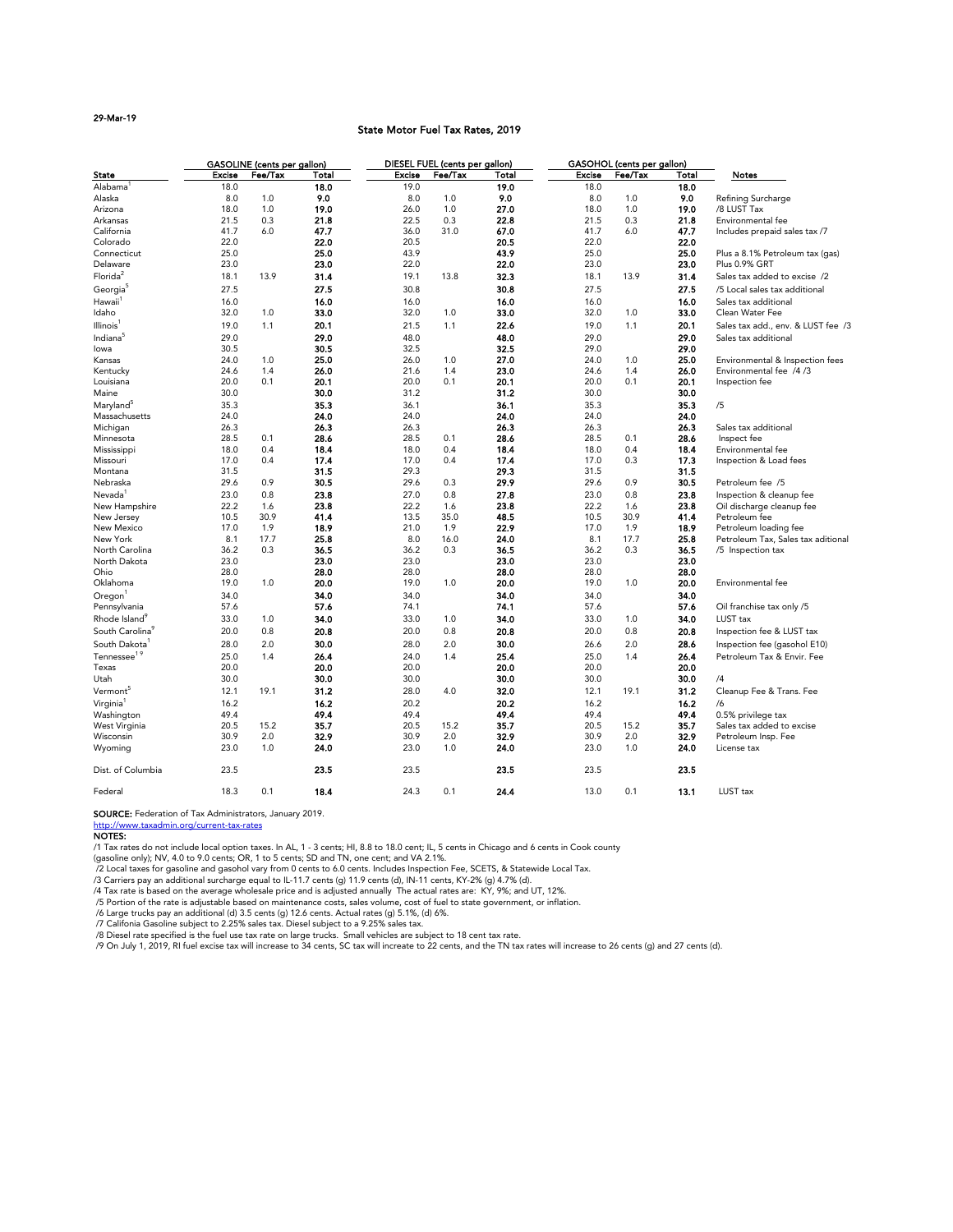## 2-Mar-18

#### State Motor Fuel Tax Rates, 2018

|                           |               | <b>GASOLINE</b> (cents per gallon) |        |               | DIESEL FUEL (cents per gallon) |              |               | <b>GASOHOL</b> (cents per gallon) |              |                                    |
|---------------------------|---------------|------------------------------------|--------|---------------|--------------------------------|--------------|---------------|-----------------------------------|--------------|------------------------------------|
| <b>State</b>              | <b>Excise</b> | Fee/Tax                            | Total  | <b>Excise</b> | Fee/Tax                        | <b>Total</b> | <b>Excise</b> | Fee/Tax                           | <b>Total</b> | <b>Notes</b>                       |
| Alabama                   | 18.0          |                                    | 18.0   | 19.0          |                                | 19.0         | 18.0          |                                   | 18.0         |                                    |
| Alaska                    | 8.0           | 0.95                               | 8.95   | 8.0           | 0.95                           | 8.95         | 8.0           | 0.95                              | 8.95         | Refining Surcharge                 |
| Arizona                   | 18.0          | 1.0                                | 19.0   | 26.0          | 1.0                            | 27.0         | 18.0          | 1.0                               | 19.0         | /8 LUST Tax                        |
| Arkansas                  | 21.5          | 0.3                                | 21.8   | 22.5          | 0.3                            | 22.8         | 21.5          | 0.3                               | 21.8         | Environmental fee                  |
| California                | 41.7          | 5.0                                | 46.7   | 36.0          | 25.0                           | 61.0         | 41.7          | 5.0                               | 46.7         | Includes prepaid sales tax /7      |
| Colorado                  | 22.0          |                                    | 22.0   | 20.5          |                                | 20.5         | 20.0          |                                   | 20.0         |                                    |
| Connecticut               | 25.0          |                                    | 25.0   | 41.7          |                                | 41.7         | 25.0          |                                   | 25.0         | Plus a 8.1% Petroleum tax (gas)    |
| Delaware                  | 23.0          |                                    | 23.0   | 22.0          |                                | 22.0         | 23.0          |                                   | 23.0         | Plus 0.9% GRT                      |
| Florida <sup>2</sup>      |               | 13.7                               |        |               |                                |              |               | 13.7                              |              |                                    |
|                           | 17.725        |                                    | 31.425 | 18.6          | 13.7                           | 32.3         | 17.725        |                                   | 31.425       | Sales tax added to excise /2       |
| Georgia                   | 26.8          |                                    | 26.8   | 30.0          |                                | 30.0         | 26.8          |                                   | 26.8         | /5 Local sales tax additional      |
| Hawaii <sup>®</sup>       | 16.0          |                                    | 16.0   | 16.0          |                                | 16.0         | 16.0          |                                   | 16.0         | Sales tax additional               |
| Idaho                     | 32.0          | $\mathbf 1$                        | 33.0   | 32.0          | $\mathbf{1}$                   | 33.0         | 32.0          | $\mathbf 1$                       | 33.0         | Clean Water Fee                    |
| Illinois <sup>1</sup>     | 19.0          | 1.1                                | 20.1   | 21.5          | 1.1                            | 22.6         | 19.0          | 1.1                               | 20.1         | Sales tax add., env. & LUST fee /3 |
| Indiana                   | 28.0          |                                    | 28.0   | 26.0          |                                | 26.0         | 28.0          |                                   | 28.0         | Sales tax additional /3            |
| lowa                      | 30.5          |                                    | 30.5   | 32.5          |                                | 32.5         | 29.0          |                                   | 29.0         |                                    |
| Kansas                    | 24.0          | 1.03                               | 25.03  | 26.0          | 1.03                           | 27.030       | 24.0          | 1.03                              | 25.03        | Environmental & Inspection fees    |
| Kentucky                  | 24.6          | 1.4                                | 26.0   | 21.6          | 1.4                            | 23.0         | 24.6          | 1.4                               | 26.0         | Environmental fee /4/3             |
| Louisiana                 | 20.0          | 0.125                              | 20.125 | 20.0          | 0.125                          | 20.125       | 20.0          | 0.125                             | 20.125       | Inspection fee                     |
| Maine                     | 30.0          |                                    | 30.0   | 31.2          |                                | 31.2         | 30.0          |                                   | 30.0         |                                    |
|                           |               |                                    |        |               |                                |              |               |                                   |              |                                    |
| Maryland <sup>5</sup>     | 33.8          |                                    | 33.8   | 34.55         |                                | 34.55        | 33.8          |                                   | 33.8         | /5                                 |
| Massachusetts             | 24.0          |                                    | 24.0   | 24.0          |                                | 24.0         | 24.0          |                                   | 24.0         |                                    |
| Michigan                  | 26.3          |                                    | 26.3   | 26.3          |                                | 26.3         | 26.3          |                                   | 26.3         | Sales tax additional               |
| Minnesota                 | 28.5          | 0.1                                | 28.6   | 28.5          | 0.1                            | 28.6         | 28.5          | 0.1                               | 28.6         | Inspect fee                        |
| Mississippi               | 18.0          | 0.4                                | 18.4   | 18.0          | 0.4                            | 18.4         | 18.0          | 0.4                               | 18.4         | Environmental fee                  |
| Missouri                  | 17.0          | 0.3                                | 17.3   | 17.0          | 0.3                            | 17.3         | 17.0          | 0.3                               | 17.3         | Inspection & Load fees             |
| Montana                   | 31.5          |                                    | 31.5   | 29.25         |                                | 29.25        | 31.5          |                                   | 31.5         |                                    |
| Nebraska                  | 28.4          | 0.9                                | 29.3   | 28.4          | 0.3                            | 28.7         | 28.4          | 0.9                               | 29.3         | Petroleum fee /5                   |
| Nevada                    | 23.0          | 0.805                              | 23.805 | 27.0          | 0.75                           | 27.75        | 23.0          | 0.805                             | 23.805       | Inspection & cleanup fee           |
| New Hampshire             | 22.2          | 1.625                              | 23.825 | 22.2          | 1.625                          | 23.825       | 22.2          | 1.625                             | 23.825       | Oil discharge cleanup fee          |
| New Jersey                | 10.5          | 26.6                               | 37.10  | 13.5          | 30.7                           | 44.20        | 10.5          | 26.6                              | 37.10        | Petroleum fee                      |
| New Mexico                | 17.0          | 1.875                              | 18.875 | 21.0          | 1.875                          | 22.875       | 17.0          | 1.875                             | 18.875       | Petroleum loading fee              |
| New York                  | 8.0           | 16.2                               | 24.2   | 8.0           | 15.15                          | 23.15        | 8.0           | 16.9                              | 24.9         | Petroleum Tax, Sales tax aditional |
| North Carolina            | 35.1          | 0.25                               | 35.35  | 35.1          | 0.25                           | 35.35        | 35.1          | 0.25                              | 35.35        | /5 /10 Inspection tax              |
| North Dakota              | 23.0          |                                    | 23.0   | 23.0          |                                | 23.0         | 23.0          |                                   | 23.0         |                                    |
| Ohio                      | 28.0          |                                    | 28.0   | 28.0          |                                | 28.0         | 28.0          |                                   | 28.0         |                                    |
| Oklahoma                  | 16.0          | 1.0                                | 17.0   | 13.0          | 1.0                            | 14.0         | 16.0          | 1.0                               | 17.0         | Environmental fee                  |
|                           |               |                                    |        |               |                                |              |               |                                   |              |                                    |
| Oregon                    | 34.0          |                                    | 34.0   | 34.0          |                                | 34.0         | 34.0          |                                   | 34.0         |                                    |
| Pennsylvania              | 57.6          |                                    | 57.6   | 74.1          |                                | 74.1         | 57.6          |                                   | 57.6         | Oil franchise tax only             |
| Rhode Island              | 33.0          | $\mathbf{1}$                       | 34.0   | 33.0          | $\mathbf{1}$                   | 34.0         | 33.0          | $\mathbf{1}$                      | 34.0         | LUST tax                           |
| South Carolina            | 16.0          | 0.75                               | 16.75  | 16.0          | 0.75                           | 16.75        | 16.0          | 0.75                              | 16.75        | Inspection fee & LUST tax          |
| South Dakota <sup>1</sup> | 28.0          | $\overline{2}$                     | 30.0   | 28.0          | $\overline{2}$                 | 30.0         | 26.6          | $\overline{2}$                    | 28.6         | Inspection fee (gasohol E10)       |
| Tennessee <sup>1</sup>    | 24.0          | 1.4                                | 25.4   | 21.0          | 1.4                            | 22.4         | 24.0          | 1.4                               | 25.4         | Petroleum Tax & Envir. Fee         |
| Texas                     | 20.0          |                                    | 20.0   | 20.0          |                                | 20.0         | 20.0          |                                   | 20.0         |                                    |
| Utah                      | 29.4          |                                    | 29.4   | 29.4          |                                | 29.4         | 29.4          |                                   | 29.4         | /4                                 |
| Vermont <sup>5</sup>      | 12.1          | 18.62                              | 30.72  | 28.0          | 4.0                            | 32.0         | 12.1          | 18.62                             | 30.72        | Cleanup Fee & Trans. Fee           |
| Virginia <sup>1</sup>     | 16.2          |                                    | 16.2   | 20.2          |                                | 20.2         | 16.2          |                                   | 16.2         | /6                                 |
|                           |               |                                    | 49.4   |               |                                | 49.4         |               |                                   |              |                                    |
| Washington                | 49.4          |                                    |        | 49.4          |                                |              | 49.4          |                                   | 49.4         | 0.5% privilege tax                 |
| West Virginia             | 20.5          | 15.2                               | 35.7   | 20.5          | 15.2                           | 35.7         | 20.5          | 15.2                              | 35.7         | Sales tax added to excise          |
| Wisconsin                 | 30.9          | 2.0                                | 32.9   | 30.9          | 2.0                            | 32.9         | 30.9          | 2.0                               | 32.9         | Petroleum Insp. Fee                |
| Wyoming                   | 23.0          | $\mathbf{1}$                       | 24.0   | 23.0          | $\mathbf{1}$                   | 24.0         | 23.0          | $\overline{1}$                    | 24.0         | License tax                        |
| Dist. of Columbia         | 23.5          |                                    | 23.5   | 23.5          |                                | 23.5         | 23.5          |                                   | 23.5         |                                    |
| Federal                   | 18.3          | 0.1                                | 18.4   | 24.3          | 0.1                            | 24.4         | 13.0          | 0.1                               | 13.1         | /7 LUST tax                        |

## NOTES:

SOURCE: Compiled by FTA from various sources.

/1 Tax rates do not include local option taxes. In AL, 1 - 3 cents; HI, 8.8 to 18.0 cent; IL, 5 cents in Chicago and 6 cents in Cook county

(gasoline only); NV, 4.0 to 9.0 cents; OR, 1 to 5 cents; SD and TN, one cent; and VA 2.1%.

/2 Local taxes for gasoline and gasohol vary from 0 cents to 6.0 cents. Includes Inspection Fee, SCETS, & Statewide Local Tax.

/3 Carriers pay an additional surcharge equal to IL-11.7 cents (g) 11.9 cents (d), IN-11 cents, KY-2% (g) 4.7% (d).

/4 Tax rate is based on the average wholesale price and is adjusted annually The actual rates are: KY, 9%; and UT, 12%.

/5 Portion of the rate is adjustable based on maintenance costs, sales volume, cost of fuel to state government, or inflation.

/6 Large trucks pay an additional (d) 3.5 cents (g) 12.6 cents. Actual rates (g) 5.1%, (d) 6%.

/7 Califonia Gasoline subject to 2.25% sales tax. Diesel subject to a 9.25% sales tax.

/8 Diesel rate specified is the fuel use tax rate on large trucks. Small vehicles are subject to 18 cent tax rate.

 Source: Federation of Tax Administrators http://www.taxadmin.org/current-tax-rates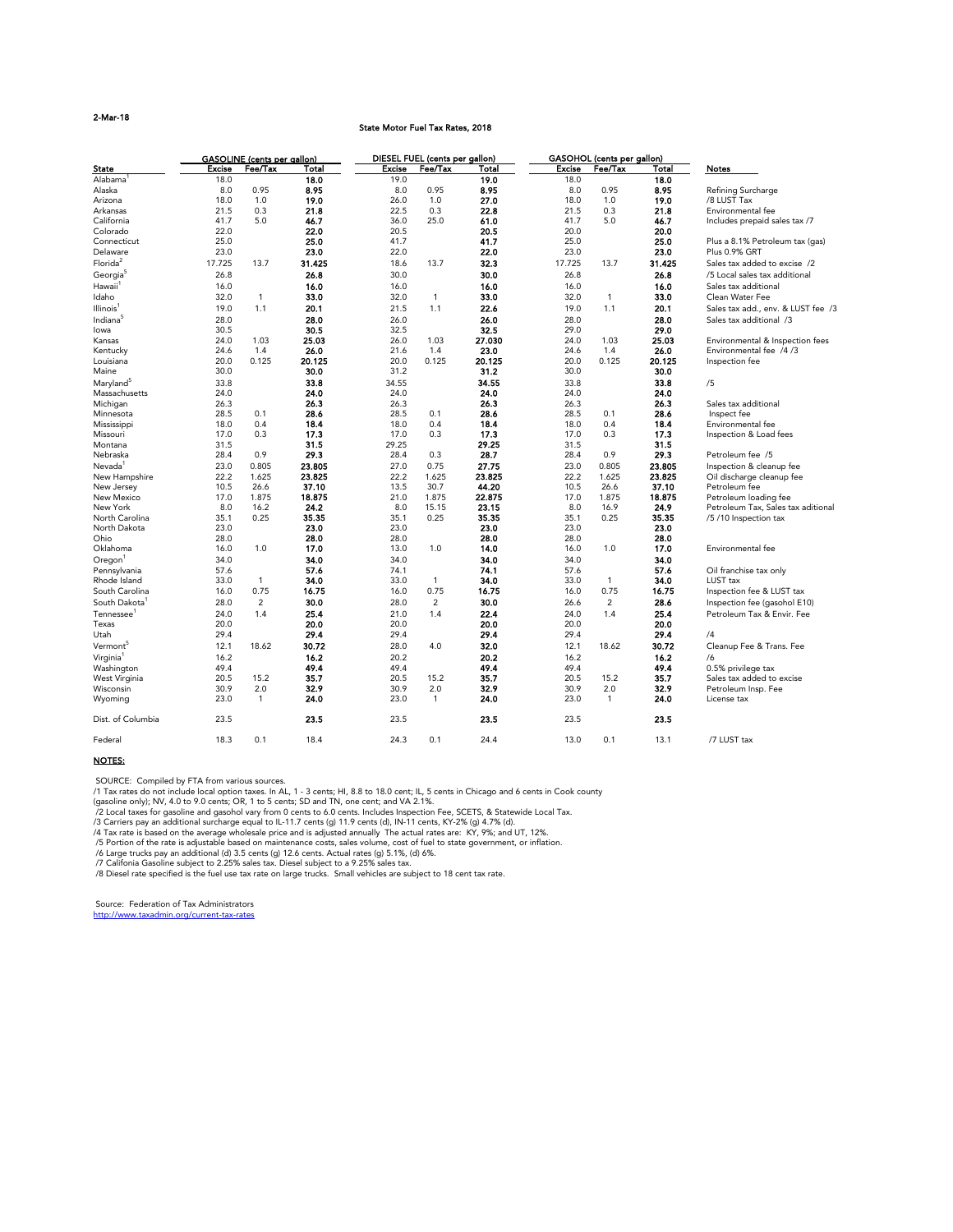## **10-Feb-17**

## **State Motor Fuel Tax Rates, 2017**

|                           |               | <b>GASOLINE</b> (cents per gallon) |              |               | <b>DIESEL FUEL (cents per gallon)</b> |              |               | <b>GASOHOL</b> (cents per gallon) |              |                                    |
|---------------------------|---------------|------------------------------------|--------------|---------------|---------------------------------------|--------------|---------------|-----------------------------------|--------------|------------------------------------|
| <b>State</b>              | <b>Excise</b> | Fee/Tax                            | <b>Total</b> | <b>Excise</b> | Fee/Tax                               | <b>Total</b> | <b>Excise</b> | Fee/Tax                           | <b>Total</b> | <b>Notes</b>                       |
| Alabama $\overline{1,10}$ | 18.0          |                                    | 18.0         | 19.0          |                                       | 19.0         | 18.0          |                                   | 18.0         |                                    |
| Alaska                    | 8.0           | 0.95                               | 8.95         | 8.0           | 0.95                                  | 8.95         | 8.0           | 0.95                              | 8.95         | <b>Refining Surcharge</b>          |
| Arizona                   | 18.0          | 1.0                                | 19.0         | 26.0          | 1.0                                   | 27.0         | 18.0          | 1.0                               | 19.0         | /8 LUST Tax                        |
| Arkansas                  | 21.5          | 0.3                                | 21.8         | 22.5          | 0.3                                   | 22.8         | 21.5          | 0.3                               | 21.8         | Environmental fee                  |
| California                | 27.8          | 5.0                                | 32.8         | 16.0          | 17.0                                  | 33.0         | 27.8          | 5.0                               | 32.8         | Includes prepaid sales tax /7      |
| Colorado                  | 22.0          |                                    | 22.0         | 20.5          |                                       | 20.5         | 20.0          |                                   | 20.0         |                                    |
| Connecticut               | 25.0          |                                    | 25.0         | 41.7          |                                       | 41.7         | 25.0          |                                   | 25.0         | Plus a 8.1% Petroleum tax (gas)    |
| Delaware                  | 23.0          |                                    | 23.0         | 22.0          |                                       | 22.0         | 23.0          |                                   | 23.0         | Plus 0.9% GRT                      |
| Florida <sup>2</sup>      | 17.4          | 13.5                               | 30.9         | 17.4          | 14.4                                  | 31.8         | 17.4          | 13.5                              | 30.9         | Sales tax added to excise /2       |
| Georgia                   | 26.3          |                                    | 26.3         | 29.4          |                                       | 29.4         | 26.3          |                                   | 26.3         | /5 Local sales tax additional      |
| Hawaii <sup>1</sup>       | 16.0          |                                    | 16.0         | 16.0          |                                       | 16.0         | 16.0          |                                   | 16.0         | Sales tax additional               |
| Idaho                     | 32.0          | $\mathbf{1}$                       | 33.0         | 32.0          | $\mathbf{1}$                          | 33.0         | 32.0          | 1                                 | 33.0         | Clean Water Fee                    |
| Illinois <sup>1</sup>     | 19.0          | 1.1                                | 20.1         | 21.5          | 1.1                                   | 22.6         | 19.0          | 1.1                               | 20.1         | Sales tax add., env. & LUST fee /3 |
| Indiana                   | 18.0          |                                    | 18.0         | 16.0          |                                       | 16.0         | 18.0          |                                   | 18.0         | Sales tax additional /3            |
| lowa                      | 30.7          |                                    | 30.7         | 32.5          |                                       | 32.5         | 29.0          |                                   | 29.0         |                                    |
| Kansas                    | 24.0          | 1.03                               | 25.03        | 26.0          | 1.03                                  | 27.030       | 24.0          | 1.03                              | 25.03        | Environmental & Inspection fees    |
| Kentucky                  | 24.6          | 1.4                                | 26.0         | 21.6          | 1.4                                   | 23.0         | 24.6          | 1.4                               | 26.0         | Environmental fee /4/3             |
| Louisiana                 | 20.0          | 0.125                              | 20.125       | 20.0          | 0.125                                 | 20.125       | 20.0          | 0.125                             | 20.125       | Inspection fee                     |
| Maine                     | 30.0          |                                    | 30.0         | 31.2          |                                       | 31.2         | 30.0          |                                   | 30.0         |                                    |
| Maryland <sup>5</sup>     | 33.5          |                                    | 33.5         | 34.25         |                                       | 34.25        | 33.5          |                                   | 33.5         | /5                                 |
| Massachusetts             | 24.0          |                                    | 24.0         | 24.0          |                                       | 24.0         | 24.0          |                                   | 24.0         |                                    |
| Michigan                  | 26.3          |                                    | 26.3         | 26.3          |                                       | 26.3         | 26.3          |                                   | 26.3         | Sales tax additional               |
| Minnesota                 | 28.5          | 0.1                                | 28.6         | 28.5          | 0.1                                   | 28.6         | 28.5          | 0.1                               | 28.6         | Inspect fee                        |
| Mississippi               | 18.0          | 0.4                                | 18.4         | 18.0          | 0.4                                   | 18.4         | 18.0          | 0.4                               | 18.4         | <b>Environmental fee</b>           |
| Missouri                  | 17.0          | 0.3                                | 17.3         | 17.0          | 0.3                                   | 17.3         | 17.0          | 0.3                               | 17.3         | Inspection & Load fees             |
| Montana                   | 27.0          |                                    | 27.0         | 27.75         |                                       | 27.75        | 27.0          |                                   | 27.0         |                                    |
| Nebraska                  | 27.3          | 0.9                                | 28.2         | 27.3          | 0.3                                   | 27.6         | 27.3          | 0.9                               | 28.2         | Petroleum fee /5                   |
| Nevada <sup>1</sup>       | 24.0          | 0.805                              | 24.805       | 27.0          | 0.75                                  | 27.75        | 24.0          | 0.805                             | 24.805       | Inspection & cleanup fee           |
| New Hampshire             | 22.2          | 1.625                              | 23.825       | 22.2          | 1.625                                 | 23.825       | 22.2          | 1.625                             | 23.825       | Oil discharge cleanup fee          |
| New Jersey                | 10.5          | 26.6                               | 37.10        | 13.5          | 19.9                                  | 33.40        | 10.5          | 26.6                              | 37.10        | Petroleum fee                      |
| New Mexico                | 17.0          | 1.875                              | 18.875       | 21.0          | 1.875                                 | 22.875       | 17.0          | 1.875                             | 18.875       | Petroleum loading fee              |
| New York                  | 8.0           | 16.2                               | 24.2         | 8.0           | 14.45                                 | 22.45        | 8.0           | 16.2                              | 24.2         | Petroleum Tax, Sales tax aditional |
| North Carolina            | 34.3          | 0.25                               | 34.55        | 34.3          | 0.25                                  | 34.55        | 34.3          | 0.25                              | 34.55        | /5 /10 Inspection tax              |
| North Dakota              | 23.0          |                                    | 23.0         | 23.0          |                                       | 23.0         | 23.0          |                                   | 23.0         |                                    |
| Ohio                      | 28.0          |                                    | 28.0         | 28.0          |                                       | 28.0         | 28.0          |                                   | 28.0         |                                    |
| Oklahoma                  | 16.0          | 1.0                                | 17.0         | 13.0          | 1.0                                   | 14.0         | 16.0          | 1.0                               | 17.0         | Environmental fee                  |
| Oregon $1$                | 30.0          |                                    | 30.0         | 30.0          |                                       | 30.0         | 30.0          |                                   | 30.0         |                                    |
| Pennsylvania              | 58.2          |                                    | 58.2         | 74.7          |                                       | 74.7         | 58.2          |                                   | 58.2         | Oil franchise tax only             |
| Rhode Island              | 33.0          | $\mathbf{1}$                       | 34.0         | 33.0          | $\mathbf{1}$                          | 34.0         | 33.0          | $\mathbf{1}$                      | 34.0         | LUST tax                           |
| South Carolina            | 16.0          | 0.75                               | 16.75        | 16.0          | 0.75                                  | 16.75        | 16.0          | 0.75                              | 16.75        | Inspection fee & LUST tax          |
| South Dakota <sup>1</sup> | 28.0          | $\overline{2}$                     | 30.0         | 28.0          | $\overline{2}$                        | 30.0         | 26.6          | $\overline{2}$                    | 28.6         | Inspection fee (gasohol E10)       |
| Tennessee <sup>1</sup>    | 20.0          | 1.4                                | 21.4         | 17.0          | 1.4                                   | 18.4         | 20.0          | 1.4                               | 21.4         | Petroleum Tax & Envir. Fee         |
| Texas                     | 20.0          |                                    | 20.0         | 20.0          |                                       | 20.0         | 20.0          |                                   | 20.0         |                                    |
| Utah                      | 29.4          |                                    | 29.4         | 29.4          |                                       | 29.4         | 29.4          |                                   | 29.4         |                                    |
| Vermont <sup>5</sup>      |               |                                    |              |               |                                       |              |               |                                   |              |                                    |
|                           | 12.1          | 18.36                              | 30.46        | 28.0          | 4.0                                   | 32.0         | 12.1          | 18.36                             | 30.46        | Cleanup Fee & Trans. Fee           |
| Virginia <sup>1</sup>     | 16.2          |                                    | 16.2         | 20.2          |                                       | 20.2         | 16.2          |                                   | 16.2         | /6                                 |
| Washington <sup>10</sup>  | 49.4          |                                    | 49.4         | 49.4          |                                       | 49.4         | 49.4          |                                   | 49.4         | 0.5% privilege tax                 |
| West Virginia             | 20.5          | 11.7                               | 32.2         | 20.5          | 11.7                                  | 32.2         | 20.5          | 11.7                              | 32.2         | Sales tax added to excise          |
| Wisconsin                 | 30.9          | 2.0                                | 32.9         | 30.9          | 2.0                                   | 32.9         | 30.9          | 2.0                               | 32.9         | Petroleum Insp. Fee                |
| Wyoming                   | 23.0          | $\mathbf{1}$                       | 24.0         | 23.0          | $\mathbf{1}$                          | 24.0         | 23.0          | $\mathbf{1}$                      | 24.0         | License tax                        |
| Dist. of Columbia         | 23.5          |                                    | 23.5         | 23.5          |                                       | 23.5         | 23.5          |                                   | 23.5         |                                    |
| Federal                   | 18.3          | 0.1                                | 18.4         | 24.3          | 0.1                                   | 24.4         | 13.0          | 0.1                               | 13.1         | /7 LUST tax                        |

## **NOTES:**

SOURCE: Compiled by FTA from various sources.

/1 Tax rates do not include local option taxes. In AL, 1 - 3 cents; HI, 8.8 to 18.0 cent; IL, 5 cents in Chicago and 6 cents in Cook county

(gasoline only); NV, 4.0 to 9.0 cents; OR, 1 to 5 cents; SD and TN, one cent; and VA 2.1%.

/2 Local taxes for gasoline and gasohol vary from 0 cents to 6.0 cents. Includes Inspection Fee, SCETS, & Statewide Local Tax.

/3 Carriers pay an additional surcharge equal to IL-11.7 cents (g) 11.9 cents (d), IN-11 cents, KY-2% (g) 4.7% (d).

/4 Tax rate is based on the average wholesale price and is adjusted annually The actual rates are: KY, 9%; and UT, 12%.

/5 Portion of the rate is adjustable based on maintenance costs, sales volume, cost of fuel to state government, or inflation.

/6 Large trucks pay an additional (d) 3.5 cents (g) 12.6 cents. Actual rates (g) 5.1%, (d) 6%.

/7 Califonia Gasoline subject to 2.25% sales tax. Diesel subject to a 9.25% sales tax.

/8 Diesel rate specified is the fuel use tax rate on large trucks. Small vehicles are subject to 18 cent tax rate.

 Source: Federation of Tax Administrators, February 2017 http://www.taxadmin.org/current-tax-rates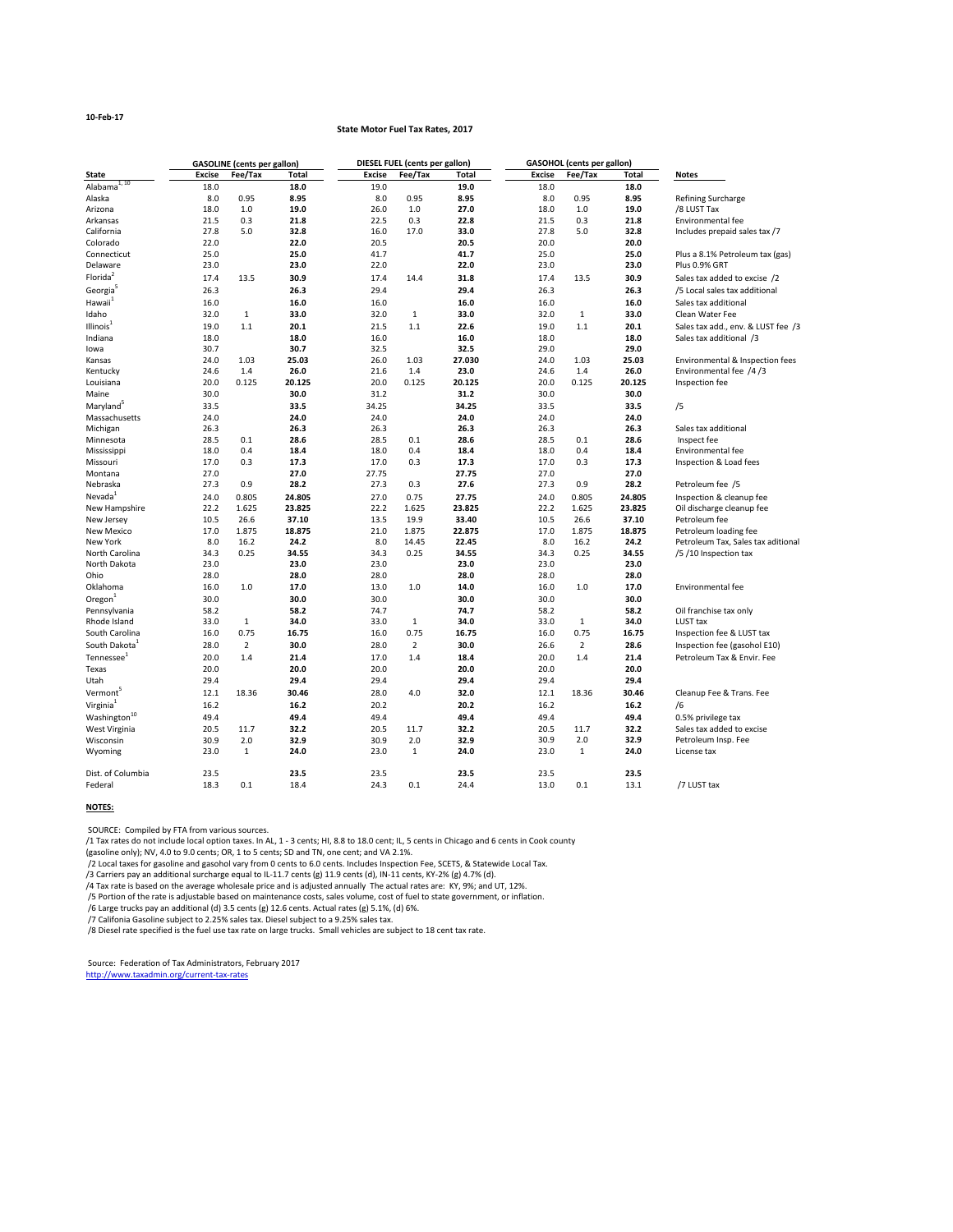#### **5-Oct-16**

## **State Motor Fuel Tax Rates, 2016**

|                                        |               | <b>GASOLINE</b> (cents per gallon) |              |               | <b>DIESEL FUEL (cents per gallon)</b> |               |               | <b>GASOHOL</b> (cents per gallon) |              |                                              |
|----------------------------------------|---------------|------------------------------------|--------------|---------------|---------------------------------------|---------------|---------------|-----------------------------------|--------------|----------------------------------------------|
| <b>State</b>                           | <b>Excise</b> | Fee/Tax                            | <b>Total</b> | <b>Excise</b> | Fee/Tax                               | <b>Total</b>  | <b>Excise</b> | Fee/Tax                           | <b>Total</b> | <b>Notes</b>                                 |
| Alabama $\overline{a^{1,10}}$          | 16.0          | 2.0                                | 18.0         | 19.0          |                                       | 19.0          | 16.0          | 2.0                               | 18.0         | Inspection fee <sup>10</sup>                 |
| Alaska                                 | 8.0           | 0.95                               | 8.95         | 8.0           | 0.95                                  | 8.95          | 8.0           | 0.95                              | 8.95         | Refining Surcharge                           |
| Arizona                                | 18.0          | 1.0                                | 19.0         | 26.0          | 1.0                                   | 27.0          | 18.0          | $1.0\,$                           | 19.0         | $9$ LUST Tax                                 |
| Arkansas                               | 21.5          | 0.3                                | 21.8         | 22.5          | 0.3                                   | 22.8          | 21.5          | 0.3                               | 21.8         | Environmental fee                            |
| California                             | 30.0          | 5.0                                | 35.0         | 13.0          | 22.5                                  | 35.5          | 30.0          | 5.0                               | 35.0         | Includes prepaid sales tax <sup>8</sup>      |
| Colorado                               | 22.0          |                                    | 22.0         | 20.5          |                                       | 20.5          | 20.0          |                                   | 20.0         |                                              |
| Connecticut                            | 25.0          |                                    | 25.0         | 50.3          |                                       | 50.3          | 25.0          |                                   | 25.0         | Plus a 8.1% Petroleum tax (gas)              |
| Delaware                               | 23.0          |                                    | 23.0         | 22.0          |                                       | 22.0          | 23.0          |                                   | 23.0         | Plus 0.9% GRT                                |
| Florida <sup>2</sup>                   | 4.0           | 24.4                               | 28.4         | 4.0           | 27.7                                  | 31.7          | 4.0           | 24.4                              | 28.4         | Sales tax added to excise <sup>2</sup>       |
| Georgia                                | 26.0          |                                    | 26.0         | 29.0          |                                       | 29.0          | 26.0          |                                   | 26.0         | <sup>5</sup> Local sales tax additional      |
| Hawaii <sup>1</sup>                    | 17.0          |                                    | 17.0         | 17.0          |                                       | 17.0          | 17.0          |                                   | 17.0         | Sales tax additional                         |
| Idaho                                  | 32.0          | $\mathbf{1}$                       | 33.0         | 32.0          | $\mathbf{1}$                          | 33.0          | 32.0          | $\mathbf{1}$                      | 33.0         | Clean water tax <sup>7</sup>                 |
| Illinois $1$                           | 19.0          | 1.1                                | 20.1         | 21.5          | 1.1                                   | 22.6          | 19.0          | 1.1                               | 20.1         | Sales tax add., env. & LUST fee <sup>3</sup> |
| Indiana                                | 18.0          |                                    | 18.0         | 16.0          |                                       | 16.0          | 18.0          |                                   | 18.0         | Sales tax additional <sup>3</sup>            |
| lowa                                   | 30.8          | 1.0                                | 31.8         | 32.5          | 1.0                                   | 33.5          | 29.3          | $1.0\,$                           | 30.3         | Environmental fee                            |
| Kansas                                 | 24.0          | 1.03                               | 25.03        | 26.0          | 1.03                                  | 27.030        | 24.0          | 1.03                              | 25.03        | Environmental & Inspection fees              |
|                                        | 24.6          | 1.4                                | 26.0         |               | 1.4                                   | 23.0          |               | 1.4                               | 26.0         | Environmental fee <sup>4,3</sup>             |
| Kentucky<br>Louisiana                  | 20.0          | 0.125                              | 20.125       | 21.6<br>20.0  | 0.125                                 | 20.125        | 24.6<br>20.0  | 0.125                             | 20.125       |                                              |
| Maine                                  | 30.0          |                                    | 30.0         | 31.2          |                                       | 31.2          | 30.0          |                                   | 30.0         | Inspection fee                               |
|                                        |               |                                    |              |               |                                       |               |               |                                   |              |                                              |
| Maryland <sup>5</sup><br>Massachusetts | 32.6<br>24.0  |                                    | 32.6<br>24.0 | 33.35<br>24.0 |                                       | 33.35<br>24.0 | 32.6<br>24.0  |                                   | 32.6<br>24.0 | 5                                            |
|                                        |               |                                    |              |               |                                       |               |               |                                   |              |                                              |
| Michigan                               | 19.0          | 0.1                                | 19.0<br>28.6 | 15.0          | 0.1                                   | 15.0<br>28.6  | 19.0          |                                   | 19.0<br>28.6 | Sales tax additional                         |
| Minnesota                              | 28.5<br>18.0  | 0.4                                | 18.4         | 28.5<br>18.0  | 0.4                                   | 18.4          | 28.5          | 0.1<br>0.4                        | 18.4         | Inspect fee<br>Environmental fee             |
| Mississippi<br>Missouri                | 17.0          | 0.3                                | 17.3         | 17.0          | 0.3                                   | 17.3          | 18.0<br>17.0  | 0.3                               | 17.3         | Inspection & Load fees                       |
| Montana                                | 27.0          |                                    | 27.0         | 27.75         |                                       | 27.75         | 27.0          |                                   | 27.0         |                                              |
|                                        |               |                                    |              |               |                                       |               |               |                                   |              | Petroleum fee <sup>5</sup>                   |
| Nebraska                               | 26.8          | 0.9                                | 27.7         | 26.8          | 0.3                                   | 27.1          | 26.8          | 0.9                               | 27.7         |                                              |
| Nevada <sup>1</sup>                    | 23.0          | 0.805                              | 23.805       | 27.0          | 0.75                                  | 27.75         | 23.0          | 0.805                             | 23.805       | Inspection & cleanup fee                     |
| New Hampshire                          | 22.2          | 1.625                              | 23.825       | 22.2          | 1.625                                 | 23.825        | 22.2          | 1.625                             | 23.825       | Oil discharge cleanup fee                    |
| New Jersey                             | 10.5          | 4.0                                | 14.50        | 13.5          | 4.0                                   | 17.50         | 10.5          | 4.0                               | 14.50        | Petroleum fee                                |
| New Mexico                             | 17.0          | 1.875                              | 18.875       | 21.0          | 1.875                                 | 22.875        | 17.0          | 1.875                             | 18.875       | Petroleum loading fee                        |
| New York                               | 8.0           | 17.0                               | 25.0         | 8.0           | 15.25                                 | 23.25         | 8.0           | 17.0                              | 25.0         | Petroleum Tax, Sales tax aditional           |
| North Carolina                         | 35.0          | 0.25                               | 35.25        | 35.0          | 0.25                                  | 35.25         | 35.0          | 0.25                              | 35.25        | $5,10$ Inspection tax                        |
| North Dakota                           | 23.0          |                                    | 23.0         | 23.0          |                                       | 23.0          | 23.0          |                                   | 23.0         |                                              |
| Ohio                                   | 28.0          |                                    | 28.0         | 28.0          |                                       | 28.0          | 28.0          |                                   | 28.0         |                                              |
| Oklahoma                               | 16.0          | 1.0                                | 17.0         | 13.0          | 1.0                                   | 14.0          | 16.0          | $1.0\,$                           | 17.0         | Environmental fee                            |
| Oregon $1$                             | 30.0          |                                    | 30.0         | 30.0          |                                       | 30.0          | 30.0          |                                   | 30.0         |                                              |
| Pennsylvania                           | 50.3          |                                    | 50.3         | 64.0          |                                       | 64.0          | 50.3          |                                   | 50.3         | Oil franchise tax only                       |
| Rhode Island                           | 33.0          | $\mathbf{1}$                       | 34.0         | 33.0          | 1                                     | 34.0          | 33.0          | $\mathbf{1}$                      | 34.0         | LUST tax                                     |
| South Carolina                         | 16.0          | 0.75                               | 16.75        | 16.0          | 0.75                                  | 16.75         | 16.0          | 0.75                              | 16.75        | Inspection fee & LUST tax                    |
| South Dakota                           | 28.0          | $\overline{2}$                     | 30.0         | 28.0          | $\overline{2}$                        | 30.0          | 28.0          | $\overline{2}$                    | 30.0         | Inspection fee                               |
| Tennessee <sup>1</sup>                 | 20.0          | 1.4                                | 21.4         | 17.0          | 1.4                                   | 18.4          | 20.0          | $1.4\,$                           | 21.4         | Petroleum Tax & Envir. Fee                   |
| Texas                                  | 20.0          |                                    | 20.0         | 20.0          |                                       | 20.0          | 20.0          |                                   | 20.0         |                                              |
| Utah                                   | 29.4          |                                    | 29.4         | 29.4          |                                       | 29.4          | 29.4          |                                   | 29.4         |                                              |
| Vermont <sup>5</sup>                   | 12.1          | 18.36                              | 30.46        | 28.0          | 4.0                                   | 32.0          | 12.1          | 18.36                             | 30.46        | Cleanup Fee & Trans. Fee                     |
| Virginia <sup>1</sup>                  | 16.2          |                                    | 16.2         | 20.2          |                                       | 20.2          | 16.2          |                                   | 16.2         | 6                                            |
| Washington <sup>10</sup>               | 44.5          |                                    | 44.5         | 44.5          |                                       | 44.5          | 44.5          |                                   | 44.5         | 0.5% privilege tax $^{10}$                   |
| West Virginia                          | 20.5          | 12.7                               | 33.2         | 20.5          | 12.7                                  | 33.2          | 20.5          | 12.7                              | 33.2         | Sales tax added to excise                    |

| Federal           | 18.3 | 0.1 | 18.4 | 24.3 | 0.1 | 24.4 | 13.0 | 0.1 | 13.1 | LUST tax            |
|-------------------|------|-----|------|------|-----|------|------|-----|------|---------------------|
| Dist. of Columbia | 23.5 |     | 23.5 | 23.5 |     | 23.5 | 23.5 |     | 23.5 |                     |
| Wyoming           | 23.0 |     | 24.0 | 23.0 |     | 24.0 | 23.0 |     | 24.0 | License tax         |
| ີ<br>Wisconsin    | 30.9 | 2.0 | 32.9 | 30.9 | 2.0 | 32.9 | 30.9 | 2.0 | 32.9 | Petroleum Insp. Fee |

## **NOTES:**

/1 Tax rates do not include local option taxes. In AL, 1 - 3 cents; HI, 8.8 to 18.0 cent; IL, 5 cents in Chicago and 6 cents in Cook county

(gasoline only); NV, 4.0 to 9.0 cents; OR, 1 to 5 cents; SD and TN, one cent; and VA 2.1%.

/2 Local taxes for gasoline and gasohol vary from 11.1 cents to 19.1 cents. Includes Inspection Fee, SCETS, & Additional Local Tax.

/3 Carriers pay an additional surcharge equal to IL-19.3 cents (g) 20.1 cents (d), IN-11 cents, KY-2% (g) 4.7% (d).

/4 Tax rate is based on the average wholesale price and is adjusted annually The actual rates are: KY, 9%; and UT, 12%.

/5 Portion of the rate is adjustable based on maintenance costs, sales volume, cost of fuel to state government, or inflation.

/6 Large trucks pay an additional (d) 3.5 cents (g) 12.6 cents. Actual rates (g) 5.1%, (d) 6%.

/7 Tax rate is reduced by the percentage of ethanol used in blending (reported rate assumes the max. 10% ethanol).

/8 Califonia Gasoline subject to 2.25% sales tax. Diesel subject to a 9.25% sales tax.

/9 Diesel rate specified is the fuel use tax rate on large trucks. Small vehicles are subject to 18 cent tax rate.

/10 Tax rates scheduled to increase to 49.4 cents in WA, 7/1/16, 18 cents in AL (g), 10/1/16. Decrease to 34 cents in NC, 7/1/15.

Source: Federation of Tax Administrators, October 2016

<http://www.taxadmin.org/assets/docs/Research/Rates/mf.pdf>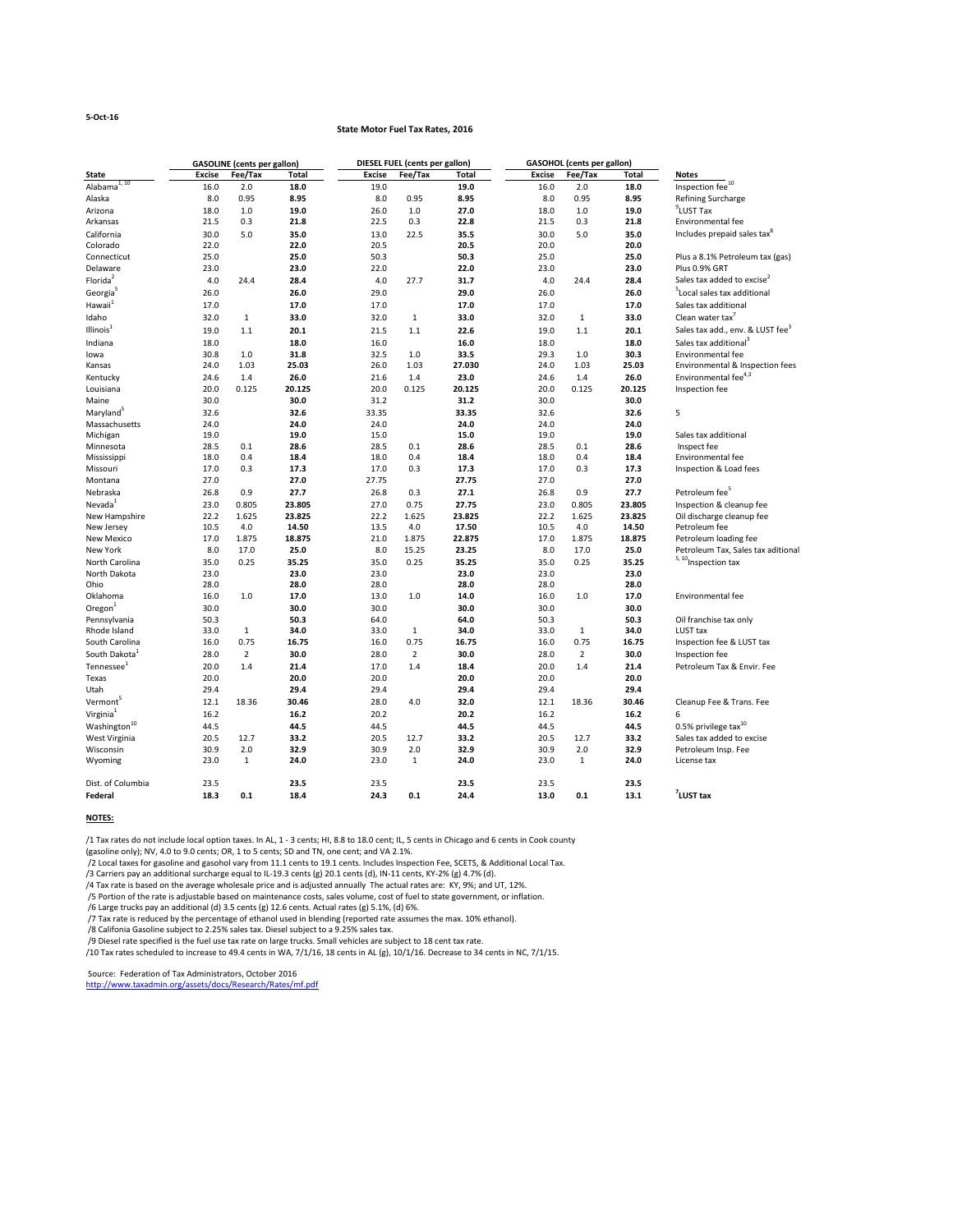### **18-Feb-15**

|                             |                   | <b>Gasoline (cents per gallon)</b> |                  |                   | Diesel Fuel (cents per gallon) |                  |                   | <b>Gasohol (cents per gallon)</b> |                  |                                            |
|-----------------------------|-------------------|------------------------------------|------------------|-------------------|--------------------------------|------------------|-------------------|-----------------------------------|------------------|--------------------------------------------|
| <b>State</b>                | <b>Excise Tax</b> | <b>Other Tax</b>                   | <b>Total Tax</b> | <b>Excise Tax</b> | <b>Other Tax</b>               | <b>Total Tax</b> | <b>Excise Tax</b> | Other Tax                         | <b>Total Tax</b> | <b>Notes</b>                               |
| Alabama                     | 16.0              | 2.0                                | 18.0             | 19.0              |                                | 19.0             | 16.0              | 2.0                               | 18.0             | Inspection fee                             |
| Alaska                      | 8.0               |                                    | 8.0              | 8.0               |                                | 8.0              | 8.0               |                                   | 8.0              |                                            |
| Arizona <sup>9</sup>        | 18.0              | 1.0                                | 19.0             | 26.0              | 1.0                            | 27.0             | 18.0              | 1.0                               | 19.0             | LUST tax                                   |
| Arkansas                    | 21.5              | 0.3                                | 21.8             | 22.5              | 0.3                            | 22.8             | 21.5              | 0.3                               | 21.8             | Environmental fee                          |
| California <sup>8</sup>     | 36.0              | 6.5                                | 42.5             | 11.0              | 27.0                           | 38.0             | 36.0              | 6.5                               | 42.5             | Includes prepaid sales tax                 |
| Colorado                    | 22.0              |                                    | 22.0             | 20.5              |                                | 20.5             | 20.0              |                                   | 20.0             |                                            |
| Connecticut                 | 25.0              |                                    | 25.0             | 54.5              |                                | 54.5             | 25.0              |                                   | 25.0             | Plus a 8.1% petroleum tax                  |
| Delaware                    | 23.0              |                                    | 23.0             | 22.0              |                                | 22.0             | 23.0              |                                   | 23.0             | Plus 0.9 percent GRT                       |
| District of Columbia        | 23.5              |                                    | 23.5             | 23.5              |                                | 23.5             | 23.5              |                                   | 23.5             |                                            |
| Florida <sup>2</sup>        | 4.0               | 24.525                             | 28.525           | 4.0               | 27.6                           | 31.6             | 4.0               | 24.525                            | 28.525           | Sales tax added to excise                  |
| Georgia                     | 7.5               | 11.8                               | 19.3             | 7.5               | 13.8                           | 21.3             | 7.5               | 11.8                              | 19.3             | Sales tax added to excise                  |
| Hawaii                      | 17.0              |                                    | 17.0             | 17.0              |                                | 17.0             | 17.0              |                                   | 17.0             | Sales tax additional                       |
| Idaho <sup>7</sup>          | 25.0              | 1.0                                | 26.0             | 25.0              | 1.0                            | 26.0             | 25.0              | 1.0                               | 26.0             | Clean water tax                            |
| Illinois $1,3$              | 19.0              | 1.1                                | 20.1             | 21.5              | 1.1                            | 22.6             | 19.0              | 1.1                               | 20.1             | Sales tax add.; environ. and LUST fee      |
| Indiana $3$                 | 18.0              |                                    | 18.0             | 16.0              |                                | 16.0             | 18.0              |                                   | 18.0             | Sales tax additional                       |
| lowa                        | 21.0              | 1.0                                | 22.0             | 22.5              | $1.0$                          | 23.5             | 19.0              | $1.0\,$                           | 20.0             | Environmental fee                          |
| Kansas                      | 24.0              | 1.03                               | 25.03            | 26.0              | 1.03                           | 27.03            | 24.0              | 1.03                              | 25.03            | Environmental and inspection fees          |
| Kentucky <sup>3,4</sup>     | 26.2              | 1.4                                | 27.6             | 23.2              | 1.4                            | 24.6             | 26.2              | 1.4                               | 27.6             | Environmental fee                          |
| Louisiana                   | 20.0              | 0.125                              | 20.125           | 20.0              | 0.125                          | 20.125           | 20.0              | 0.125                             | 20.125           | Inspection fee                             |
| Maine <sup>5</sup>          | 30.0              |                                    | 30.0             | 31.2              |                                | 31.2             | 30.0              |                                   | 30.0             |                                            |
| Maryland                    | 30.3              |                                    | 30.3             | 31.5              |                                | 31.5             | 30.3              |                                   | 30.3             |                                            |
| Massachusetts               | 24.0              |                                    | 24.0             | 24.0              |                                | 24.0             | 24.0              |                                   | 24.0             |                                            |
| Michigan                    | 19.0              |                                    | 19.0             | 15.0              |                                | 15.0             | 19.0              |                                   | 19.0             | Sales tax additional                       |
| Minnesota <sup>5</sup>      | 28.5              | 0.1                                | 28.6             | 28.5              | 0.1                            | 28.6             | 28.5              | 0.1                               | 28.6             | Inspection fee                             |
| Mississippi                 | 18.0              | 0.4                                | 18.4             | 18.0              | 0.4                            | 18.4             | 18.0              | 0.4                               | 18.4             | Environmental fee                          |
| Missouri                    | 17.0              | 0.3                                | 17.3             | 17.0              | 0.3                            | 17.3             | 17.0              | 0.3                               | 17.3             | Inspection & load fees                     |
| Montana                     | 27.0              |                                    | 27.0             | 27.75             |                                | 27.75            | 27.0              |                                   | 27.0             |                                            |
| Nebraska <sup>5</sup>       | 25.6              | 0.9                                | 26.5             | 25.6              | 0.3                            | 25.9             | 25.6              | 0.9                               | 26.5             | Petroleum fee                              |
| Nevada <sup>1</sup>         |                   |                                    |                  |                   |                                |                  |                   |                                   |                  |                                            |
|                             | 23.0              | 0.805                              | 23.805           | 27.0              | 0.75                           | 27.75            | 23.0              | 0.805                             | 23.805           | Inspection and cleanup fee                 |
| New Hampshire<br>New Jersey | 22.2<br>10.5      | 1.625<br>4.0                       | 23.825<br>14.5   | 22.2<br>13.5      | 1.625<br>4.0                   | 23.825<br>17.5   | 22.2<br>10.5      | 1.625<br>4.0                      | 23.825<br>14.5   | Oil discharge cleanup fee<br>Petroleum fee |
| <b>New Mexico</b>           | 17.0              | 1.875                              | 18.875           | 21.0              | 1.875                          | 22.875           | 17.0              | 1.875                             | 18.875           | Petroleum loading fee                      |
| New York                    | 8.0               | 17.8                               | 25.8             | 8.0               | 16.05                          | 24.05            | 8.0               | 17.8                              | 25.8             | Petroleum tax, sales tax additional        |
| North Carolina <sup>4</sup> | 37.5              | 0.25                               | 37.75            | 37.5              | 0.25                           | 37.75            | 37.5              | 0.25                              | 37.75            | Inspection fee                             |
| North Dakota                | 23.0              |                                    | 23.0             | 23.0              |                                | 23.0             | 23.0              |                                   | 23.0             |                                            |
| Ohio                        | 28.0              |                                    | 28.0             | 28.0              |                                | 28.0             | 28.0              |                                   | 28.0             |                                            |
| Oklahoma                    | 16.0              | 1.0                                | 17.0             | 13.0              | $1.0$                          | 14.0             | 16.0              | 1.0                               | 17.0             | Environmental fee                          |
| Oregon $1$                  | 30.0              |                                    | 30.0             | 30.0              |                                | 30.0             | 30.0              |                                   | 30.0             |                                            |
| Pennsylvania                | 50.5              |                                    | 50.5             | 64.2              |                                | 64.2             | 50.5              |                                   | 50.5             | Oil franchise tax only                     |
| Rhode Island                | 32.0              | 1.0                                | 33.0             | 32.0              | $1.0$                          | 33.0             | 32.0              | 1.0                               | 33.0             | LUST tax                                   |
| South Carolina              | 16.0              | 0.75                               | 16.75            | 16.0              | 0.75                           | 16.75            | 16.0              | 0.75                              | 16.75            | Inspection fee and LUST tax                |
| South Dakota <sup>1</sup>   | 22.0              | 2.0                                | 24.0             | 22.0              | 2.0                            | 24.0             | 22.0              | 2.0                               | 24.0             | Inspection fee                             |
| Tennessee <sup>1</sup>      | 20.0              | 1.4                                | 21.4             | 17.0              | 1.4                            | 18.4             | 20.0              | 1.4                               | 21.4             | Petroleum tax and environmental fee        |
|                             | 20.0              |                                    | 20.0             | 20.0              |                                | 20.0             | 20.0              |                                   | 20.0             |                                            |
| <b>Texas</b><br>Utah        |                   |                                    | 24.5             | 24.5              |                                | 24.5             | 24.5              |                                   | 24.5             |                                            |
|                             | 24.5              |                                    |                  |                   |                                |                  |                   |                                   |                  |                                            |
| Vermont <sup>5</sup>        | 12.1              | 19.87                              | 31.97            | 28.0              | 4.0                            | 32.0             | 18.2              | 13.77                             | 31.97            | Cleanup fee and trans. fee                 |
| Virginia $^{1,6}$           | 16.2              |                                    | 16.2             | 20.2              |                                | 20.2             | 16.2              |                                   | 16.2             |                                            |
| Washington                  | 37.5              |                                    | 37.5             | 37.5              |                                | 37.5             | 37.5              |                                   | 37.5             | 0.5 percent privilege tax                  |
| West Virginia               | 20.5              | 14.1                               | 34.6             | 20.5              | 14.1                           | 34.6             | 20.5              | 14.1                              | 34.6             | Sales tax added to excise                  |
| Wisconsin                   | 30.9              | 2.0                                | 32.9             | 30.9              | 2.0                            | 32.9             | 30.9              | 2.0                               | 32.9             | Petroleum insp. fee                        |

| Wyoming              | 23.5 |     | 24.5 | 23.0 |     | 24.0 | 23.0 | $1.0\,$ | 24.0 | License tax |
|----------------------|------|-----|------|------|-----|------|------|---------|------|-------------|
| Federal <sup>'</sup> | 18.3 | 0.1 | 18.4 | 24.3 | 0.1 | 24.4 | 13.0 | 0.1     | 13.1 | LUST tax    |

#### **Notes**:

8. California gasonline is subject to 2.25 percent sales tax. Diesel is subject to a 9.25 percent sales tax.

9. Diesel rate specified is the fuel use tax rate on large trucks. Small vehicles are subject to an 18 cent tax rate.

Source: Federation of Tax Administrators, February 2015 [http://www.taxadmin.o](http://www.taxadmin.org/fta/rate/mf.pdf)rg/fta/rate/mf.pdf

Indiana: 11.0 cents

Kentucky: 2.0% (gasoline); 4.7% (diesel)

4. Tax rate is based on average wholesale price and is adjusted quarterly. The actual rates are: Kentucky, 9.0 percent; and North Carolina, 17.5 cents + 7.0 percent.

5. Portion of the rate is adjustable based on maintenance costs, sales volume, cost of fuel to state government, or inflation.

6. Large trucks pay an additional 3.5 cents (diesel), 12.6 cents (gasoline). Actual rates: 5.1% (gasoline), 6% (diesel).

7. Tax rate is reduced by the percentage of ethanol used in blending (reported rate assumes the maximum 10.0 percent ethanol).

Illinois: 19.3 cents (gasoline), 20.1 cents (diesel)

1. Tax rates do not include local option taxes as listed below:

Alabama: 1.0 to 3.0 cents

Hawaii: 8.8 to 18.0 cents

Illinois: 5.0 cents in Chicago; 6.0 cents in Cook County (gasoline only)

Nevada: 4.0 to 9.0 cents

Oregon: 1.0 to 3.0 cents

South Dakota: 1.0 cent

Tennessee: 1.0 cent

Virginia: 2.1 percent

2. Local taxes for gasoline and gasohol vary from 11.1 cents to 19.1 cents. Includes Inspection Fee, SCETS, & Additional Local Tax.

3. Carriers pay an additional surcharge equal to the following:

#### **State Motor Fuels Tax Rates, 2015**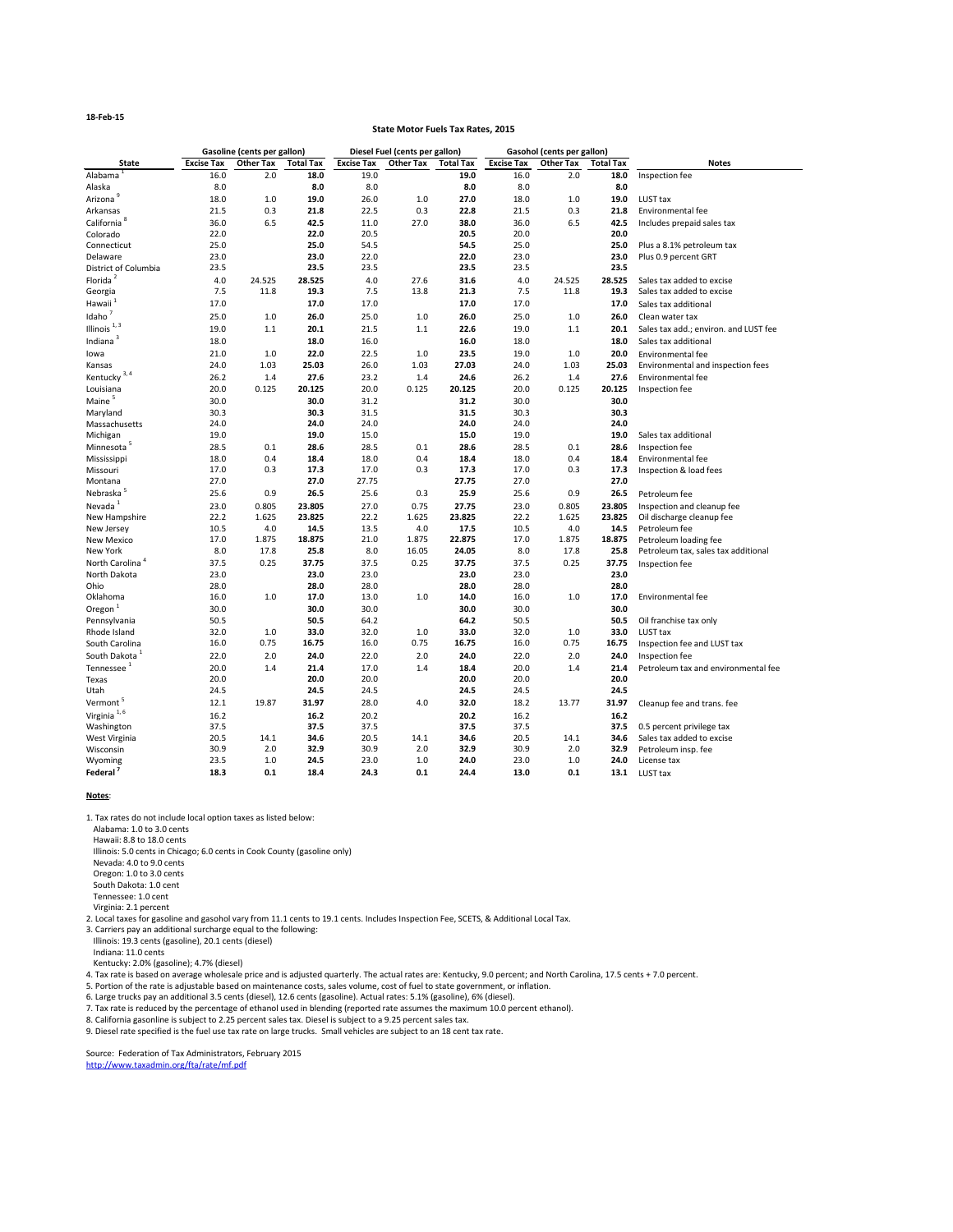## **10-Jun-14**

|                             |                   | <b>Gasoline (cents per gallon)</b> |                  | Diesel Fuel (cents per gallon) |                  |                  | <b>Gasohol (cents per gallon)</b> |           |                  |                                       |
|-----------------------------|-------------------|------------------------------------|------------------|--------------------------------|------------------|------------------|-----------------------------------|-----------|------------------|---------------------------------------|
| <b>State</b>                | <b>Excise Tax</b> | <b>Other Tax</b>                   | <b>Total Tax</b> | <b>Excise Tax</b>              | <b>Other Tax</b> | <b>Total Tax</b> | <b>Excise Tax</b>                 | Other Tax | <b>Total Tax</b> | <b>Notes</b>                          |
| Alabama                     | 16.0              | 2.0                                | 18.0             | 19.0                           | 0.0              | 19.0             | 16.0                              | 2.0       | 18.0             | Inspection fee                        |
| Alaska                      | 8.0               | 0.0                                | 8.0              | 8.0                            | 0.0              | 8.0              | 8.0                               | 0.0       | 8.0              |                                       |
| Arizona                     | 18.0              | 1.0                                | 19.0             | 26.0                           | 1.0              | 27.0             | 18.0                              | $1.0\,$   | 19.0             | LUST tax                              |
| Arkansas                    | 21.5              | 0.3                                | 21.8             | 22.5                           | 0.3              | 22.8             | 21.5                              | 0.3       | 21.8             | Environmental fee                     |
| California <sup>8</sup>     | 39.5              | 7.0                                | 46.5             | 10.0                           | 28.0             | 38.0             | 39.5                              | 7.0       | 46.5             | Includes prepaid sales tax            |
| Colorado                    | 22.0              | 0.0                                | 22.0             | 20.5                           | 0.0              | 20.5             | 20.0                              | 0.0       | 20.0             |                                       |
| Connecticut                 | 25.0              | 0.0                                | 25.0             | 54.9                           | 0.0              | 54.9             | 25.0                              | 0.0       | 25.0             | Plus a 8.1% petroleum tax             |
| Delaware                    | 23.0              | 0.0                                | 23.0             | 22.0                           | 0.0              | 22.0             | 23.0                              | 0.0       | 23.0             | Plus 0.9 percent GRT                  |
| District of Columbia        | 23.5              | 0.0                                | 23.5             | 23.5                           | 0.0              | 23.5             | 23.5                              | 0.0       | 23.5             |                                       |
| Florida <sup>2</sup>        | 4.0               | 13.1                               | 17.1             | 4.0                            | 27.3             | 31.3             | 4.0                               | 12.9      | 16.9             | Sales tax added to excise             |
| Georgia                     | 7.5               | 11.8                               | 19.3             | 7.5                            | 13.8             | 21.3             | 7.5                               | 12.0      | 19.5             | Sales tax added to excise             |
| Hawaii <sup>1</sup>         | 17.0              | 0.0                                | 17.0             | 17.0                           | 0.0              | 17.0             | 17.0                              | 0.0       | 17.0             | Sales tax additional                  |
| Idaho                       | 25.0              | 1.0                                | 26.0             | 25.0                           | 1.0              | 26.0             | 25.0                              | 1.0       | 26.0             | Clean water tax                       |
| Illinois $1,3$              | 19.0              | 1.1                                | 20.1             | 21.5                           | 1.1              | 22.6             | 19.0                              | 1.1       | 20.1             | Sales tax add.; environ. and LUST fee |
| Indiana <sup>3</sup>        | 18.0              | 0.0                                | 18.0             | 16.0                           | 0.0              | 16.0             | 18.0                              | 0.0       | 18.0             | Sales tax additional                  |
| lowa                        | 21.0              | 1.0                                | 22.0             | 22.5                           | 1.0              | 23.5             | 19.0                              | 1.0       | 20.0             | <b>Environmental fee</b>              |
| Kansas                      | 24.0              | 1.03                               | 25.03            | 26.0                           | 1.03             | 27.03            | 24.0                              | 1.03      | 25.0             | Environmental and inspection fees     |
| Kentucky <sup>3,4</sup>     | 29.4              | 1.4                                | 30.8             | 26.4                           | 1.4              | 27.8             | 29.4                              | 1.4       | 30.8             | <b>Environmental fee</b>              |
| Louisiana                   | 20.0              | 0.125                              | 20.125           | 20.0                           | 0.125            | 20.125           | 20.0                              | 0.125     | 20.1             | Inspection fee                        |
| Maine <sup>5</sup>          | 30.0              | 0.0                                | 30.0             | 31.2                           | 0.0              | 31.2             | 30.0                              | 0.0       | 30.0             |                                       |
| Maryland                    | 27.0              | 0.0                                | 27.0             | 27.75                          | 0.0              | 27.75            | 27.0                              | 0.0       | 27.0             |                                       |
| Massachusetts               | 24.0              | 0.0                                | 24.0             | 24.0                           | 0.0              | 24.0             | 24.0                              | 0.0       | 24.0             |                                       |
| Michigan                    | 19.0              | 0.0                                | 19.0             | 15.0                           | 0.0              | 15.0             | 19.0                              | 0.0       | 19.0             | Sales tax additional                  |
| Minnesota <sup>5</sup>      | 28.5              | 0.1                                | 28.6             | 28.5                           | 0.1              | 28.6             | 28.5                              | 0.1       | 28.6             | Inspection fee                        |
| Mississippi                 | 18.0              | 0.4                                | 18.4             | 18.0                           | 0.4              | 18.4             | 18.0                              | 0.4       | 18.4             | <b>Environmental fee</b>              |
| Missouri                    | 17.0              | 0.3                                | 17.3             | 17.0                           | 0.3              | 17.3             | 17.0                              | 0.3       | 17.3             | Inspection fee                        |
| Montana                     | 27.0              | 0.0                                | 27.0             | 27.75                          | 0.0              | 27.75            | 27.0                              | 0.0       | 27.0             |                                       |
| Nebraska <sup>5</sup>       | 26.4              | 0.9                                | 27.3             | 24.6                           | 0.3              | 24.9             | 26.4                              | 0.9       | 27.3             | Petroleum fee                         |
| Nevada <sup>1</sup>         | 23.0              | 0.805                              | 23.805           | 27.0                           | 0.75             | 27.8             | 23.0                              | 0.805     | 23.8             | Inspection and cleanup fee            |
| New Hampshire               | 18.0              | 1.625                              | 19.625           | 18.0                           | 1.625            | 19.625           | 18.0                              | 1.625     | 19.6             | Oil discharge cleanup fee             |
| New Jersey                  | 10.5              | 4.0                                | 14.5             | 13.5                           | 4.0              | 17.5             | 10.5                              | 4.0       | 14.5             | Petroleum fee                         |
| <b>New Mexico</b>           | 17.0              | 1.875                              | 18.875           | 21.0                           | 1.875            | 22.875           | 17.0                              | 1.875     | 18.9             | Petroleum loading fee                 |
| New York                    | 8.0               | 18.4                               | 26.4             | 8.0                            | 16.65            | 24.65            | 8.0                               | 18.6      | 26.6             | Petroleum tax, sales tax additional   |
| North Carolina <sup>4</sup> | 37.5              | 0.25                               | 37.75            | 37.5                           | 0.25             | 37.75            | 37.5                              | 0.25      | 37.8             | Inspection fee                        |
| North Dakota                | 23.0              | 0.0                                | 23.0             | 23.0                           | 0.0              | 23.0             | 23.0                              | 0.0       | 23.0             |                                       |
| Ohio                        | 28.0              | 0.0                                | 28.0             | 28.0                           | 0.0              | 28.0             | 28.0                              | 0.0       | 28.0             |                                       |
| Oklahoma                    | 16.0              | 1.0                                | 17.0             | 13.0                           | 1.0              | 14.0             | 16.0                              | 1.0       | 17.0             | <b>Environmental fee</b>              |
| Oregon <sup>1</sup>         | 30.0              | 0.0                                | 30.0             | 30.0                           | 0.0              | 30.0             | 30.0                              | 0.0       | 30.0             |                                       |
| Pennsylvania                | 40.7              | 0.0                                | 40.7             | 51.0                           | 0.0              | 51.0             | 40.7                              | 19.2      | 59.9             | Oil franchise tax                     |
| Rhode Island                | 32.0              | 1.0                                | 33.0             | 32.0                           | 1.0              | 33.0             | 32.0                              | 1.0       | 33.0             | LUST tax                              |
| South Carolina              | 16.0              | 0.75                               | 16.75            | 16.0                           | 0.75             | 16.75            | 16.0                              | 0.75      | 16.8             | Inspection fee and LUST tax           |
| South Dakota <sup>1</sup>   | 22.0              | 2.0                                | 24.0             | 22.0                           | 2.0              | 24.0             | 22.0                              | 2.0       | 24.0             | Inspection fee                        |
| Tennessee <sup>1</sup>      | 20.0              | 1.4                                | 21.4             | 17.0                           | 1.4              | 18.4             | 20.0                              | 1.4       | 21.4             | Petroleum tax and environmental fee   |
| Texas                       | 20.0              | 0.0                                | 20.0             | 20.0                           | 0.0              | 20.0             | 20.0                              | 0.0       | 20.0             |                                       |
| Utah                        | 24.5              | 0.0                                | 24.5             | 24.5                           | 0.0              | 24.5             | 24.5                              | 0.0       | 24.5             |                                       |
| Vermont <sup>10</sup>       | 18.2              | 13.77                              | 31.97            | 27.0                           | 4.0              | 31.0             | 18.2                              | 7.68      | 25.9             | Cleanup fee and trans. fee            |
| Virginia <sup>1,6</sup>     | 11.1              | 0.0                                | 11.1             | 20.2                           | 0.0              | 20.2             | 11.1                              | 0.0       | 11.1             |                                       |
| Washington                  | 37.5              | 0.0                                | 37.5             | 37.5                           | 0.0              | 37.5             | 37.5                              | 0.0       | 37.5             | 0.5 percent privilege tax             |
| West Virginia               | 20.5              | 15.2                               | 35.7             | 20.5                           | 15.2             | 35.7             | 20.5                              | 14.2      | 34.7             | Sales tax added to excise             |
| Wisconsin                   | 30.9              | 2.0                                | 32.9             | 30.9                           | 2.0              | 32.9             | 30.9                              | 2.0       | 32.9             | Petroleum insp. fee                   |
| Wyoming                     | 23.0              | 1.0                                | 24.0             | 23.0                           | 1.0              | 24.0             | 23.0                              | 1.0       | 24.0             | License tax                           |
| Federal <sup>7</sup>        | 18.3              | 0.1                                | 18.4             | 24.3                           | 0.1              | 24.4             | 13.0                              | 0.1       | 13.1             | LUST tax                              |

#### **Notes**:

#### **State Motor Fuels Tax Rates, 2014**

1. Tax rates do not include local option taxes as listed below:

Alabama: 1.0 to 3.0 cents

Hawaii: 8.8 to 18.0 cents

Illinois: 5.0 cents in Chicago; 6.0 cents in Cook County (gasoline only)

Nevada: 4.0 to 9.0 cents

Oregon: 1.0 to 3.0 cents

7. Tax rate is reduced by the percentage of ethanol used in blending (reported rate assumes the maximum 10.0 percent ethanol).

South Dakota: 1.0 cent

Tennessee: 1.0 cent

Virginia: 2.0 percent

2. Local taxes for gasoline and gasohol vary from 10.8 cents to 19.1 cents.There is also a 2.071 cent per gallon pollution tax.

3. Carriers pay an additional surcharge equal to the following:

Illinois: 21.0 cents (gasoline), 19.5 cents (diesel)

Indiana: 11.0 cents

Kentucky: 2.0% (gasoline); 4.7% (diesel)

4. Tax rate is based on average wholesale price and is adjusted quarterly. The actual rates are: Kentucky, 9.0 percent; and North Carolina, 17.5 cents + 7.0 percent.

5. Portion of the rate is adjustable based on maintenance costs, sales volume, cost of fuel to state government, or inflation.

6. Large trucks pay an additional 3.5 cents (diesel), 12.6 cents (gasoline). Actual rates: 3% (gasoline), 6% (diesel).

8. California gasonline is subject to 2.25 percent sales tax. Diesel is subject to a 9.0 percent sales tax.

9. Diesel rate specified is the fuel use tax rate on large trucks. Small vehicles are subject to an 18 cent tax rate.

Source: Federation of Tax Administrators, February 2014 [http://www.taxadmin.o](http://www.taxadmin.org/fta/rate/mf.pdf)rg/fta/rate/mf.pdf

10. Diesel rate scheduled to increease by 1 cent on July 1, 2014.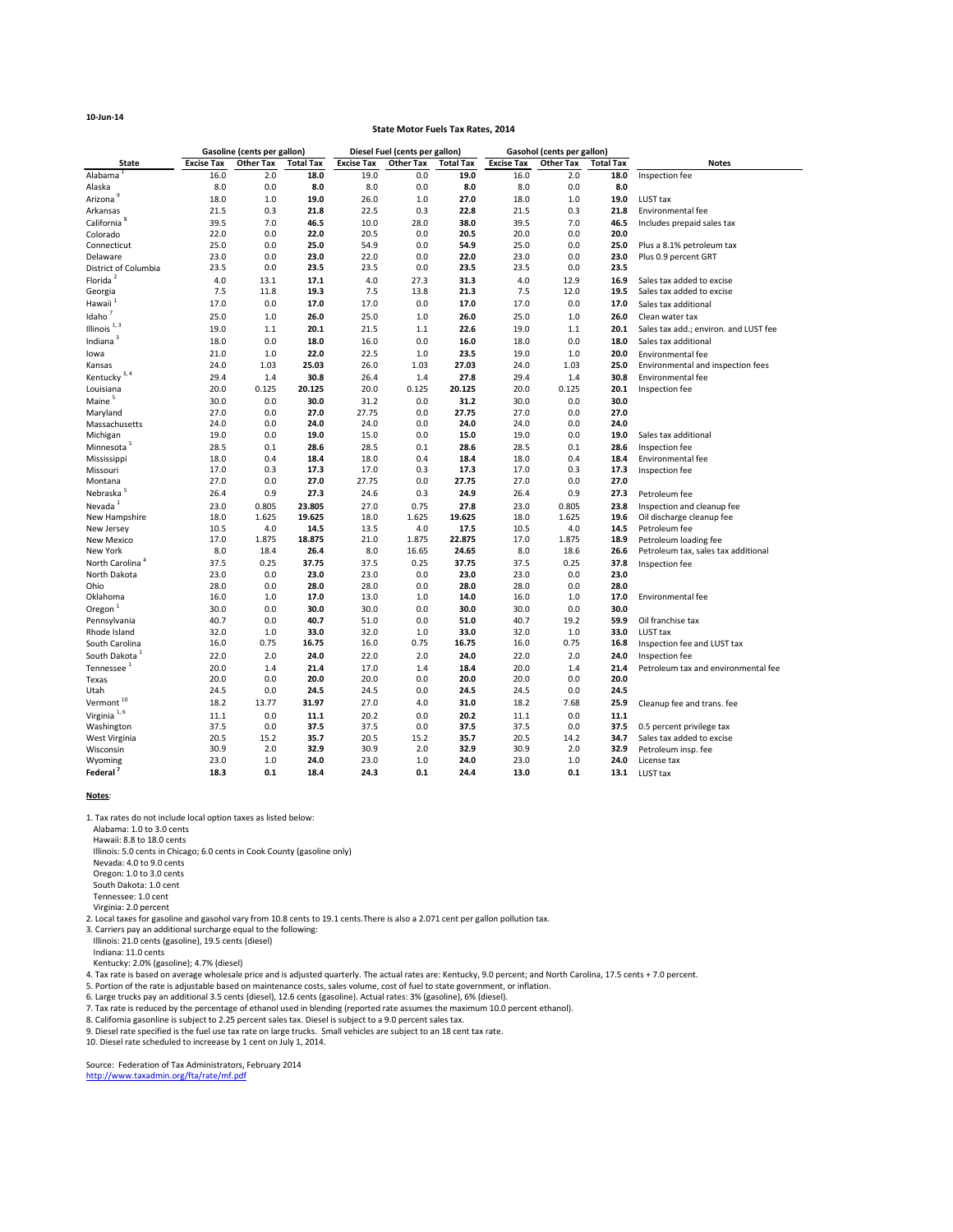#### **1-Apr-13**

|                             |                   | <b>Gasoline (cents per gallon)</b> |                  |                   | Diesel Fuel (cents per gallon) |                  |                   | <b>Gasohol (cents per gallon)</b> |                  |                                       |  |
|-----------------------------|-------------------|------------------------------------|------------------|-------------------|--------------------------------|------------------|-------------------|-----------------------------------|------------------|---------------------------------------|--|
| <b>State</b>                | <b>Excise Tax</b> | <b>Other Tax</b>                   | <b>Total Tax</b> | <b>Excise Tax</b> | <b>Other Tax</b>               | <b>Total Tax</b> | <b>Excise Tax</b> | <b>Other Tax</b>                  | <b>Total Tax</b> | <b>Notes</b>                          |  |
| Alabama                     | 16.0              | 2.0                                | 18.0             | 19.0              | 0.0                            | 19.0             | 16.0              | 2.0                               | 18.0             | Inspection fee                        |  |
| Alaska                      | 8.0               | 0.0                                | 8.0              | 8.0               | 0.0                            | 8.0              | 8.0               | 0.0                               | 8.0              |                                       |  |
| Arizona <sup>9</sup>        | 18.0              | $1.0$                              | 19.0             | 26.0              | 1.0                            | 27.0             | 18.0              | 1.0                               | 19.0             | LUST tax                              |  |
| Arkansas                    | 21.5              | 0.3                                | 21.8             | 22.5              | 0.3                            | 22.8             | 21.5              | 0.3                               | 21.8             | <b>Environmental fee</b>              |  |
| California <sup>8</sup>     | 36.0              | 7.0                                | 43.0             | 10.0              | 29.0                           | 39.0             | 36.0              | 7.0                               | 43.0             | Includes prepaid sales tax            |  |
| Colorado                    | 22.0              | 0.0                                | 22.0             | 20.5              | 0.0                            | 20.5             | 22.0              | 0.0                               | 22.0             |                                       |  |
| Connecticut                 | 25.0              | 0.0                                | 25.0             | 51.2              | 0.0                            | 51.2             | 25.0              | 0.0                               | 25.0             | Plus a 7% petroleum tax               |  |
| Delaware                    | 23.0              | 0.0                                | 23.0             | 22.0              | 0.0                            | 22.0             | 23.0              | 0.0                               | 23.0             | Plus 0.9 percent GRT                  |  |
| District of Columbia        | 23.5              | 0.0                                | 23.5             | 23.5              | 0.0                            | 23.5             | 23.5              | 0.0                               | 23.5             |                                       |  |
| Florida <sup>2</sup>        | 4.0               | 12.9                               | 16.9             | 4.0               | 27.0                           | 31.0             | 4.0               | 12.9                              | 16.9             | Sales tax added to excise             |  |
| Georgia                     | 7.5               | 12.0                               | 19.5             | 7.5               | 14.5                           | 22.0             | 7.5               | 12.0                              | 19.5             | Sales tax added to excise             |  |
| Hawaii <sup>1</sup>         | 17.0              | 0.0                                | 17.0             | 17.0              | 0.0                            | 17.0             | 17.0              | 0.0                               | 17.0             | Sales tax additional                  |  |
| Idaho                       | 25.0              | 1.0                                | 26.0             | 25.0              | 1.0                            | 26.0             | 25.0              | 1.0                               | 26.0             | Clean water tax                       |  |
| Illinois $1, 3$             | 19.0              | 1.1                                | 20.1             | 21.5              | 1.1                            | 22.6             | 19.0              | 1.1                               | 20.1             | Sales tax add.; environ. and LUST fee |  |
| Indiana <sup>3</sup>        | 18.0              | 0.0                                | 18.0             | 16.0              | 0.0                            | 16.0             | 18.0              | 0.0                               | 18.0             | Sales tax additional                  |  |
| lowa                        | 21.0              | $1.0$                              | 22.0             | 22.5              | 1.0                            | 23.5             | 19.0              | 1.0                               | 20.0             | Environmental fee                     |  |
| Kansas                      | 24.0              | 1.03                               | 25.0             | 26.0              | 1.03                           | 27.03            | 24.0              | 1.03                              | 25.0             | Environmental and inspection fees     |  |
| Kentucky <sup>3,4</sup>     | 28.5              | 1.4                                | 29.9             | 25.5              | 1.4                            | 26.9             | 28.5              | 1.4                               | 29.9             | <b>Environmental fee</b>              |  |
| Louisiana                   | 20.0              | 0.125                              | 20.125           | 20.0              | 0.125                          | 20.125           | 20.0              | 0.125                             | 20.125           | Inspection fee                        |  |
| Maine <sup>5</sup>          | 30.0              | 0.0                                | 30.0             | 31.2              | 0.0                            | 31.2             | 30.0              | 0.0                               | 30.0             |                                       |  |
| Maryland                    | 23.5              | 0.0                                | 23.5             | 24.25             | 0.0                            | 24.25            | 23.5              | 0.0                               | 23.5             |                                       |  |
| Massachusetts               | 21.0              | 0.0                                | 21.0             | 21.0              | 0.0                            | 21.0             | 21.0              | 0.0                               | 21.0             |                                       |  |
| Michigan                    | 19.0              | 0.0                                | 19.0             | 15.0              | 0.0                            | 15.0             | 19.0              | 0.0                               | 19.0             | Sales tax additional                  |  |
| Minnesota <sup>5</sup>      | 28.5              | 0.1                                | 28.6             | 28.5              | 0.1                            | 28.6             | 28.5              | 0.1                               | 28.6             | Inspection fee                        |  |
| Mississippi                 | 18.0              | 0.4                                | 18.4             | 18.0              | 0.4                            | 18.4             | 18.0              | 0.4                               | 18.4             | <b>Environmental fee</b>              |  |
| Missouri                    | 17.0              | 0.3                                | 17.3             | 17.0              | 0.3                            | 17.3             | 17.0              | 0.3                               | 17.3             | Inspection fee                        |  |
| Montana                     | 27.0              | 0.0                                | 27.0             | 27.75             | 0.0                            | 27.75            | 27.0              | 0.0                               | 27.0             |                                       |  |
| Nebraska <sup>5</sup>       | 26.4              | 0.9                                | 27.3             | 24.6              | 0.3                            | 24.9             | 24.6              | 0.9                               | 25.5             | Petroleum fee                         |  |
| Nevada <sup>1</sup>         | 23.0              | 0.805                              | 23.805           | 27.0              | 0.75                           | 27.8             | 23.0              | 0.805                             | 23.805           | Inspection and cleanup fee            |  |
| New Hampshire               | 18.0              | 1.625                              | 19.625           | 18.0              | 1.625                          | 19.625           | 18.0              | 1.625                             | 19.625           | Oil discharge cleanup fee             |  |
| New Jersey                  | 10.5              | 4.0                                | 14.5             | 13.5              | 4.0                            | 17.5             | 10.5              | 4.0                               | 14.5             | Petroleum fee                         |  |
| <b>New Mexico</b>           | 17.0              | 1.875                              | 18.875           | 21.0              | 1.875                          | 22.875           | 17.0              | 1.875                             | 18.875           | Petroleum loading fee                 |  |
| New York                    | 8.0               | 18.6                               | 26.6             | 8.0               | 16.85                          | 24.85            | 8.0               | 18.6                              | 26.6             | Petroleum tax, sales tax additional   |  |
| North Carolina <sup>4</sup> | 37.5              | 0.25                               | 37.75            | 37.5              | 0.25                           | 37.75            | 37.5              | 0.25                              | 37.75            | Inspection fee                        |  |
| North Dakota                | 23.0              | 0.0                                | 23.0             | 23.0              | 0.0                            | 23.0             | 23.0              | 0.0                               | 23.0             |                                       |  |
| Ohio                        | 28.0              | 0.0                                | 28.0             | 28.0              | 0.0                            | 28.0             | 28.0              | 0.0                               | 28.0             | Plus 3 cents commercial               |  |
| Oklahoma                    | 16.0              | $1.0$                              | 17.0             | 13.0              | 1.0                            | 14.0             | 16.0              | 1.0                               | 17.0             | Environmental fee                     |  |
| Oregon <sup>1</sup>         | 30.0              | 0.0                                | 30.0             | 30.0              | 0.0                            | 30.0             | 30.0              | 0.0                               | 30.0             |                                       |  |
| Pennsylvania                | 12.0              | 19.2                               | 31.2             | 12.0              | 26.1                           | 38.1             | 12.0              | 19.2                              | 31.2             | Oil franchise tax                     |  |
| Rhode Island                | 32.0              | 1.0                                | 33.0             | 32.0              | 1.0                            | 33.0             | 32.0              | 1.0                               | 33.0             | LUST tax                              |  |
| South Carolina              | 16.0              | 0.75                               | 16.75            | 16.0              | 0.75                           | 16.75            | 16.0              | 0.75                              | 16.75            | Inspection fee and LUST tax           |  |
| South Dakota <sup>1</sup>   | 22.0              | 2.0                                | 24.0             | 22.0              | 2.0                            | 24.0             | 22.0              | 2.0                               | 24.0             | Inspection fee                        |  |
| Tennessee <sup>1</sup>      | 20.0              | 1.4                                | 21.4             | 17.0              | 1.4                            | 18.4             | 20.0              | 1.4                               | 21.4             | Petroleum tax and environmental fee   |  |
| Texas                       | 20.0              | 0.0                                | 20.0             | 20.0              | 0.0                            | 20.0             | 20.0              | 0.0                               | 20.0             |                                       |  |
| Utah                        | 24.5              | 0.0                                | 24.5             | 24.5              | 0.0                            | 24.5             | 24.5              | 0.0                               | 24.5             |                                       |  |
| Vermont                     | 19.0              | 7.68                               | 26.68            | 25.0              | 4.0                            | 29.0             | 19.0              | 7.68                              | 26.68            | Cleanup fee and trans. fee            |  |
| Virginia $^{1,6}$           | 17.5              | 0.0                                | 17.5             | 17.5              | 0.0                            | 17.5             | 17.5              | 0.0                               | 17.5             |                                       |  |
| Washington                  | 37.5              | 0.0                                | 37.5             | 37.5              | 0.0                            | 37.5             | 37.5              | 0.0                               | 37.5             | 0.5 percent privilege tax             |  |
| West Virginia               | 20.5              | 14.2                               | 34.7             | 20.5              | 14.2                           | 34.7             | 20.5              | 14.2                              | 34.7             | Sales tax added to excise             |  |
| Wisconsin                   | 30.9              | 2.0                                | 32.9             | 30.9              | 2.0                            | 32.9             | 30.9              | 2.0                               | 32.9             | Petroleum insp. fee                   |  |

| Wyoming              | 13.0 |     | 14.0 | 13.0 | 1.0 | 14.0 | 13.0 | 1.0                      | 14.0 | License tax |
|----------------------|------|-----|------|------|-----|------|------|--------------------------|------|-------------|
| Federal <sup>7</sup> | 18.3 | 0.1 | 18.4 | 24.3 | 0.1 | 24.4 | 13.0 | <b>0.1 13.1</b> LUST tax |      |             |

#### **Notes**:

Hawaii: 8.8 to 18.0 cents

Virginia: 2.0 percent

#### **State Motor Fuels Tax Rates, 2013**

4. Tax rate is based on average wholesale price and is adjusted quarterly. The actual rates are: Kentucky, 9.0 percent; and North Carolina, 17.5 cents + 7.0 percent.

1. Tax rates do not include local option taxes as listed below:

Alabama: 1.0 to 3.0 cents

Illinois: 5.0 cents in Chicago; 6.0 cents in Cook County (gasoline only)

Nevada: 4.0 to 9.0 cents

Oregon: 1.0 to 3.0 cents

South Dakota: 1.0 cent

Tennessee: 1.0 cent

5. Portion of the rate is adjustable based on maintenance costs, sales volume, cost of fuel to state government, or inflation.

6. Large trucks pay an additional 3.5 cents.

7. Tax rate is reduced by the percentage of ethanol used in blending (reported rate assumes the maximum 10.0 percent ethanol).

[http://www.taxadmin.o](http://www.taxadmin.org/fta/rate/mf.pdf)rg/fta/rate/mf.pdf Source: Federation of Tax Administrators, January 2013

8. California gasonline is subject to 2.25 percent sales tax. Diesel is subject to a 9.0 percent sales tax.

9. Diesel rate specified is the fuel use tax rate on large trucks. Small vehicles are subject to an 18 cent tax rate.

2. Local taxes for gasoline and gasohol vary from 10.8 cents to 19.1 cents.There is also a 2.071 cent per gallon pollution tax.

3. Carriers pay an additional surcharge equal to the following:

Illinois: 21.0 cents (gasoline), 19.5 cents (diesel)

Indiana: 11.0 cents

Kentucky: 2.0% (gasoline); 4.7% (diesel)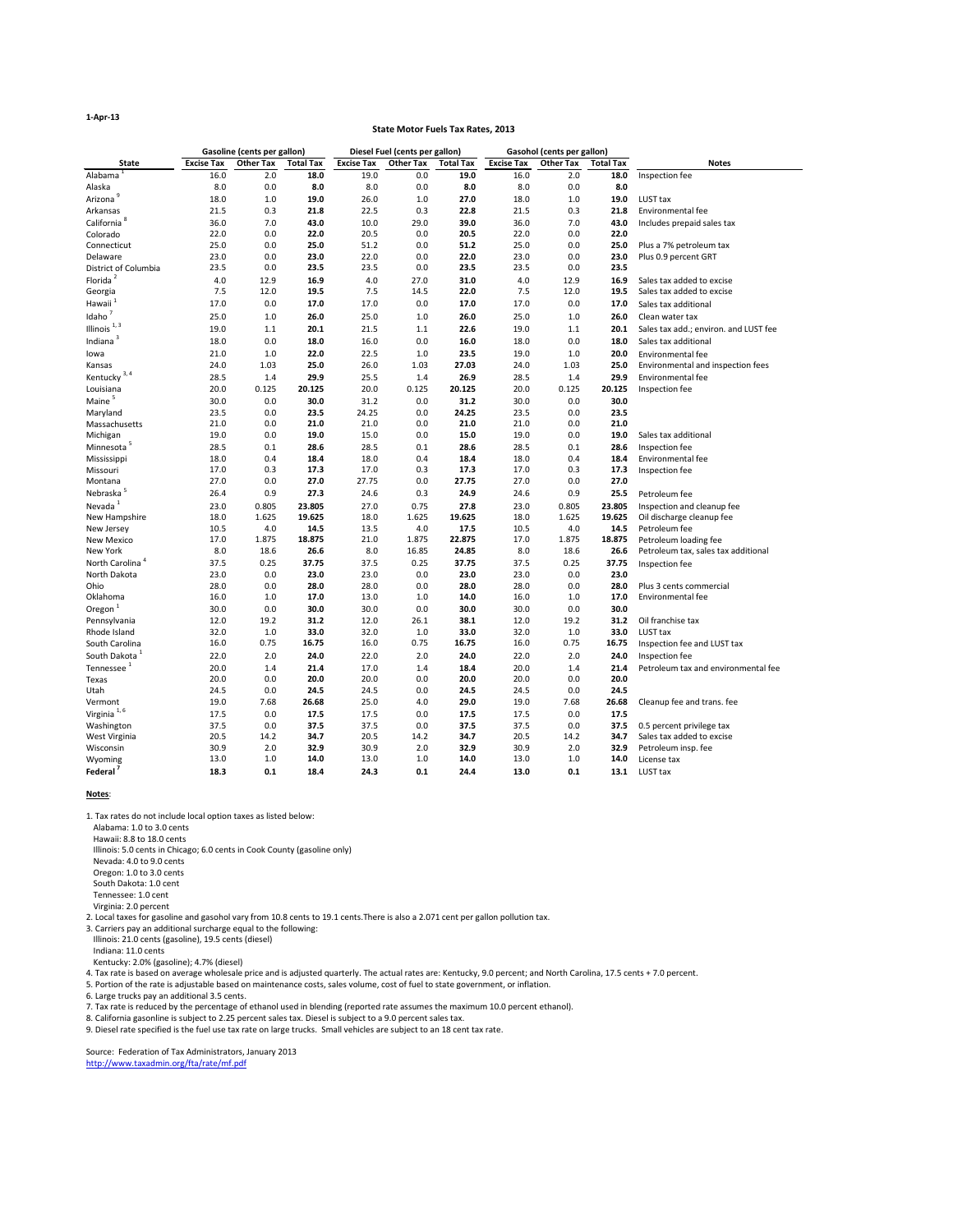## **15-Aug-11**

| <b>Notes</b><br><b>Excise</b><br><b>Other</b><br><b>Total</b><br><b>Excise</b><br><b>Other</b><br><b>Excise</b><br><b>Other</b><br><b>Total</b><br><b>Total</b><br><b>State</b><br><b>Tax</b><br><b>Tax</b><br><b>Tax</b><br><b>Tax</b><br><b>Tax</b><br><b>Tax</b><br><b>Tax</b><br><b>Tax</b><br><b>Tax</b><br>FEDERAL <sup>7</sup><br>18.3<br>18.4<br>24.3<br>$13.0$<br>0.1<br>0.1<br>24.4<br>0.1<br>13.1 LUST tax.<br>16.0<br>2.0<br>19.0<br>0.0<br>16.0<br>2.0<br>18.0<br>19.0<br>Alabama <sup>1</sup><br>18.0 Inspection fee.<br>8.0<br>0.0<br>8.0<br>8.0<br>0.0<br>8.0<br>8.0<br>0.0<br>Alaska<br>8.0<br>Arizona <sup>3</sup><br>18.0<br>19.0<br>18.0<br>19.0<br>18.0<br>1.0<br>1.0<br>1.0<br>19.0 LUST tax.<br>0.3<br>22.5<br>0.3<br>21.5<br>21.5<br>21.8<br>22.8<br>0.3<br>Arkansas<br>21.8 Environmental fee.<br>California <sup>8</sup><br>35.3<br>$0.0\,$<br>35.3<br>18.0<br>0.0<br>18.0<br>18.0<br>0.0<br>18.0 Sales tax additional.<br>20.5<br>20.5<br>22.0<br>22.0<br>0.0<br>22.0<br>0.0<br>0.0<br>22.0<br>Colorado<br>25.0<br>0.0<br>25.0<br>39.6<br>0.0<br>25.0<br>0.0<br>25.0<br>39.6<br>Connecticut<br>0.0<br>23.0<br>22.0<br>0.0<br>22.0<br>23.0<br>0.0<br>Delaware<br>23.0<br>23.0 Plus 0.9 percent GRT.<br>District of Columbia<br>0.0<br>20.0<br>0.0<br>20.0<br>20.0<br>0.0<br>20.0<br>20.0<br>20.0<br>Florida <sup>2</sup><br>12.2<br>14.0<br>12.2<br>16.2<br>16.0<br>30.0<br>4.0<br>4.0<br>16.2 Sales tax added to excise.<br>17.6<br>18.8<br>10.1<br>7.5<br>10.1<br>7.5<br>11.3<br>7.5<br>Georgia<br>17.6 Sales tax added to excise.<br>Hawaii <sup>1</sup><br>17.0<br>17.0<br>0.0<br>17.0<br>0.0<br>17.0<br>17.0<br>0.0<br>17.0 Sales tax additional.<br>Idaho $7$<br>26.0<br>25.0<br>25.0<br>25.0<br>1.0<br>26.0<br>1.0<br>1.0<br>26.0 Clean water tax.<br>Illinois $1, 3$<br>19.0<br>1.1<br>20.1<br>21.5<br>1.1<br>22.6<br>19.0<br>1.1<br>20.1 Sales tax add., env & LUST fee.<br>Indiana $3$<br>0.0<br>16.0<br>0.0<br>16.0<br>0.0<br>18.0<br>18.0<br>18.0<br>18.0 Sales tax additional.<br>21.0<br>22.0<br>22.5<br>23.5<br>1.0<br>1.0<br>19.0<br>1.0<br>lowa<br>20.0 Environmental fee.<br>0.0<br>24.0<br>26.0<br>26.0<br>24.0<br>0.0<br>24.0<br>0.0<br>24.0<br>Kansas<br>Kentucky $3, 4$<br>25.9<br>21.5<br>22.9<br>24.5<br>24.5<br>1.4<br>1.4<br>1.4<br>25.9 Environmental fee.<br>Louisiana<br>0.0<br>0.0<br>20.0<br>20.0<br>20.0<br>20.0<br>20.0<br>0.0<br>20.0<br>Maine <sup>5</sup><br>0.0<br>29.5<br>30.7<br>30.7<br>29.5<br>29.5<br>0.0<br>29.5<br>0.0<br>23.5<br>0.0<br>23.5<br>24.25<br>0.0<br>24.25<br>23.5<br>23.5<br>Maryland<br>0.0<br>21.0<br>0.0<br>21.0<br>21.0<br>0.0<br>21.0<br>0.0<br>21.0<br>21.0<br>Massachusetts<br>19.0<br>0.0<br>19.0<br>15.0<br>15.0<br>19.0<br>0.0<br>Michigan<br>0.0<br>19.0 Sales tax additional.<br>Minnesota <sup>5</sup><br>27.5<br>2.1<br>29.6<br>27.5<br>2.1<br>29.6<br>27.5<br>2.1<br>29.6 Environment & Inspect fee.<br>0.4<br>0.4<br>18.0<br>18.4<br>18.0<br>18.4<br>18.0<br>0.4<br>Mississippi<br>18.4 Environmental fee.<br>17.0<br>0.3<br>17.3<br>17.0<br>0.3<br>17.3<br>17.0<br>0.3<br>Missouri<br>17.3 Inspection fee.<br>27.0<br>0.0<br>27.0<br>27.75<br>0.0<br>27.75<br>27.0<br>0.0<br>27.0<br>Montana<br>Nebraska <sup>5</sup><br>26.4<br>0.9<br>27.3<br>26.4<br>0.3<br>26.7<br>26.4<br>0.9<br>27.3 Petroleum fee.<br>0.805<br>24.805<br>0.75<br>Nevada <sup>1</sup><br>24.0<br>27.0<br>27.75<br>24.0<br>0.805<br>24.805 Inspection & cleanup fee.<br>18.0<br>19.625<br>18.0<br>19.625<br>18.0<br>New Hampshire<br>1.625<br>1.625<br>1.625<br>19.625 Oil discharge cleanup fee.<br>14.5<br>New Jersey<br>10.5<br>4.0<br>13.5<br>4.0<br>17.5<br>10.5<br>4.0<br>14.5 Petroleum fee.<br><b>New Mexico</b><br>17.0<br>1.875<br>18.875<br>21.0<br>1.875<br>22.875<br>17.0<br>1.875<br>18.875 Petroleum loading fee.<br>New York<br>8.0<br>25.0<br>23.25<br>17.0<br>8.0<br>15.25<br>8.0<br>17.0<br>25.0 Petroleum Tax, Sales tax appl.<br>North Carolina <sup>4</sup><br>32.5<br>32.5<br>32.5<br>0.25<br>32.75<br>0.25<br>32.75<br>0.25<br>32.75 Inspection tax.<br>North Dakota<br>23.0<br>23.0<br>23.0<br>23.0<br>23.0<br>0.0<br>0.0<br>0.0<br>23.0<br>28.0<br>Ohio<br>28.0<br>0.0<br>28.0<br>0.0<br>28.0<br>28.0<br>0.0<br>28.0 Plus 3 cents commercial.<br>Oklahoma<br>14.0<br>16.0<br>16.0<br>1.0<br>17.0<br>13.0<br>1.0<br>1.0<br>17.0 Environmental fee.<br>Oregon <sup>1</sup><br>30.0<br>0.0<br>30.0<br>30.0<br>0.0<br>30.0<br>30.0<br>0.0<br>30.0<br>19.2<br>31.2<br>12.0<br>26.1<br>38.1<br>12.0<br>12.0<br>19.2<br>Pennsylvania<br>31.2 Oil franchise tax.<br>Rhode Island<br>32.0<br>32.0<br>32.0<br>33.0<br>33.0<br>1.0<br>1.0<br>1.0<br>33.0 LUST tax.<br>16.0<br>16.0<br>South Carolina<br>16.0<br>0.75<br>16.75<br>0.75<br>16.75<br>0.75<br>16.75 Inspection fee and LUST tax.<br>22.0<br>20.0<br>22.0<br>2.0<br>24.0<br>2.0<br>24.0<br>2.0<br>South Dakota <sup>1</sup><br>22.0 Inspection fee.<br>Tennessee <sup>1, 6</sup><br>21.4<br>20.0<br>17.0<br>18.4<br>20.0<br>1.4<br>1.4<br>1.4<br>21.4 Petroleum Tax & Envir. Fee.<br>0.0<br>20.0<br>20.0<br>0.0<br>20.0<br>20.0<br>0.0<br>20.0<br>20.0<br>Texas<br>Utah<br>0.0<br>24.5<br>0.0<br>0.0<br>24.5<br>24.5<br>24.5<br>24.5<br>24.5<br>5.98<br>24.98<br>25.0<br>29.0<br>5.98<br>Vermont<br>19.0<br>4.0<br>19.0<br>24.98 Cleanup Fee & Trans. Fee.<br>Virginia $1, 6$<br>17.5<br>17.5<br>17.5<br>0.0<br>17.5<br>0.0<br>17.5<br>0.0<br>17.5<br>37.5<br>37.5<br>0.0<br>37.5<br>0.0<br>37.5<br>37.5<br>0.0<br>Washington<br>37.5 0.5 percent privilege tax.<br>20.5<br>$11.7$<br>32.2<br>20.5<br>$11.7$<br>32.2<br>20.5<br>$11.7$<br>West Virginia<br>32.2 Sales tax added to excise.<br>30.9<br>2.0<br>32.9<br>30.9<br>2.0<br>32.9<br>30.9<br>2.0<br>Wisconsin<br>32.9 Petroleum Insp. Fee<br>13.0<br>1.0<br>14.0<br>13.0<br>1.0<br>14.0<br>13.0<br>Wyoming<br>1.0<br>14.0 License Tax |  | <b>GASOLINE</b> (cents per gallon) |  | <b>DIESEL FUEL (cents per gallon)</b> |  | <b>GASOHOL (cents per gallon)</b> |  |
|-------------------------------------------------------------------------------------------------------------------------------------------------------------------------------------------------------------------------------------------------------------------------------------------------------------------------------------------------------------------------------------------------------------------------------------------------------------------------------------------------------------------------------------------------------------------------------------------------------------------------------------------------------------------------------------------------------------------------------------------------------------------------------------------------------------------------------------------------------------------------------------------------------------------------------------------------------------------------------------------------------------------------------------------------------------------------------------------------------------------------------------------------------------------------------------------------------------------------------------------------------------------------------------------------------------------------------------------------------------------------------------------------------------------------------------------------------------------------------------------------------------------------------------------------------------------------------------------------------------------------------------------------------------------------------------------------------------------------------------------------------------------------------------------------------------------------------------------------------------------------------------------------------------------------------------------------------------------------------------------------------------------------------------------------------------------------------------------------------------------------------------------------------------------------------------------------------------------------------------------------------------------------------------------------------------------------------------------------------------------------------------------------------------------------------------------------------------------------------------------------------------------------------------------------------------------------------------------------------------------------------------------------------------------------------------------------------------------------------------------------------------------------------------------------------------------------------------------------------------------------------------------------------------------------------------------------------------------------------------------------------------------------------------------------------------------------------------------------------------------------------------------------------------------------------------------------------------------------------------------------------------------------------------------------------------------------------------------------------------------------------------------------------------------------------------------------------------------------------------------------------------------------------------------------------------------------------------------------------------------------------------------------------------------------------------------------------------------------------------------------------------------------------------------------------------------------------------------------------------------------------------------------------------------------------------------------------------------------------------------------------------------------------------------------------------------------------------------------------------------------------------------------------------------------------------------------------------------------------------------------------------------------------------------------------------------------------------------------------------------------------------------------------------------------------------------------------------------------------------------------------------------------------------------------------------------------------------------------------------------------------------------------------------------------------------------------------------------------------------------------------------------------------------------------------------------------------------------------------------------------------------------------------------------------------------------------------------------------------------------------------------------------------------------------------------------------------------------------------------------------------------------------------------------------------------------------------------------------------------------------------------------------------------------------------------------------------------------------------------------------------------------------------------------------------------------------------------------------------------------------------------------------------------------------------------------------------------------------------------------------------------------------------------------------------------------------------------------------------------------------------------------------------------------------------------------------------------------------|--|------------------------------------|--|---------------------------------------|--|-----------------------------------|--|
|                                                                                                                                                                                                                                                                                                                                                                                                                                                                                                                                                                                                                                                                                                                                                                                                                                                                                                                                                                                                                                                                                                                                                                                                                                                                                                                                                                                                                                                                                                                                                                                                                                                                                                                                                                                                                                                                                                                                                                                                                                                                                                                                                                                                                                                                                                                                                                                                                                                                                                                                                                                                                                                                                                                                                                                                                                                                                                                                                                                                                                                                                                                                                                                                                                                                                                                                                                                                                                                                                                                                                                                                                                                                                                                                                                                                                                                                                                                                                                                                                                                                                                                                                                                                                                                                                                                                                                                                                                                                                                                                                                                                                                                                                                                                                                                                                                                                                                                                                                                                                                                                                                                                                                                                                                                                                                                                                                                                                                                                                                                                                                                                                                                                                                                                                                                                                                                 |  |                                    |  |                                       |  |                                   |  |
|                                                                                                                                                                                                                                                                                                                                                                                                                                                                                                                                                                                                                                                                                                                                                                                                                                                                                                                                                                                                                                                                                                                                                                                                                                                                                                                                                                                                                                                                                                                                                                                                                                                                                                                                                                                                                                                                                                                                                                                                                                                                                                                                                                                                                                                                                                                                                                                                                                                                                                                                                                                                                                                                                                                                                                                                                                                                                                                                                                                                                                                                                                                                                                                                                                                                                                                                                                                                                                                                                                                                                                                                                                                                                                                                                                                                                                                                                                                                                                                                                                                                                                                                                                                                                                                                                                                                                                                                                                                                                                                                                                                                                                                                                                                                                                                                                                                                                                                                                                                                                                                                                                                                                                                                                                                                                                                                                                                                                                                                                                                                                                                                                                                                                                                                                                                                                                                 |  |                                    |  |                                       |  |                                   |  |
|                                                                                                                                                                                                                                                                                                                                                                                                                                                                                                                                                                                                                                                                                                                                                                                                                                                                                                                                                                                                                                                                                                                                                                                                                                                                                                                                                                                                                                                                                                                                                                                                                                                                                                                                                                                                                                                                                                                                                                                                                                                                                                                                                                                                                                                                                                                                                                                                                                                                                                                                                                                                                                                                                                                                                                                                                                                                                                                                                                                                                                                                                                                                                                                                                                                                                                                                                                                                                                                                                                                                                                                                                                                                                                                                                                                                                                                                                                                                                                                                                                                                                                                                                                                                                                                                                                                                                                                                                                                                                                                                                                                                                                                                                                                                                                                                                                                                                                                                                                                                                                                                                                                                                                                                                                                                                                                                                                                                                                                                                                                                                                                                                                                                                                                                                                                                                                                 |  |                                    |  |                                       |  |                                   |  |
|                                                                                                                                                                                                                                                                                                                                                                                                                                                                                                                                                                                                                                                                                                                                                                                                                                                                                                                                                                                                                                                                                                                                                                                                                                                                                                                                                                                                                                                                                                                                                                                                                                                                                                                                                                                                                                                                                                                                                                                                                                                                                                                                                                                                                                                                                                                                                                                                                                                                                                                                                                                                                                                                                                                                                                                                                                                                                                                                                                                                                                                                                                                                                                                                                                                                                                                                                                                                                                                                                                                                                                                                                                                                                                                                                                                                                                                                                                                                                                                                                                                                                                                                                                                                                                                                                                                                                                                                                                                                                                                                                                                                                                                                                                                                                                                                                                                                                                                                                                                                                                                                                                                                                                                                                                                                                                                                                                                                                                                                                                                                                                                                                                                                                                                                                                                                                                                 |  |                                    |  |                                       |  |                                   |  |
|                                                                                                                                                                                                                                                                                                                                                                                                                                                                                                                                                                                                                                                                                                                                                                                                                                                                                                                                                                                                                                                                                                                                                                                                                                                                                                                                                                                                                                                                                                                                                                                                                                                                                                                                                                                                                                                                                                                                                                                                                                                                                                                                                                                                                                                                                                                                                                                                                                                                                                                                                                                                                                                                                                                                                                                                                                                                                                                                                                                                                                                                                                                                                                                                                                                                                                                                                                                                                                                                                                                                                                                                                                                                                                                                                                                                                                                                                                                                                                                                                                                                                                                                                                                                                                                                                                                                                                                                                                                                                                                                                                                                                                                                                                                                                                                                                                                                                                                                                                                                                                                                                                                                                                                                                                                                                                                                                                                                                                                                                                                                                                                                                                                                                                                                                                                                                                                 |  |                                    |  |                                       |  |                                   |  |
|                                                                                                                                                                                                                                                                                                                                                                                                                                                                                                                                                                                                                                                                                                                                                                                                                                                                                                                                                                                                                                                                                                                                                                                                                                                                                                                                                                                                                                                                                                                                                                                                                                                                                                                                                                                                                                                                                                                                                                                                                                                                                                                                                                                                                                                                                                                                                                                                                                                                                                                                                                                                                                                                                                                                                                                                                                                                                                                                                                                                                                                                                                                                                                                                                                                                                                                                                                                                                                                                                                                                                                                                                                                                                                                                                                                                                                                                                                                                                                                                                                                                                                                                                                                                                                                                                                                                                                                                                                                                                                                                                                                                                                                                                                                                                                                                                                                                                                                                                                                                                                                                                                                                                                                                                                                                                                                                                                                                                                                                                                                                                                                                                                                                                                                                                                                                                                                 |  |                                    |  |                                       |  |                                   |  |
|                                                                                                                                                                                                                                                                                                                                                                                                                                                                                                                                                                                                                                                                                                                                                                                                                                                                                                                                                                                                                                                                                                                                                                                                                                                                                                                                                                                                                                                                                                                                                                                                                                                                                                                                                                                                                                                                                                                                                                                                                                                                                                                                                                                                                                                                                                                                                                                                                                                                                                                                                                                                                                                                                                                                                                                                                                                                                                                                                                                                                                                                                                                                                                                                                                                                                                                                                                                                                                                                                                                                                                                                                                                                                                                                                                                                                                                                                                                                                                                                                                                                                                                                                                                                                                                                                                                                                                                                                                                                                                                                                                                                                                                                                                                                                                                                                                                                                                                                                                                                                                                                                                                                                                                                                                                                                                                                                                                                                                                                                                                                                                                                                                                                                                                                                                                                                                                 |  |                                    |  |                                       |  |                                   |  |
|                                                                                                                                                                                                                                                                                                                                                                                                                                                                                                                                                                                                                                                                                                                                                                                                                                                                                                                                                                                                                                                                                                                                                                                                                                                                                                                                                                                                                                                                                                                                                                                                                                                                                                                                                                                                                                                                                                                                                                                                                                                                                                                                                                                                                                                                                                                                                                                                                                                                                                                                                                                                                                                                                                                                                                                                                                                                                                                                                                                                                                                                                                                                                                                                                                                                                                                                                                                                                                                                                                                                                                                                                                                                                                                                                                                                                                                                                                                                                                                                                                                                                                                                                                                                                                                                                                                                                                                                                                                                                                                                                                                                                                                                                                                                                                                                                                                                                                                                                                                                                                                                                                                                                                                                                                                                                                                                                                                                                                                                                                                                                                                                                                                                                                                                                                                                                                                 |  |                                    |  |                                       |  |                                   |  |
|                                                                                                                                                                                                                                                                                                                                                                                                                                                                                                                                                                                                                                                                                                                                                                                                                                                                                                                                                                                                                                                                                                                                                                                                                                                                                                                                                                                                                                                                                                                                                                                                                                                                                                                                                                                                                                                                                                                                                                                                                                                                                                                                                                                                                                                                                                                                                                                                                                                                                                                                                                                                                                                                                                                                                                                                                                                                                                                                                                                                                                                                                                                                                                                                                                                                                                                                                                                                                                                                                                                                                                                                                                                                                                                                                                                                                                                                                                                                                                                                                                                                                                                                                                                                                                                                                                                                                                                                                                                                                                                                                                                                                                                                                                                                                                                                                                                                                                                                                                                                                                                                                                                                                                                                                                                                                                                                                                                                                                                                                                                                                                                                                                                                                                                                                                                                                                                 |  |                                    |  |                                       |  |                                   |  |
|                                                                                                                                                                                                                                                                                                                                                                                                                                                                                                                                                                                                                                                                                                                                                                                                                                                                                                                                                                                                                                                                                                                                                                                                                                                                                                                                                                                                                                                                                                                                                                                                                                                                                                                                                                                                                                                                                                                                                                                                                                                                                                                                                                                                                                                                                                                                                                                                                                                                                                                                                                                                                                                                                                                                                                                                                                                                                                                                                                                                                                                                                                                                                                                                                                                                                                                                                                                                                                                                                                                                                                                                                                                                                                                                                                                                                                                                                                                                                                                                                                                                                                                                                                                                                                                                                                                                                                                                                                                                                                                                                                                                                                                                                                                                                                                                                                                                                                                                                                                                                                                                                                                                                                                                                                                                                                                                                                                                                                                                                                                                                                                                                                                                                                                                                                                                                                                 |  |                                    |  |                                       |  |                                   |  |
|                                                                                                                                                                                                                                                                                                                                                                                                                                                                                                                                                                                                                                                                                                                                                                                                                                                                                                                                                                                                                                                                                                                                                                                                                                                                                                                                                                                                                                                                                                                                                                                                                                                                                                                                                                                                                                                                                                                                                                                                                                                                                                                                                                                                                                                                                                                                                                                                                                                                                                                                                                                                                                                                                                                                                                                                                                                                                                                                                                                                                                                                                                                                                                                                                                                                                                                                                                                                                                                                                                                                                                                                                                                                                                                                                                                                                                                                                                                                                                                                                                                                                                                                                                                                                                                                                                                                                                                                                                                                                                                                                                                                                                                                                                                                                                                                                                                                                                                                                                                                                                                                                                                                                                                                                                                                                                                                                                                                                                                                                                                                                                                                                                                                                                                                                                                                                                                 |  |                                    |  |                                       |  |                                   |  |
|                                                                                                                                                                                                                                                                                                                                                                                                                                                                                                                                                                                                                                                                                                                                                                                                                                                                                                                                                                                                                                                                                                                                                                                                                                                                                                                                                                                                                                                                                                                                                                                                                                                                                                                                                                                                                                                                                                                                                                                                                                                                                                                                                                                                                                                                                                                                                                                                                                                                                                                                                                                                                                                                                                                                                                                                                                                                                                                                                                                                                                                                                                                                                                                                                                                                                                                                                                                                                                                                                                                                                                                                                                                                                                                                                                                                                                                                                                                                                                                                                                                                                                                                                                                                                                                                                                                                                                                                                                                                                                                                                                                                                                                                                                                                                                                                                                                                                                                                                                                                                                                                                                                                                                                                                                                                                                                                                                                                                                                                                                                                                                                                                                                                                                                                                                                                                                                 |  |                                    |  |                                       |  |                                   |  |
|                                                                                                                                                                                                                                                                                                                                                                                                                                                                                                                                                                                                                                                                                                                                                                                                                                                                                                                                                                                                                                                                                                                                                                                                                                                                                                                                                                                                                                                                                                                                                                                                                                                                                                                                                                                                                                                                                                                                                                                                                                                                                                                                                                                                                                                                                                                                                                                                                                                                                                                                                                                                                                                                                                                                                                                                                                                                                                                                                                                                                                                                                                                                                                                                                                                                                                                                                                                                                                                                                                                                                                                                                                                                                                                                                                                                                                                                                                                                                                                                                                                                                                                                                                                                                                                                                                                                                                                                                                                                                                                                                                                                                                                                                                                                                                                                                                                                                                                                                                                                                                                                                                                                                                                                                                                                                                                                                                                                                                                                                                                                                                                                                                                                                                                                                                                                                                                 |  |                                    |  |                                       |  |                                   |  |
|                                                                                                                                                                                                                                                                                                                                                                                                                                                                                                                                                                                                                                                                                                                                                                                                                                                                                                                                                                                                                                                                                                                                                                                                                                                                                                                                                                                                                                                                                                                                                                                                                                                                                                                                                                                                                                                                                                                                                                                                                                                                                                                                                                                                                                                                                                                                                                                                                                                                                                                                                                                                                                                                                                                                                                                                                                                                                                                                                                                                                                                                                                                                                                                                                                                                                                                                                                                                                                                                                                                                                                                                                                                                                                                                                                                                                                                                                                                                                                                                                                                                                                                                                                                                                                                                                                                                                                                                                                                                                                                                                                                                                                                                                                                                                                                                                                                                                                                                                                                                                                                                                                                                                                                                                                                                                                                                                                                                                                                                                                                                                                                                                                                                                                                                                                                                                                                 |  |                                    |  |                                       |  |                                   |  |
|                                                                                                                                                                                                                                                                                                                                                                                                                                                                                                                                                                                                                                                                                                                                                                                                                                                                                                                                                                                                                                                                                                                                                                                                                                                                                                                                                                                                                                                                                                                                                                                                                                                                                                                                                                                                                                                                                                                                                                                                                                                                                                                                                                                                                                                                                                                                                                                                                                                                                                                                                                                                                                                                                                                                                                                                                                                                                                                                                                                                                                                                                                                                                                                                                                                                                                                                                                                                                                                                                                                                                                                                                                                                                                                                                                                                                                                                                                                                                                                                                                                                                                                                                                                                                                                                                                                                                                                                                                                                                                                                                                                                                                                                                                                                                                                                                                                                                                                                                                                                                                                                                                                                                                                                                                                                                                                                                                                                                                                                                                                                                                                                                                                                                                                                                                                                                                                 |  |                                    |  |                                       |  |                                   |  |
|                                                                                                                                                                                                                                                                                                                                                                                                                                                                                                                                                                                                                                                                                                                                                                                                                                                                                                                                                                                                                                                                                                                                                                                                                                                                                                                                                                                                                                                                                                                                                                                                                                                                                                                                                                                                                                                                                                                                                                                                                                                                                                                                                                                                                                                                                                                                                                                                                                                                                                                                                                                                                                                                                                                                                                                                                                                                                                                                                                                                                                                                                                                                                                                                                                                                                                                                                                                                                                                                                                                                                                                                                                                                                                                                                                                                                                                                                                                                                                                                                                                                                                                                                                                                                                                                                                                                                                                                                                                                                                                                                                                                                                                                                                                                                                                                                                                                                                                                                                                                                                                                                                                                                                                                                                                                                                                                                                                                                                                                                                                                                                                                                                                                                                                                                                                                                                                 |  |                                    |  |                                       |  |                                   |  |
|                                                                                                                                                                                                                                                                                                                                                                                                                                                                                                                                                                                                                                                                                                                                                                                                                                                                                                                                                                                                                                                                                                                                                                                                                                                                                                                                                                                                                                                                                                                                                                                                                                                                                                                                                                                                                                                                                                                                                                                                                                                                                                                                                                                                                                                                                                                                                                                                                                                                                                                                                                                                                                                                                                                                                                                                                                                                                                                                                                                                                                                                                                                                                                                                                                                                                                                                                                                                                                                                                                                                                                                                                                                                                                                                                                                                                                                                                                                                                                                                                                                                                                                                                                                                                                                                                                                                                                                                                                                                                                                                                                                                                                                                                                                                                                                                                                                                                                                                                                                                                                                                                                                                                                                                                                                                                                                                                                                                                                                                                                                                                                                                                                                                                                                                                                                                                                                 |  |                                    |  |                                       |  |                                   |  |
|                                                                                                                                                                                                                                                                                                                                                                                                                                                                                                                                                                                                                                                                                                                                                                                                                                                                                                                                                                                                                                                                                                                                                                                                                                                                                                                                                                                                                                                                                                                                                                                                                                                                                                                                                                                                                                                                                                                                                                                                                                                                                                                                                                                                                                                                                                                                                                                                                                                                                                                                                                                                                                                                                                                                                                                                                                                                                                                                                                                                                                                                                                                                                                                                                                                                                                                                                                                                                                                                                                                                                                                                                                                                                                                                                                                                                                                                                                                                                                                                                                                                                                                                                                                                                                                                                                                                                                                                                                                                                                                                                                                                                                                                                                                                                                                                                                                                                                                                                                                                                                                                                                                                                                                                                                                                                                                                                                                                                                                                                                                                                                                                                                                                                                                                                                                                                                                 |  |                                    |  |                                       |  |                                   |  |
|                                                                                                                                                                                                                                                                                                                                                                                                                                                                                                                                                                                                                                                                                                                                                                                                                                                                                                                                                                                                                                                                                                                                                                                                                                                                                                                                                                                                                                                                                                                                                                                                                                                                                                                                                                                                                                                                                                                                                                                                                                                                                                                                                                                                                                                                                                                                                                                                                                                                                                                                                                                                                                                                                                                                                                                                                                                                                                                                                                                                                                                                                                                                                                                                                                                                                                                                                                                                                                                                                                                                                                                                                                                                                                                                                                                                                                                                                                                                                                                                                                                                                                                                                                                                                                                                                                                                                                                                                                                                                                                                                                                                                                                                                                                                                                                                                                                                                                                                                                                                                                                                                                                                                                                                                                                                                                                                                                                                                                                                                                                                                                                                                                                                                                                                                                                                                                                 |  |                                    |  |                                       |  |                                   |  |
|                                                                                                                                                                                                                                                                                                                                                                                                                                                                                                                                                                                                                                                                                                                                                                                                                                                                                                                                                                                                                                                                                                                                                                                                                                                                                                                                                                                                                                                                                                                                                                                                                                                                                                                                                                                                                                                                                                                                                                                                                                                                                                                                                                                                                                                                                                                                                                                                                                                                                                                                                                                                                                                                                                                                                                                                                                                                                                                                                                                                                                                                                                                                                                                                                                                                                                                                                                                                                                                                                                                                                                                                                                                                                                                                                                                                                                                                                                                                                                                                                                                                                                                                                                                                                                                                                                                                                                                                                                                                                                                                                                                                                                                                                                                                                                                                                                                                                                                                                                                                                                                                                                                                                                                                                                                                                                                                                                                                                                                                                                                                                                                                                                                                                                                                                                                                                                                 |  |                                    |  |                                       |  |                                   |  |
|                                                                                                                                                                                                                                                                                                                                                                                                                                                                                                                                                                                                                                                                                                                                                                                                                                                                                                                                                                                                                                                                                                                                                                                                                                                                                                                                                                                                                                                                                                                                                                                                                                                                                                                                                                                                                                                                                                                                                                                                                                                                                                                                                                                                                                                                                                                                                                                                                                                                                                                                                                                                                                                                                                                                                                                                                                                                                                                                                                                                                                                                                                                                                                                                                                                                                                                                                                                                                                                                                                                                                                                                                                                                                                                                                                                                                                                                                                                                                                                                                                                                                                                                                                                                                                                                                                                                                                                                                                                                                                                                                                                                                                                                                                                                                                                                                                                                                                                                                                                                                                                                                                                                                                                                                                                                                                                                                                                                                                                                                                                                                                                                                                                                                                                                                                                                                                                 |  |                                    |  |                                       |  |                                   |  |
|                                                                                                                                                                                                                                                                                                                                                                                                                                                                                                                                                                                                                                                                                                                                                                                                                                                                                                                                                                                                                                                                                                                                                                                                                                                                                                                                                                                                                                                                                                                                                                                                                                                                                                                                                                                                                                                                                                                                                                                                                                                                                                                                                                                                                                                                                                                                                                                                                                                                                                                                                                                                                                                                                                                                                                                                                                                                                                                                                                                                                                                                                                                                                                                                                                                                                                                                                                                                                                                                                                                                                                                                                                                                                                                                                                                                                                                                                                                                                                                                                                                                                                                                                                                                                                                                                                                                                                                                                                                                                                                                                                                                                                                                                                                                                                                                                                                                                                                                                                                                                                                                                                                                                                                                                                                                                                                                                                                                                                                                                                                                                                                                                                                                                                                                                                                                                                                 |  |                                    |  |                                       |  |                                   |  |
|                                                                                                                                                                                                                                                                                                                                                                                                                                                                                                                                                                                                                                                                                                                                                                                                                                                                                                                                                                                                                                                                                                                                                                                                                                                                                                                                                                                                                                                                                                                                                                                                                                                                                                                                                                                                                                                                                                                                                                                                                                                                                                                                                                                                                                                                                                                                                                                                                                                                                                                                                                                                                                                                                                                                                                                                                                                                                                                                                                                                                                                                                                                                                                                                                                                                                                                                                                                                                                                                                                                                                                                                                                                                                                                                                                                                                                                                                                                                                                                                                                                                                                                                                                                                                                                                                                                                                                                                                                                                                                                                                                                                                                                                                                                                                                                                                                                                                                                                                                                                                                                                                                                                                                                                                                                                                                                                                                                                                                                                                                                                                                                                                                                                                                                                                                                                                                                 |  |                                    |  |                                       |  |                                   |  |
|                                                                                                                                                                                                                                                                                                                                                                                                                                                                                                                                                                                                                                                                                                                                                                                                                                                                                                                                                                                                                                                                                                                                                                                                                                                                                                                                                                                                                                                                                                                                                                                                                                                                                                                                                                                                                                                                                                                                                                                                                                                                                                                                                                                                                                                                                                                                                                                                                                                                                                                                                                                                                                                                                                                                                                                                                                                                                                                                                                                                                                                                                                                                                                                                                                                                                                                                                                                                                                                                                                                                                                                                                                                                                                                                                                                                                                                                                                                                                                                                                                                                                                                                                                                                                                                                                                                                                                                                                                                                                                                                                                                                                                                                                                                                                                                                                                                                                                                                                                                                                                                                                                                                                                                                                                                                                                                                                                                                                                                                                                                                                                                                                                                                                                                                                                                                                                                 |  |                                    |  |                                       |  |                                   |  |
|                                                                                                                                                                                                                                                                                                                                                                                                                                                                                                                                                                                                                                                                                                                                                                                                                                                                                                                                                                                                                                                                                                                                                                                                                                                                                                                                                                                                                                                                                                                                                                                                                                                                                                                                                                                                                                                                                                                                                                                                                                                                                                                                                                                                                                                                                                                                                                                                                                                                                                                                                                                                                                                                                                                                                                                                                                                                                                                                                                                                                                                                                                                                                                                                                                                                                                                                                                                                                                                                                                                                                                                                                                                                                                                                                                                                                                                                                                                                                                                                                                                                                                                                                                                                                                                                                                                                                                                                                                                                                                                                                                                                                                                                                                                                                                                                                                                                                                                                                                                                                                                                                                                                                                                                                                                                                                                                                                                                                                                                                                                                                                                                                                                                                                                                                                                                                                                 |  |                                    |  |                                       |  |                                   |  |
|                                                                                                                                                                                                                                                                                                                                                                                                                                                                                                                                                                                                                                                                                                                                                                                                                                                                                                                                                                                                                                                                                                                                                                                                                                                                                                                                                                                                                                                                                                                                                                                                                                                                                                                                                                                                                                                                                                                                                                                                                                                                                                                                                                                                                                                                                                                                                                                                                                                                                                                                                                                                                                                                                                                                                                                                                                                                                                                                                                                                                                                                                                                                                                                                                                                                                                                                                                                                                                                                                                                                                                                                                                                                                                                                                                                                                                                                                                                                                                                                                                                                                                                                                                                                                                                                                                                                                                                                                                                                                                                                                                                                                                                                                                                                                                                                                                                                                                                                                                                                                                                                                                                                                                                                                                                                                                                                                                                                                                                                                                                                                                                                                                                                                                                                                                                                                                                 |  |                                    |  |                                       |  |                                   |  |
|                                                                                                                                                                                                                                                                                                                                                                                                                                                                                                                                                                                                                                                                                                                                                                                                                                                                                                                                                                                                                                                                                                                                                                                                                                                                                                                                                                                                                                                                                                                                                                                                                                                                                                                                                                                                                                                                                                                                                                                                                                                                                                                                                                                                                                                                                                                                                                                                                                                                                                                                                                                                                                                                                                                                                                                                                                                                                                                                                                                                                                                                                                                                                                                                                                                                                                                                                                                                                                                                                                                                                                                                                                                                                                                                                                                                                                                                                                                                                                                                                                                                                                                                                                                                                                                                                                                                                                                                                                                                                                                                                                                                                                                                                                                                                                                                                                                                                                                                                                                                                                                                                                                                                                                                                                                                                                                                                                                                                                                                                                                                                                                                                                                                                                                                                                                                                                                 |  |                                    |  |                                       |  |                                   |  |
|                                                                                                                                                                                                                                                                                                                                                                                                                                                                                                                                                                                                                                                                                                                                                                                                                                                                                                                                                                                                                                                                                                                                                                                                                                                                                                                                                                                                                                                                                                                                                                                                                                                                                                                                                                                                                                                                                                                                                                                                                                                                                                                                                                                                                                                                                                                                                                                                                                                                                                                                                                                                                                                                                                                                                                                                                                                                                                                                                                                                                                                                                                                                                                                                                                                                                                                                                                                                                                                                                                                                                                                                                                                                                                                                                                                                                                                                                                                                                                                                                                                                                                                                                                                                                                                                                                                                                                                                                                                                                                                                                                                                                                                                                                                                                                                                                                                                                                                                                                                                                                                                                                                                                                                                                                                                                                                                                                                                                                                                                                                                                                                                                                                                                                                                                                                                                                                 |  |                                    |  |                                       |  |                                   |  |
|                                                                                                                                                                                                                                                                                                                                                                                                                                                                                                                                                                                                                                                                                                                                                                                                                                                                                                                                                                                                                                                                                                                                                                                                                                                                                                                                                                                                                                                                                                                                                                                                                                                                                                                                                                                                                                                                                                                                                                                                                                                                                                                                                                                                                                                                                                                                                                                                                                                                                                                                                                                                                                                                                                                                                                                                                                                                                                                                                                                                                                                                                                                                                                                                                                                                                                                                                                                                                                                                                                                                                                                                                                                                                                                                                                                                                                                                                                                                                                                                                                                                                                                                                                                                                                                                                                                                                                                                                                                                                                                                                                                                                                                                                                                                                                                                                                                                                                                                                                                                                                                                                                                                                                                                                                                                                                                                                                                                                                                                                                                                                                                                                                                                                                                                                                                                                                                 |  |                                    |  |                                       |  |                                   |  |
|                                                                                                                                                                                                                                                                                                                                                                                                                                                                                                                                                                                                                                                                                                                                                                                                                                                                                                                                                                                                                                                                                                                                                                                                                                                                                                                                                                                                                                                                                                                                                                                                                                                                                                                                                                                                                                                                                                                                                                                                                                                                                                                                                                                                                                                                                                                                                                                                                                                                                                                                                                                                                                                                                                                                                                                                                                                                                                                                                                                                                                                                                                                                                                                                                                                                                                                                                                                                                                                                                                                                                                                                                                                                                                                                                                                                                                                                                                                                                                                                                                                                                                                                                                                                                                                                                                                                                                                                                                                                                                                                                                                                                                                                                                                                                                                                                                                                                                                                                                                                                                                                                                                                                                                                                                                                                                                                                                                                                                                                                                                                                                                                                                                                                                                                                                                                                                                 |  |                                    |  |                                       |  |                                   |  |
|                                                                                                                                                                                                                                                                                                                                                                                                                                                                                                                                                                                                                                                                                                                                                                                                                                                                                                                                                                                                                                                                                                                                                                                                                                                                                                                                                                                                                                                                                                                                                                                                                                                                                                                                                                                                                                                                                                                                                                                                                                                                                                                                                                                                                                                                                                                                                                                                                                                                                                                                                                                                                                                                                                                                                                                                                                                                                                                                                                                                                                                                                                                                                                                                                                                                                                                                                                                                                                                                                                                                                                                                                                                                                                                                                                                                                                                                                                                                                                                                                                                                                                                                                                                                                                                                                                                                                                                                                                                                                                                                                                                                                                                                                                                                                                                                                                                                                                                                                                                                                                                                                                                                                                                                                                                                                                                                                                                                                                                                                                                                                                                                                                                                                                                                                                                                                                                 |  |                                    |  |                                       |  |                                   |  |
|                                                                                                                                                                                                                                                                                                                                                                                                                                                                                                                                                                                                                                                                                                                                                                                                                                                                                                                                                                                                                                                                                                                                                                                                                                                                                                                                                                                                                                                                                                                                                                                                                                                                                                                                                                                                                                                                                                                                                                                                                                                                                                                                                                                                                                                                                                                                                                                                                                                                                                                                                                                                                                                                                                                                                                                                                                                                                                                                                                                                                                                                                                                                                                                                                                                                                                                                                                                                                                                                                                                                                                                                                                                                                                                                                                                                                                                                                                                                                                                                                                                                                                                                                                                                                                                                                                                                                                                                                                                                                                                                                                                                                                                                                                                                                                                                                                                                                                                                                                                                                                                                                                                                                                                                                                                                                                                                                                                                                                                                                                                                                                                                                                                                                                                                                                                                                                                 |  |                                    |  |                                       |  |                                   |  |
|                                                                                                                                                                                                                                                                                                                                                                                                                                                                                                                                                                                                                                                                                                                                                                                                                                                                                                                                                                                                                                                                                                                                                                                                                                                                                                                                                                                                                                                                                                                                                                                                                                                                                                                                                                                                                                                                                                                                                                                                                                                                                                                                                                                                                                                                                                                                                                                                                                                                                                                                                                                                                                                                                                                                                                                                                                                                                                                                                                                                                                                                                                                                                                                                                                                                                                                                                                                                                                                                                                                                                                                                                                                                                                                                                                                                                                                                                                                                                                                                                                                                                                                                                                                                                                                                                                                                                                                                                                                                                                                                                                                                                                                                                                                                                                                                                                                                                                                                                                                                                                                                                                                                                                                                                                                                                                                                                                                                                                                                                                                                                                                                                                                                                                                                                                                                                                                 |  |                                    |  |                                       |  |                                   |  |
|                                                                                                                                                                                                                                                                                                                                                                                                                                                                                                                                                                                                                                                                                                                                                                                                                                                                                                                                                                                                                                                                                                                                                                                                                                                                                                                                                                                                                                                                                                                                                                                                                                                                                                                                                                                                                                                                                                                                                                                                                                                                                                                                                                                                                                                                                                                                                                                                                                                                                                                                                                                                                                                                                                                                                                                                                                                                                                                                                                                                                                                                                                                                                                                                                                                                                                                                                                                                                                                                                                                                                                                                                                                                                                                                                                                                                                                                                                                                                                                                                                                                                                                                                                                                                                                                                                                                                                                                                                                                                                                                                                                                                                                                                                                                                                                                                                                                                                                                                                                                                                                                                                                                                                                                                                                                                                                                                                                                                                                                                                                                                                                                                                                                                                                                                                                                                                                 |  |                                    |  |                                       |  |                                   |  |
|                                                                                                                                                                                                                                                                                                                                                                                                                                                                                                                                                                                                                                                                                                                                                                                                                                                                                                                                                                                                                                                                                                                                                                                                                                                                                                                                                                                                                                                                                                                                                                                                                                                                                                                                                                                                                                                                                                                                                                                                                                                                                                                                                                                                                                                                                                                                                                                                                                                                                                                                                                                                                                                                                                                                                                                                                                                                                                                                                                                                                                                                                                                                                                                                                                                                                                                                                                                                                                                                                                                                                                                                                                                                                                                                                                                                                                                                                                                                                                                                                                                                                                                                                                                                                                                                                                                                                                                                                                                                                                                                                                                                                                                                                                                                                                                                                                                                                                                                                                                                                                                                                                                                                                                                                                                                                                                                                                                                                                                                                                                                                                                                                                                                                                                                                                                                                                                 |  |                                    |  |                                       |  |                                   |  |
|                                                                                                                                                                                                                                                                                                                                                                                                                                                                                                                                                                                                                                                                                                                                                                                                                                                                                                                                                                                                                                                                                                                                                                                                                                                                                                                                                                                                                                                                                                                                                                                                                                                                                                                                                                                                                                                                                                                                                                                                                                                                                                                                                                                                                                                                                                                                                                                                                                                                                                                                                                                                                                                                                                                                                                                                                                                                                                                                                                                                                                                                                                                                                                                                                                                                                                                                                                                                                                                                                                                                                                                                                                                                                                                                                                                                                                                                                                                                                                                                                                                                                                                                                                                                                                                                                                                                                                                                                                                                                                                                                                                                                                                                                                                                                                                                                                                                                                                                                                                                                                                                                                                                                                                                                                                                                                                                                                                                                                                                                                                                                                                                                                                                                                                                                                                                                                                 |  |                                    |  |                                       |  |                                   |  |
|                                                                                                                                                                                                                                                                                                                                                                                                                                                                                                                                                                                                                                                                                                                                                                                                                                                                                                                                                                                                                                                                                                                                                                                                                                                                                                                                                                                                                                                                                                                                                                                                                                                                                                                                                                                                                                                                                                                                                                                                                                                                                                                                                                                                                                                                                                                                                                                                                                                                                                                                                                                                                                                                                                                                                                                                                                                                                                                                                                                                                                                                                                                                                                                                                                                                                                                                                                                                                                                                                                                                                                                                                                                                                                                                                                                                                                                                                                                                                                                                                                                                                                                                                                                                                                                                                                                                                                                                                                                                                                                                                                                                                                                                                                                                                                                                                                                                                                                                                                                                                                                                                                                                                                                                                                                                                                                                                                                                                                                                                                                                                                                                                                                                                                                                                                                                                                                 |  |                                    |  |                                       |  |                                   |  |
|                                                                                                                                                                                                                                                                                                                                                                                                                                                                                                                                                                                                                                                                                                                                                                                                                                                                                                                                                                                                                                                                                                                                                                                                                                                                                                                                                                                                                                                                                                                                                                                                                                                                                                                                                                                                                                                                                                                                                                                                                                                                                                                                                                                                                                                                                                                                                                                                                                                                                                                                                                                                                                                                                                                                                                                                                                                                                                                                                                                                                                                                                                                                                                                                                                                                                                                                                                                                                                                                                                                                                                                                                                                                                                                                                                                                                                                                                                                                                                                                                                                                                                                                                                                                                                                                                                                                                                                                                                                                                                                                                                                                                                                                                                                                                                                                                                                                                                                                                                                                                                                                                                                                                                                                                                                                                                                                                                                                                                                                                                                                                                                                                                                                                                                                                                                                                                                 |  |                                    |  |                                       |  |                                   |  |
|                                                                                                                                                                                                                                                                                                                                                                                                                                                                                                                                                                                                                                                                                                                                                                                                                                                                                                                                                                                                                                                                                                                                                                                                                                                                                                                                                                                                                                                                                                                                                                                                                                                                                                                                                                                                                                                                                                                                                                                                                                                                                                                                                                                                                                                                                                                                                                                                                                                                                                                                                                                                                                                                                                                                                                                                                                                                                                                                                                                                                                                                                                                                                                                                                                                                                                                                                                                                                                                                                                                                                                                                                                                                                                                                                                                                                                                                                                                                                                                                                                                                                                                                                                                                                                                                                                                                                                                                                                                                                                                                                                                                                                                                                                                                                                                                                                                                                                                                                                                                                                                                                                                                                                                                                                                                                                                                                                                                                                                                                                                                                                                                                                                                                                                                                                                                                                                 |  |                                    |  |                                       |  |                                   |  |
|                                                                                                                                                                                                                                                                                                                                                                                                                                                                                                                                                                                                                                                                                                                                                                                                                                                                                                                                                                                                                                                                                                                                                                                                                                                                                                                                                                                                                                                                                                                                                                                                                                                                                                                                                                                                                                                                                                                                                                                                                                                                                                                                                                                                                                                                                                                                                                                                                                                                                                                                                                                                                                                                                                                                                                                                                                                                                                                                                                                                                                                                                                                                                                                                                                                                                                                                                                                                                                                                                                                                                                                                                                                                                                                                                                                                                                                                                                                                                                                                                                                                                                                                                                                                                                                                                                                                                                                                                                                                                                                                                                                                                                                                                                                                                                                                                                                                                                                                                                                                                                                                                                                                                                                                                                                                                                                                                                                                                                                                                                                                                                                                                                                                                                                                                                                                                                                 |  |                                    |  |                                       |  |                                   |  |
|                                                                                                                                                                                                                                                                                                                                                                                                                                                                                                                                                                                                                                                                                                                                                                                                                                                                                                                                                                                                                                                                                                                                                                                                                                                                                                                                                                                                                                                                                                                                                                                                                                                                                                                                                                                                                                                                                                                                                                                                                                                                                                                                                                                                                                                                                                                                                                                                                                                                                                                                                                                                                                                                                                                                                                                                                                                                                                                                                                                                                                                                                                                                                                                                                                                                                                                                                                                                                                                                                                                                                                                                                                                                                                                                                                                                                                                                                                                                                                                                                                                                                                                                                                                                                                                                                                                                                                                                                                                                                                                                                                                                                                                                                                                                                                                                                                                                                                                                                                                                                                                                                                                                                                                                                                                                                                                                                                                                                                                                                                                                                                                                                                                                                                                                                                                                                                                 |  |                                    |  |                                       |  |                                   |  |
|                                                                                                                                                                                                                                                                                                                                                                                                                                                                                                                                                                                                                                                                                                                                                                                                                                                                                                                                                                                                                                                                                                                                                                                                                                                                                                                                                                                                                                                                                                                                                                                                                                                                                                                                                                                                                                                                                                                                                                                                                                                                                                                                                                                                                                                                                                                                                                                                                                                                                                                                                                                                                                                                                                                                                                                                                                                                                                                                                                                                                                                                                                                                                                                                                                                                                                                                                                                                                                                                                                                                                                                                                                                                                                                                                                                                                                                                                                                                                                                                                                                                                                                                                                                                                                                                                                                                                                                                                                                                                                                                                                                                                                                                                                                                                                                                                                                                                                                                                                                                                                                                                                                                                                                                                                                                                                                                                                                                                                                                                                                                                                                                                                                                                                                                                                                                                                                 |  |                                    |  |                                       |  |                                   |  |
|                                                                                                                                                                                                                                                                                                                                                                                                                                                                                                                                                                                                                                                                                                                                                                                                                                                                                                                                                                                                                                                                                                                                                                                                                                                                                                                                                                                                                                                                                                                                                                                                                                                                                                                                                                                                                                                                                                                                                                                                                                                                                                                                                                                                                                                                                                                                                                                                                                                                                                                                                                                                                                                                                                                                                                                                                                                                                                                                                                                                                                                                                                                                                                                                                                                                                                                                                                                                                                                                                                                                                                                                                                                                                                                                                                                                                                                                                                                                                                                                                                                                                                                                                                                                                                                                                                                                                                                                                                                                                                                                                                                                                                                                                                                                                                                                                                                                                                                                                                                                                                                                                                                                                                                                                                                                                                                                                                                                                                                                                                                                                                                                                                                                                                                                                                                                                                                 |  |                                    |  |                                       |  |                                   |  |
|                                                                                                                                                                                                                                                                                                                                                                                                                                                                                                                                                                                                                                                                                                                                                                                                                                                                                                                                                                                                                                                                                                                                                                                                                                                                                                                                                                                                                                                                                                                                                                                                                                                                                                                                                                                                                                                                                                                                                                                                                                                                                                                                                                                                                                                                                                                                                                                                                                                                                                                                                                                                                                                                                                                                                                                                                                                                                                                                                                                                                                                                                                                                                                                                                                                                                                                                                                                                                                                                                                                                                                                                                                                                                                                                                                                                                                                                                                                                                                                                                                                                                                                                                                                                                                                                                                                                                                                                                                                                                                                                                                                                                                                                                                                                                                                                                                                                                                                                                                                                                                                                                                                                                                                                                                                                                                                                                                                                                                                                                                                                                                                                                                                                                                                                                                                                                                                 |  |                                    |  |                                       |  |                                   |  |
|                                                                                                                                                                                                                                                                                                                                                                                                                                                                                                                                                                                                                                                                                                                                                                                                                                                                                                                                                                                                                                                                                                                                                                                                                                                                                                                                                                                                                                                                                                                                                                                                                                                                                                                                                                                                                                                                                                                                                                                                                                                                                                                                                                                                                                                                                                                                                                                                                                                                                                                                                                                                                                                                                                                                                                                                                                                                                                                                                                                                                                                                                                                                                                                                                                                                                                                                                                                                                                                                                                                                                                                                                                                                                                                                                                                                                                                                                                                                                                                                                                                                                                                                                                                                                                                                                                                                                                                                                                                                                                                                                                                                                                                                                                                                                                                                                                                                                                                                                                                                                                                                                                                                                                                                                                                                                                                                                                                                                                                                                                                                                                                                                                                                                                                                                                                                                                                 |  |                                    |  |                                       |  |                                   |  |
|                                                                                                                                                                                                                                                                                                                                                                                                                                                                                                                                                                                                                                                                                                                                                                                                                                                                                                                                                                                                                                                                                                                                                                                                                                                                                                                                                                                                                                                                                                                                                                                                                                                                                                                                                                                                                                                                                                                                                                                                                                                                                                                                                                                                                                                                                                                                                                                                                                                                                                                                                                                                                                                                                                                                                                                                                                                                                                                                                                                                                                                                                                                                                                                                                                                                                                                                                                                                                                                                                                                                                                                                                                                                                                                                                                                                                                                                                                                                                                                                                                                                                                                                                                                                                                                                                                                                                                                                                                                                                                                                                                                                                                                                                                                                                                                                                                                                                                                                                                                                                                                                                                                                                                                                                                                                                                                                                                                                                                                                                                                                                                                                                                                                                                                                                                                                                                                 |  |                                    |  |                                       |  |                                   |  |
|                                                                                                                                                                                                                                                                                                                                                                                                                                                                                                                                                                                                                                                                                                                                                                                                                                                                                                                                                                                                                                                                                                                                                                                                                                                                                                                                                                                                                                                                                                                                                                                                                                                                                                                                                                                                                                                                                                                                                                                                                                                                                                                                                                                                                                                                                                                                                                                                                                                                                                                                                                                                                                                                                                                                                                                                                                                                                                                                                                                                                                                                                                                                                                                                                                                                                                                                                                                                                                                                                                                                                                                                                                                                                                                                                                                                                                                                                                                                                                                                                                                                                                                                                                                                                                                                                                                                                                                                                                                                                                                                                                                                                                                                                                                                                                                                                                                                                                                                                                                                                                                                                                                                                                                                                                                                                                                                                                                                                                                                                                                                                                                                                                                                                                                                                                                                                                                 |  |                                    |  |                                       |  |                                   |  |
|                                                                                                                                                                                                                                                                                                                                                                                                                                                                                                                                                                                                                                                                                                                                                                                                                                                                                                                                                                                                                                                                                                                                                                                                                                                                                                                                                                                                                                                                                                                                                                                                                                                                                                                                                                                                                                                                                                                                                                                                                                                                                                                                                                                                                                                                                                                                                                                                                                                                                                                                                                                                                                                                                                                                                                                                                                                                                                                                                                                                                                                                                                                                                                                                                                                                                                                                                                                                                                                                                                                                                                                                                                                                                                                                                                                                                                                                                                                                                                                                                                                                                                                                                                                                                                                                                                                                                                                                                                                                                                                                                                                                                                                                                                                                                                                                                                                                                                                                                                                                                                                                                                                                                                                                                                                                                                                                                                                                                                                                                                                                                                                                                                                                                                                                                                                                                                                 |  |                                    |  |                                       |  |                                   |  |
|                                                                                                                                                                                                                                                                                                                                                                                                                                                                                                                                                                                                                                                                                                                                                                                                                                                                                                                                                                                                                                                                                                                                                                                                                                                                                                                                                                                                                                                                                                                                                                                                                                                                                                                                                                                                                                                                                                                                                                                                                                                                                                                                                                                                                                                                                                                                                                                                                                                                                                                                                                                                                                                                                                                                                                                                                                                                                                                                                                                                                                                                                                                                                                                                                                                                                                                                                                                                                                                                                                                                                                                                                                                                                                                                                                                                                                                                                                                                                                                                                                                                                                                                                                                                                                                                                                                                                                                                                                                                                                                                                                                                                                                                                                                                                                                                                                                                                                                                                                                                                                                                                                                                                                                                                                                                                                                                                                                                                                                                                                                                                                                                                                                                                                                                                                                                                                                 |  |                                    |  |                                       |  |                                   |  |
|                                                                                                                                                                                                                                                                                                                                                                                                                                                                                                                                                                                                                                                                                                                                                                                                                                                                                                                                                                                                                                                                                                                                                                                                                                                                                                                                                                                                                                                                                                                                                                                                                                                                                                                                                                                                                                                                                                                                                                                                                                                                                                                                                                                                                                                                                                                                                                                                                                                                                                                                                                                                                                                                                                                                                                                                                                                                                                                                                                                                                                                                                                                                                                                                                                                                                                                                                                                                                                                                                                                                                                                                                                                                                                                                                                                                                                                                                                                                                                                                                                                                                                                                                                                                                                                                                                                                                                                                                                                                                                                                                                                                                                                                                                                                                                                                                                                                                                                                                                                                                                                                                                                                                                                                                                                                                                                                                                                                                                                                                                                                                                                                                                                                                                                                                                                                                                                 |  |                                    |  |                                       |  |                                   |  |
|                                                                                                                                                                                                                                                                                                                                                                                                                                                                                                                                                                                                                                                                                                                                                                                                                                                                                                                                                                                                                                                                                                                                                                                                                                                                                                                                                                                                                                                                                                                                                                                                                                                                                                                                                                                                                                                                                                                                                                                                                                                                                                                                                                                                                                                                                                                                                                                                                                                                                                                                                                                                                                                                                                                                                                                                                                                                                                                                                                                                                                                                                                                                                                                                                                                                                                                                                                                                                                                                                                                                                                                                                                                                                                                                                                                                                                                                                                                                                                                                                                                                                                                                                                                                                                                                                                                                                                                                                                                                                                                                                                                                                                                                                                                                                                                                                                                                                                                                                                                                                                                                                                                                                                                                                                                                                                                                                                                                                                                                                                                                                                                                                                                                                                                                                                                                                                                 |  |                                    |  |                                       |  |                                   |  |
|                                                                                                                                                                                                                                                                                                                                                                                                                                                                                                                                                                                                                                                                                                                                                                                                                                                                                                                                                                                                                                                                                                                                                                                                                                                                                                                                                                                                                                                                                                                                                                                                                                                                                                                                                                                                                                                                                                                                                                                                                                                                                                                                                                                                                                                                                                                                                                                                                                                                                                                                                                                                                                                                                                                                                                                                                                                                                                                                                                                                                                                                                                                                                                                                                                                                                                                                                                                                                                                                                                                                                                                                                                                                                                                                                                                                                                                                                                                                                                                                                                                                                                                                                                                                                                                                                                                                                                                                                                                                                                                                                                                                                                                                                                                                                                                                                                                                                                                                                                                                                                                                                                                                                                                                                                                                                                                                                                                                                                                                                                                                                                                                                                                                                                                                                                                                                                                 |  |                                    |  |                                       |  |                                   |  |
|                                                                                                                                                                                                                                                                                                                                                                                                                                                                                                                                                                                                                                                                                                                                                                                                                                                                                                                                                                                                                                                                                                                                                                                                                                                                                                                                                                                                                                                                                                                                                                                                                                                                                                                                                                                                                                                                                                                                                                                                                                                                                                                                                                                                                                                                                                                                                                                                                                                                                                                                                                                                                                                                                                                                                                                                                                                                                                                                                                                                                                                                                                                                                                                                                                                                                                                                                                                                                                                                                                                                                                                                                                                                                                                                                                                                                                                                                                                                                                                                                                                                                                                                                                                                                                                                                                                                                                                                                                                                                                                                                                                                                                                                                                                                                                                                                                                                                                                                                                                                                                                                                                                                                                                                                                                                                                                                                                                                                                                                                                                                                                                                                                                                                                                                                                                                                                                 |  |                                    |  |                                       |  |                                   |  |

## **Notes**:

1. Tax rates do not include local option taxes as listed below:

Alabama: 1.0 to 3.0 cents

Hawaii: 8.8 to 18.0 cents

Illinois: 5.0 cents in Chicago; 6.0 cents in Cook County (gasoline only)

Nevada: 4.0 to 9.0 cents

Oregon: 1.0 to 3.0 cents

South Dakota: 1.0 cent

Tennessee: 1.0 cent

Virginia: 2.0 percent.

2. Local taxes for gasoline and gasohol vary from 12.6 cents to 18.6 cents. Plus a 2.2 cent per gallon pollution tax.

3. Carriers pay an additional surcharge equal to the following:

Arizona: 8.0 cents

Illinois: 12.3 cents (gasoline), 13.5 cents (diesel)

Indiana: 11.0 cents

Kentucky: 2.0% (gasoline); 4.7% (diesel)

5. Portion of the rate is adjustable based on maintenance costs, sales volume, cost of fuel to state government, or inflation.

6. Large trucks pay an additional 3.5 cents.

7. Tax rate is reduced by the percentage of ethanol used in blending (reported rate assumes the max. 10.0 percent ethanol).

*Source: Federation of Tax Administrators (http://www.taxadmin.org/fta/rate/mf.pdf), January 2011.* 

8. California gasonline subject to 2.25 percent sales tax. Diesel tax rate will decrease to 13.6 cents and sales tax rate will increase to 9.0

percent. Sales tax prepayment rates are not included above.

4. Tax rate is based on average wholesale price and is adjusted quarterly. The actual rates are: Kentucky, 9.0 percent; and North Carolina, 17.5 cents + 9.0 percent.

## **State Motor Fuels Tax Rates, 2011**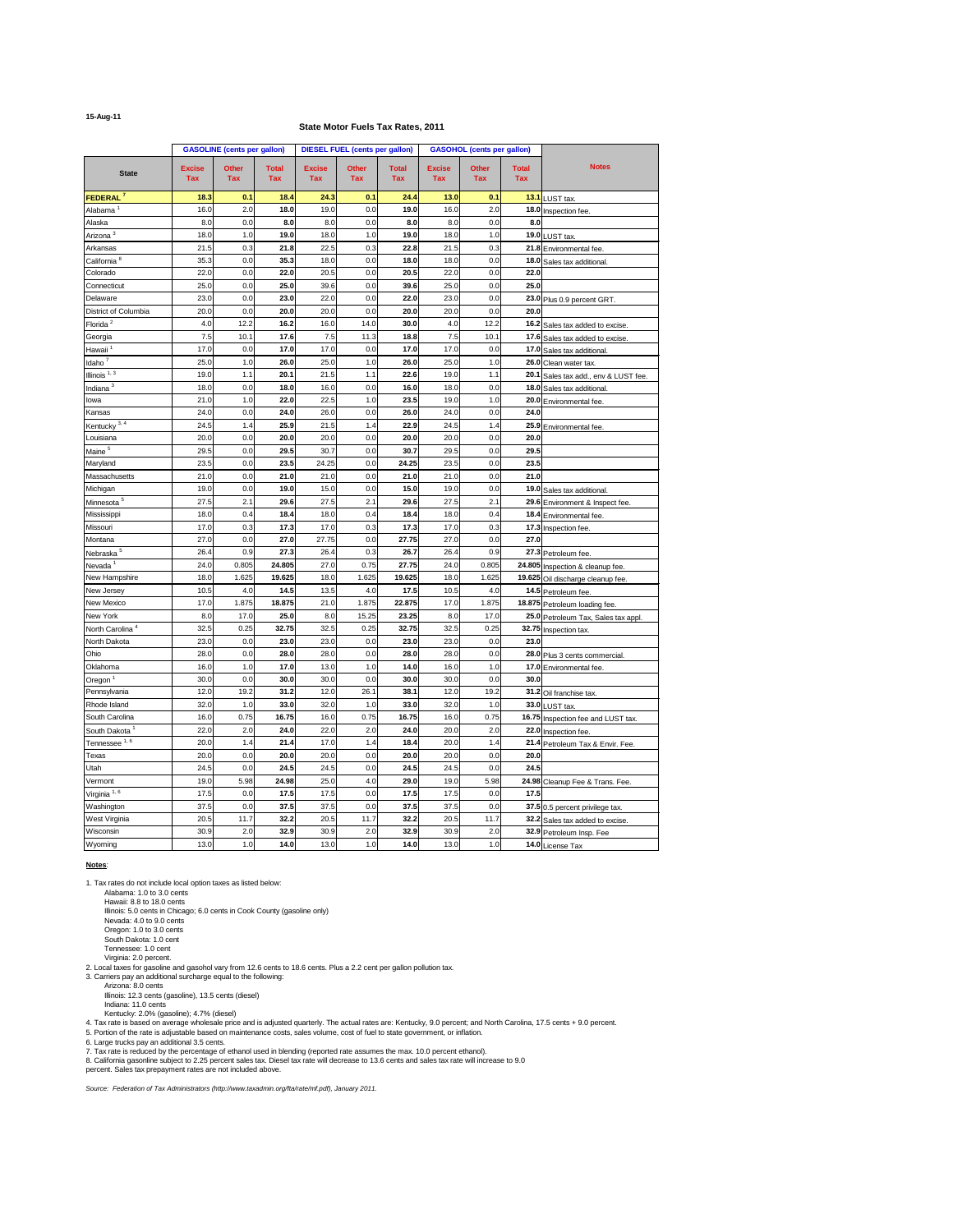#### **17-Mar-10**

## **State Motor Fuels Tax Rates, 2010**

|                                 |                             | <b>GASOLINE</b> (cents per gallon) |                            |                             | <b>DIESEL FUEL (cents per gallon)</b> |                            |                             | <b>GASOHOL (cents per gallon)</b> |                            |
|---------------------------------|-----------------------------|------------------------------------|----------------------------|-----------------------------|---------------------------------------|----------------------------|-----------------------------|-----------------------------------|----------------------------|
| <b>State</b>                    | <b>Excise</b><br><b>Tax</b> | <b>Other</b><br><b>Tax</b>         | <b>Total</b><br><b>Tax</b> | <b>Excise</b><br><b>Tax</b> | <b>Other</b><br><b>Tax</b>            | <b>Total</b><br><b>Tax</b> | <b>Excise</b><br><b>Tax</b> | <b>Other</b><br><b>Tax</b>        | <b>Total</b><br><b>Tax</b> |
| <b>FEDERAL</b> <sup>1</sup>     | 18.3                        | 0.1                                | 18.4                       | 24.3                        | 0.1                                   | 24.4                       | $13.0$                      | 0.1                               | 13.1                       |
| Alabama <sup>2</sup>            | 16.0                        | 2.0                                | 18.0                       | 19.0                        | 0.0                                   | 19.0                       | 16.0                        | 2.0                               | 18.0                       |
| Alaska                          | 8.0                         | 0.0                                | 8.0                        | 8.0                         | 0.0                                   | 8.0                        | 8.0                         | 0.0                               | 8.0                        |
| Arizona $\overline{\frac{3}{}}$ | 18.0                        | 0.0                                | 18.0                       | 18.0                        | 0.0                                   | 18.0                       | 18.0                        | 0.0                               | 18.0                       |
| Arkansas                        | 21.5                        | 0.0                                | 21.5                       | 22.5                        | 0.0                                   | 22.5                       | 21.5                        | 0.0                               | 21.5                       |
| California                      | 18.0                        | 0.0                                | 18.0                       | 18.0                        | 0.0                                   | 18.0                       | 18.0                        | 0.0                               | 18.0                       |
| Colorado                        | 22.0                        | 0.0                                | 22.0                       | 20.5                        | 0.0                                   | 20.5                       | 22.0                        | 0.0                               | 22.0                       |
| Connecticut                     | 25.0                        | 0.0                                | 25.0                       | 37.0                        | 0.0                                   | 37.0                       | 25.0                        | 0.0                               | 25.0                       |
| Delaware                        | 23.0                        | 0.0                                | 23.0                       | 22.0                        | 0.0                                   | 22.0                       | 23.0                        | 0.0                               | 23.0                       |
| District of Columbia            | 20.0                        | 0.0                                | 20.0                       | 20.0                        | 0.0                                   | 20.0                       | 20.0                        | 0.0                               | 20.0                       |
| Florida <sup>4</sup>            | 4.0                         | 12.0                               | 16.0                       | 16.8                        | 12.8                                  | 29.6                       | 4.0                         | 12.0                              | 16.0                       |
| Georgia                         | 7.5                         | 9.3                                | 16.8                       | 7.5                         | 10.0                                  | 17.5                       | 7.5                         | 9.3                               | 16.8                       |
| Hawaii <sup>2</sup>             | 17.0                        | 0.0                                | 17.0                       | 17.0                        | 0.0                                   | 17.0                       | 17.0                        | 0.0                               | 17.0                       |
| Idaho <sup>1</sup>              | 25.0                        | 1.0                                | 26.0                       | 25.0                        | 1.0                                   | 26.0                       | 25.0                        | 1.0                               | 26.0                       |
| Illinois $^{2,3}$               | 19.0                        | 1.1                                | 20.1                       | 21.5                        | 1.1                                   | 22.6                       | 19.0                        | 1.1                               | 20.1                       |
| Indiana $3$                     | 18.0                        | 0.0                                | 18.0                       | 16.0                        | 0.0                                   | 16.0                       | 18.0                        | 0.0                               | 18.0                       |
| lowa                            | 21.0                        | 0.0                                | 21.0                       | 22.5                        | 0.0                                   | 22.5                       | 19.0                        | 0.0                               | 19.0                       |
| Kansas                          | 24.0                        | 0.0                                | 24.0                       | 26.0                        | 0.0                                   | 26.0                       | 24.0                        | 0.0                               | 24.0                       |
| Kentucky <sup>3,5</sup>         | 22.7                        | 1.4                                | 24.1                       | 19.7                        | 1.4                                   | 21.1                       | 22.7                        | 1.4                               | 24.1                       |
| Louisiana                       | 20.0                        | 0.0                                | 20.0                       | 20.0                        | 0.0                                   | 20.0                       | 20.0                        | 0.0                               | 20.0                       |
| Maine <sup>6</sup>              | 29.5                        | 0.0                                | 29.5                       | 30.7                        | 0.0                                   | 30.7                       | 29.5                        | 0.0                               | 29.5                       |
|                                 | 23.5                        | 0.0                                | 23.5                       | 24.25                       | 0.0                                   | 24.25                      | 23.5                        | 0.0                               | 23.5                       |
| Maryland                        |                             |                                    |                            |                             |                                       |                            |                             |                                   |                            |
| Massachusetts                   | 21.0                        | 0.0                                | 21.0                       | 21.0                        | 0.0                                   | 21.0                       | 21.0                        | 0.0                               | 21.0                       |
| Michigan                        | 19.0                        | 0.0                                | 19.0                       | 15.0                        | 0.0                                   | 15.0                       | 19.0                        | 0.0                               | 19.0                       |
| Minnesota                       | 27.1                        | 0.0                                | 27.1                       | 27.1                        | 0.0                                   | 27.1                       | 27.1                        | 0.0                               | 27.1                       |
| Mississippi                     | 18.0                        | 0.4                                | 18.4                       | 18.0                        | 0.4                                   | 18.4                       | 18.0                        | 0.4                               | 18.4                       |
| Missouri                        | 17.0                        | 0.55                               | 17.55                      | 17.0                        | 0.55                                  | 17.55                      | 17.0                        | 0.55                              | 17.55                      |
| Montana                         | 27.0                        | 0.0                                | 27.0                       | 27.75                       | 0.0                                   | 27.75                      | 27.0                        | 0.0                               | 27.0                       |
| Nebraska <sup>6</sup>           | 26.8                        | 0.9                                | 27.7                       | 26.8                        | 0.3                                   | 27.1                       | 26.8                        | 0.9                               | 27.7                       |
| Nevada <sup>2</sup>             | 24.0                        | 0.055                              | 24.055                     | 27.0                        | 0.0                                   | 27.0                       | 24.0                        | 0.055                             | 24.055                     |
| New Hampshire                   | 18.0                        | 1.625                              | 19.625                     | 18.0                        | 1.625                                 | 19.625                     | 18.0                        | 1.625                             | 19.625                     |
| New Jersey                      | 10.5                        | 4.0                                | 14.5                       | 13.5                        | 4.0                                   | 17.5                       | 10.5                        | 4.0                               | 14.5                       |
| New Mexico                      | 17.0                        | 1.875                              | 18.875                     | 21.0                        | 1.875                                 | 22.875                     | 17.0                        | 1.875                             | 18.875                     |
| New York                        | 8.0                         | 16.4                               | 24.4                       | 8.0                         | 14.65                                 | 22.65                      | 8.0                         | 16.4                              | 24.4                       |
| North Carolina <sup>5</sup>     | 30.3                        | 0.25                               | 30.55                      | 30.3                        | 0.25                                  | 30.55                      | 30.3                        | 0.25                              | 30.55                      |
| North Dakota                    | 23.0                        | 0.0                                | 23.0                       | 23.0                        | 0.0                                   | 23.0                       | 23.0                        | 0.0                               | 23.0                       |
| Ohio                            | 28.0                        | 0.0                                | 28.0                       | 28.0                        | 0.0                                   | 28.0                       | 28.0                        | 0.0                               | 28.0                       |
| Oklahoma                        | 16.0                        | 1.0                                | 17.0                       | 13.0                        | 1.0                                   | 14.0                       | 16.0                        | 1.0                               | 17.0                       |
| Oregon <sup>2</sup>             | 24.0                        | 0.0                                | 24.0                       | 24.0                        | 0.0                                   | 24.0                       | 24.0                        | 0.0                               | 24.0                       |
| Pennsylvania                    | 12.0                        | 19.2                               | 31.2                       | 12.0                        | 26.1                                  | 38.1                       | 12.0                        | 19.2                              | 31.2                       |
| Rhode Island                    | 30.0                        | 1.0                                | 31.0                       | 30.0                        | 1.0                                   | 31.0                       | 30.0                        | 1.0                               | 31.0                       |
| South Carolina                  | 16.0                        | 0.0                                | 16.0                       | 16.0                        | 0.0                                   | 16.0                       | 16.0                        | 0.0                               | 16.0                       |
| South Dakota <sup>2</sup>       | 22.0                        | 0.0                                | 22.0                       | 22.0                        | 0.0                                   | 22.0                       | 20.0                        | 0.0                               | 20.0                       |
| Tennessee <sup>2</sup>          | 20.0                        | 1.4                                | 21.4                       | 17.0                        | 1.4                                   | 18.4                       | 20.0                        | 1.4                               | 21.4                       |
| Texas                           | 20.0                        | 0.0                                | 20.0                       | 20.0                        | 0.0                                   | 20.0                       | 20.0                        | 0.0                               | 20.0                       |
| Utah                            | 24.5                        | 0.0                                | 24.5                       | 24.5                        | 0.0                                   | 24.5                       | 24.5                        | 0.0                               | 24.5                       |
| Vermont                         | 19.0                        | 5.5                                | 24.5                       | 25.0                        | 4.0                                   | 29.0                       | 19.0                        | 5.5                               | 24.5                       |
| Virginia $2,7$                  | 17.5                        | 0.0                                | 17.5                       | 17.5                        | 0.0                                   | 17.5                       | 17.5                        | 0.0                               | 17.5                       |
| Washington                      | 37.5                        | 0.0                                | 37.5                       | 37.5                        | 0.0                                   | 37.5                       | 37.5                        | 0.0                               | 37.5                       |
| West Virginia                   | 20.5                        | $11.7$                             | 32.2                       | 20.5                        | 11.7                                  | 32.2                       | 20.5                        | 11.7                              | 32.2                       |
| Wisconsin <sup>6</sup>          | 30.9                        | 2.0                                | 32.9                       | 30.9                        | 2.0                                   | 32.9                       | 30.9                        | 2.0                               | 32.9                       |
| Wyoming                         | 13.0                        | 1.0                                | 14.0                       | 13.0                        | 1.0                                   | 14.0                       | 13.0                        | 1.0                               | 14.0                       |

## **Notes**:

1. (Federal, Idaho) Tax rate is reduced by the percentage of ethanol used in blending (reported rate assumes the max. 10% ethanol).

2. Tax rates do not include local option taxes as listed below: Alabama: 1.0 to 3.0 cents Hawaii: 8.8 to 18.0 cents Illinois: 5.0 cents in Chicago; 6.0 cents in Cook County (gasoline only) Nevada: 4.0 to 9.0 cents Oregon: 1.0 to 3.0 cents South Dakota: 1.0 cent Tennessee: 1.0 cent Virginia: 2.0% 3. Carriers pay an additional surcharge equal to the following: Arizona: 8.0 cents Illinois: 12.3 cents (gasoline), 13.5 cents (diesel) Indiana: 11.0 cents Kentucky: 2.0% (gasoline); 4.7% (diesel) 4. (Florida) Local taxes for gasoline vary from 12.6 cents to 18.6 cents. An additional 2.07 cent per gallon pollution tax is levied.

- 5. Tax rate is based on the average wholesale price and is adjusted quarterly. The actual rates are:
	- Kentucky: 9.0%

North Carolina: 17.5 cents plus 7.0%

6. (Maine, Nebraska, Wisconsin) A portion of the rate is adjustable based on maintenance costs, sales volume, cost of fuel to state government, or inflation.

7. (Virginia) Large trucks pay an additional 3.5 cents.

*Source: Federation of Tax Administrators (http://www.taxadmin.org/fta/rate/mf.pdf), February 2010*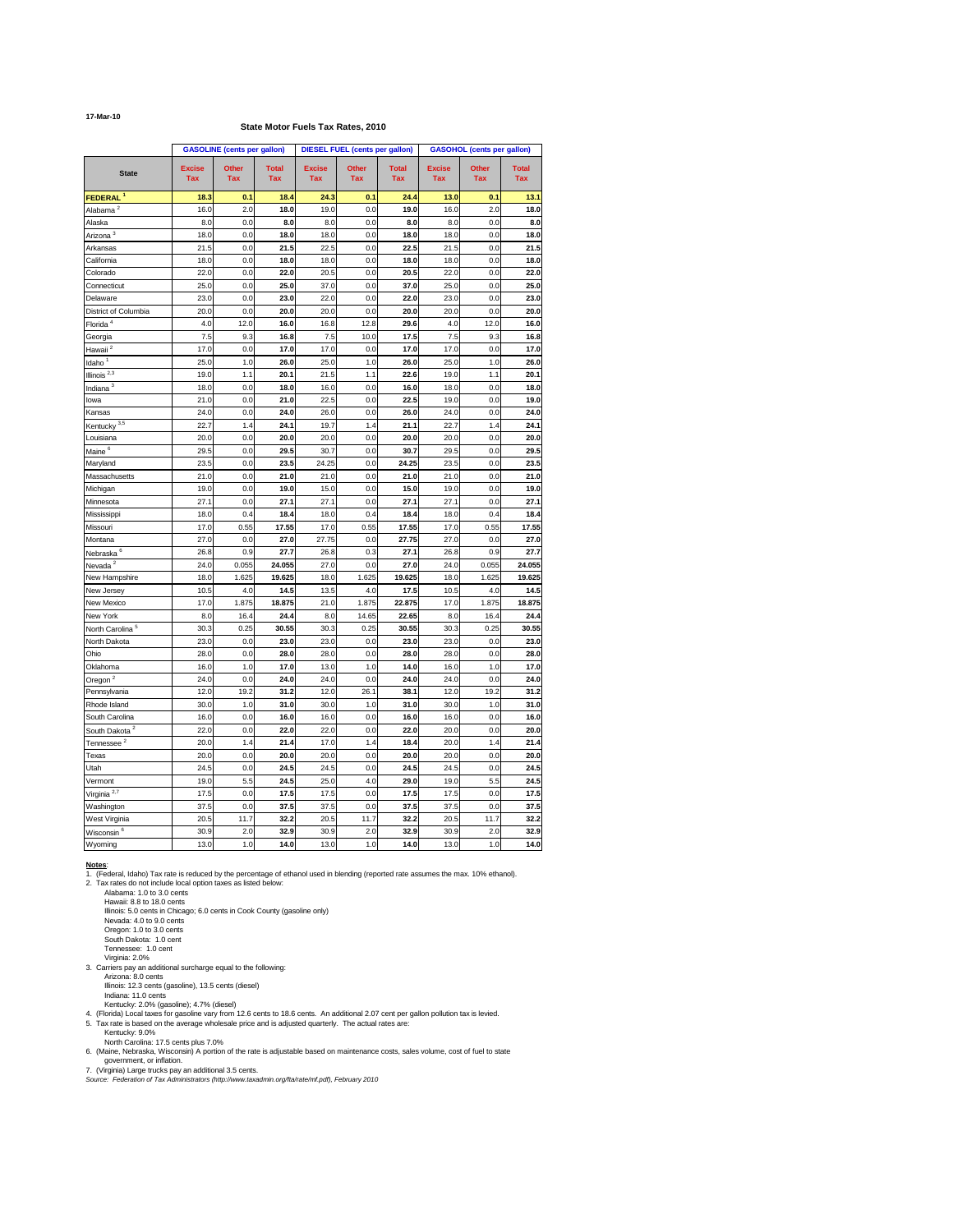#### **19-May-08**

## **State Motor Fuels Tax Rates, 2008**

|                                         |                             | <b>GASOLINE</b> (cents per gallon) |                            |                             | <b>DIESEL FUEL (cents per gallon)</b> |                            |                             | <b>GASOHOL (cents per gallon)</b> |                            |
|-----------------------------------------|-----------------------------|------------------------------------|----------------------------|-----------------------------|---------------------------------------|----------------------------|-----------------------------|-----------------------------------|----------------------------|
| <b>State</b>                            | <b>Excise</b><br><b>Tax</b> | <b>Other</b><br><b>Tax</b>         | <b>Total</b><br><b>Tax</b> | <b>Excise</b><br><b>Tax</b> | <b>Other</b><br><b>Tax</b>            | <b>Total</b><br><b>Tax</b> | <b>Excise</b><br><b>Tax</b> | <b>Other</b><br><b>Tax</b>        | <b>Total</b><br><b>Tax</b> |
| FEDERAL <sup>1</sup>                    | 18.3                        | 0.1                                | 18.4                       | 24.3                        | 0.1                                   | 24.4                       | 13.0                        | 0.1                               | 13.1                       |
| Alabama <sup>2</sup>                    | 16.0                        | 2.0                                | 18.0                       | 19.0                        | 0.0                                   | 19.0                       | 16.0                        | 2.0                               | 18.0                       |
| Alaska                                  | 8.0                         | 0.0                                | 8.0                        | 8.0                         | 0.0                                   | 8.0                        | 8.0                         | 0.0                               | 8.0                        |
| Arizona <sup>3</sup>                    | 18.0                        | 0.0                                | 18.0                       | 18.0                        | 0.0                                   | 18.0                       | 18.0                        | 0.0                               | 18.0                       |
| Arkansas                                | 21.5                        | 0.0                                | 21.5                       | 22.5                        | 0.0                                   | 22.5                       | 21.5                        | 0.0                               | 21.5                       |
| California                              | 18.0                        | 0.0                                | 18.0                       | 18.0                        | 0.0                                   | 18.0                       | 18.0                        | 0.0                               | 18.0                       |
| Colorado                                | 22.0                        | 0.0                                | 22.0                       | 20.5                        | 0.0                                   | 20.5                       | 22.0                        | 0.0                               | 22.0                       |
| Connecticut                             | 25.0                        | 0.0                                | 25.0                       | 37.0                        | 0.0                                   | 37.0                       | 25.0                        | 0.0                               | 25.0                       |
| Delaware                                | 23.0                        | 0.0                                | 23.0                       | 22.0                        | 0.0                                   | 22.0                       | 23.0                        | 0.0                               | 23.0                       |
| District of Columbia                    | 20.0                        | 0.0                                | 20.0                       | 20.0                        | 0.0                                   | 20.0                       | 20.0                        | 0.0                               | 20.0                       |
| Florida <sup>5</sup>                    | 4.0                         | 11.6                               | 15.6                       | 16.8                        | 12.2                                  | 29.0                       | 4.0                         | 11.6                              | 15.6                       |
| Georgia                                 | 7.5                         | 11.0                               | 18.5                       | 7.5                         | 12.3                                  | 19.8                       | 7.5                         | 11.0                              | 18.5                       |
| $H$ awaii <sup>2</sup>                  | 17.0                        | 0.0                                | 17.0                       | 17.0                        | 0.0                                   | 17.0                       | 17.0                        | 0.0                               | 17.0                       |
| Idaho $1$                               | 25.0                        | 1.0                                | 26.0                       | 25.0                        | 1.0                                   | 26.0                       | 22.5                        | 1.0                               | 23.5                       |
| Illinois $^{2,3}$                       | 19.0                        | 1.1                                | 20.1                       | 21.5                        | 1.1                                   | 22.6                       | 19.0                        | 1.1                               | 20.1                       |
| Indiana $3$                             | 18.0                        | 0.0                                | 18.0                       | 16.0                        | 0.0                                   | 16.0                       | 18.0                        | 0.0                               | 18.0                       |
| lowa                                    | 20.7                        | 0.0                                | 20.7                       | 22.5                        | 0.0                                   | 22.5                       | 19.0                        | 0.0                               | 19.0                       |
| Kansas                                  | 24.0                        | 0.0                                | 24.0                       | 26.0                        | 0.0                                   | 26.0                       | 24.0                        | 0.0                               | 24.0                       |
| Kentucky $3,6$                          | 19.6                        | 1.4                                | 21.0                       | 16.6                        | 1.4                                   | 18.0                       | 19.6                        | 1.4                               | 21.0                       |
| Louisiana                               | 20.0                        | 0.0                                | 20.0                       | 20.0                        | 0.0                                   | 20.0                       | 20.0                        | 0.0                               | 20.0                       |
| Maine <sup>4</sup>                      | 27.6                        | 0.0                                | 27.6                       | 28.8                        | 0.0                                   | 28.8                       | 27.6                        | 0.0                               | 27.6                       |
| Maryland                                | 23.5                        | 0.0                                | 23.5                       | 24.25                       | 0.0                                   | 24.25                      | 23.5                        | 0.0                               | 23.5                       |
| Massachusetts                           | 21.0                        | 0.0                                | 21.0                       | 21.0                        | 0.0                                   | 21.0                       | 21.0                        | 0.0                               | 21.0                       |
| Michigan                                | 19.0                        | 0.0                                | 19.0                       | 15.0                        | 0.0                                   | 15.0                       | 19.0                        | 0.0                               | 19.0                       |
| Minnesota                               | 20.0                        | 0.0                                | 20.0                       | 20.0                        | 0.0                                   | 20.0                       | 20.0                        | 0.0                               | 20.0                       |
| Mississippi                             | 18.0                        | 0.4                                | 18.4                       | 18.0                        | 0.4                                   | 18.4                       | 18.0                        | 0.4                               | 18.4                       |
| Missouri                                | 17.0                        | 0.55                               | 17.55                      | 17.0                        | 0.55                                  | 17.55                      | 17.0                        | 0.55                              | 17.55                      |
| Montana                                 | 27.0                        | 0.0                                | 27.0                       | 27.75                       | 0.0                                   | 27.75                      | 27.0                        | 0.0                               | 27.0                       |
| Nebraska <sup>4</sup>                   | 23.0                        | 0.9                                | 23.9                       | 23.0                        | 0.3                                   | 23.3                       | 23.0                        | 0.9                               | 23.9                       |
| Nevada <sup>2</sup>                     | 24.0                        | 0.055                              | 24.055                     | 27.0                        | 0.0                                   | 27.0                       | 24.0                        | 0.055                             | 24.055                     |
| New Hampshire                           | 18.0                        | 1.625                              | 19.625                     | 18.0                        | 1.625                                 | 19.625                     | 18.0                        | 1.625                             | 19.625                     |
| New Jersey                              | 10.5                        | 4.0                                | 14.5                       | 13.5                        | 4.0                                   | 17.5                       | 10.5                        | 4.0                               | 14.5                       |
| New Mexico                              | 17.0                        | 1.875                              | 18.875                     | 21.0                        | 1.875                                 | 22.875                     | 17.0                        | 1.875                             | 18.875                     |
| New York                                | 8.0                         | 16.4                               | 24.4                       | 8.0                         | 14.65                                 | 22.65                      | 8.0                         | 16.4                              | 24.4                       |
| North Carolina <sup>6</sup>             | 29.9                        | 0.25                               | 30.15                      | 29.9                        | 0.25                                  | 30.15                      | 29.9                        | 0.25                              | 30.15                      |
| North Dakota                            | 23.0                        | 0.0                                | 23.0                       | 23.0                        | 0.0                                   | 23.0                       | 23.0                        | 0.0                               | 23.0                       |
| Ohio                                    | 28.0                        | 0.0                                | 28.0                       | 28.0                        | 0.0                                   | 28.0                       | 28.0                        | 0.0                               | 28.0                       |
| Oklahoma                                | 16.0                        | 1.0                                | 17.0                       | 13.0                        | 1.0                                   | 14.0                       | 16.0                        | 1.0                               | 17.0                       |
| Oregon <sup>2</sup>                     | 24.0                        | 0.0                                | 24.0                       | 24.0                        | 0.0                                   | 24.0                       | 24.0                        | 0.0                               | 24.0                       |
| Pennsylvania                            | 12.0                        | 19.2                               | 31.2                       | 12.0                        | 26.1                                  | 38.1                       | 12.0                        | 19.2                              | 31.2                       |
| Rhode Island                            | 30.0                        | 1.0                                | 31.0                       | 30.0                        | 1.0                                   | 31.0                       | 30.0                        | 1.0                               | 31.0                       |
| South Carolina                          | 16.0                        | 0.0                                | 16.0                       | 16.0                        | 0.0                                   | 16.0                       | 16.0                        | 0.0                               | 16.0                       |
| South Dakota <sup>2</sup>               | 22.0                        | 0.0                                | 22.0                       | 22.0                        | 0.0                                   | 22.0                       | 20.0                        | 0.0                               | 20.0                       |
| Tennessee $2$                           | 20.0                        | 1.4                                | 21.4                       | 17.0                        | 1.4                                   | 18.4                       | 20.0                        | 1.4                               | 21.4                       |
| Texas                                   | 20.0                        | 0.0                                | 20.0                       | 20.0                        | 0.0                                   | 20.0                       | 20.0                        | 0.0                               | 20.0                       |
| Utah                                    | 24.5                        | 0.0                                | 24.5                       | 24.5                        | 0.0                                   | 24.5                       | 24.5                        | 0.0                               | 24.5                       |
| Vermont                                 | 19.0                        | 1.0                                | 20.0                       | 25.0                        | 1.0                                   | 26.0                       | 19.0                        | 1.0                               | 20.0                       |
| Virginia <sup>2,7</sup>                 | 17.5                        | 0.0                                | 17.5                       | 17.5                        | 0.0                                   | 17.5                       | 17.5                        | 0.0                               | 17.5                       |
|                                         | 36.0                        | 0.0                                | 36.0                       | 36.0                        | 0.0                                   | 36.0                       | 36.0                        | 0.0                               | 36.0                       |
| Washington <sup>8</sup>                 | 20.5                        | 11.7                               | 32.2                       | 20.5                        | 11.7                                  | 32.2                       | 20.5                        | 11.7                              | 32.2                       |
| West Virginia<br>Wisconsin <sup>4</sup> | 30.9                        | 2.0                                | 32.9                       | 30.9                        | 2.0                                   | 32.9                       | 30.9                        | 2.0                               | 32.9                       |
| Wyoming                                 | 13.0                        | 1.0                                | 14.0                       | 13.0                        | 1.0                                   | 14.0                       | 13.0                        | 1.0                               | 14.0                       |
|                                         |                             |                                    |                            |                             |                                       |                            |                             |                                   |                            |

#### **Notes**:

1. (Federal, Idaho) Tax rate is reduced by the percentage of ethanol used in blending (reported rate assumes the max. 10% ethanol).

2. Tax rates do not include local option taxes as listed below:

Alabama: 1.0 to 3.0 cents Hawaii: 8.8 to 18.0 cents Illinois: 5.0 cents in Chicago; 6.0 cents in Cook County (gasoline only) Nevada: 4.0 to 9.0 cents Oregon: 1.0 to 3.0 cents South Dakota: 1.0 cent Tennessee: 1.0 cent Virginia: 2.0% 3. Carriers pay an additional surcharge equal to the following: Arizona: 8.0 cents Illinois: 6.3 cents (gasoline), 6.0 cents (diesel) Indiana: 11.0 cents Kentucky: 2.0% (gasoline); 4.7% (diesel)

- 4. (Maine, Nebraska, Wisconsin) A portion of the rate is adjustable based on maintenance costs, sales volume, cost of fuel to state government, or inflation.
- 5. (Florida) Local taxes for gasoline vary from 10.2 cents to 18.2 cents. An additional 2.07 cent per gallon pollution tax is levied.
- 6. Tax rate is based on the average wholesale price and is adjusted quarterly. The actual rates are: Kentucky: 9.0%

North Carolina: 17.5 cents plus 7.0%

- 7. (Virginia) Large trucks pay an additional 3.5 cents.
- 8. (Washington) Tax rate scheduled to increased to 37.5 cents on July 1, 2008.
- *Source: Federation of Tax Administrators (http://www.taxadmin.org/fta/rate/motor\_fl.html), March 2008*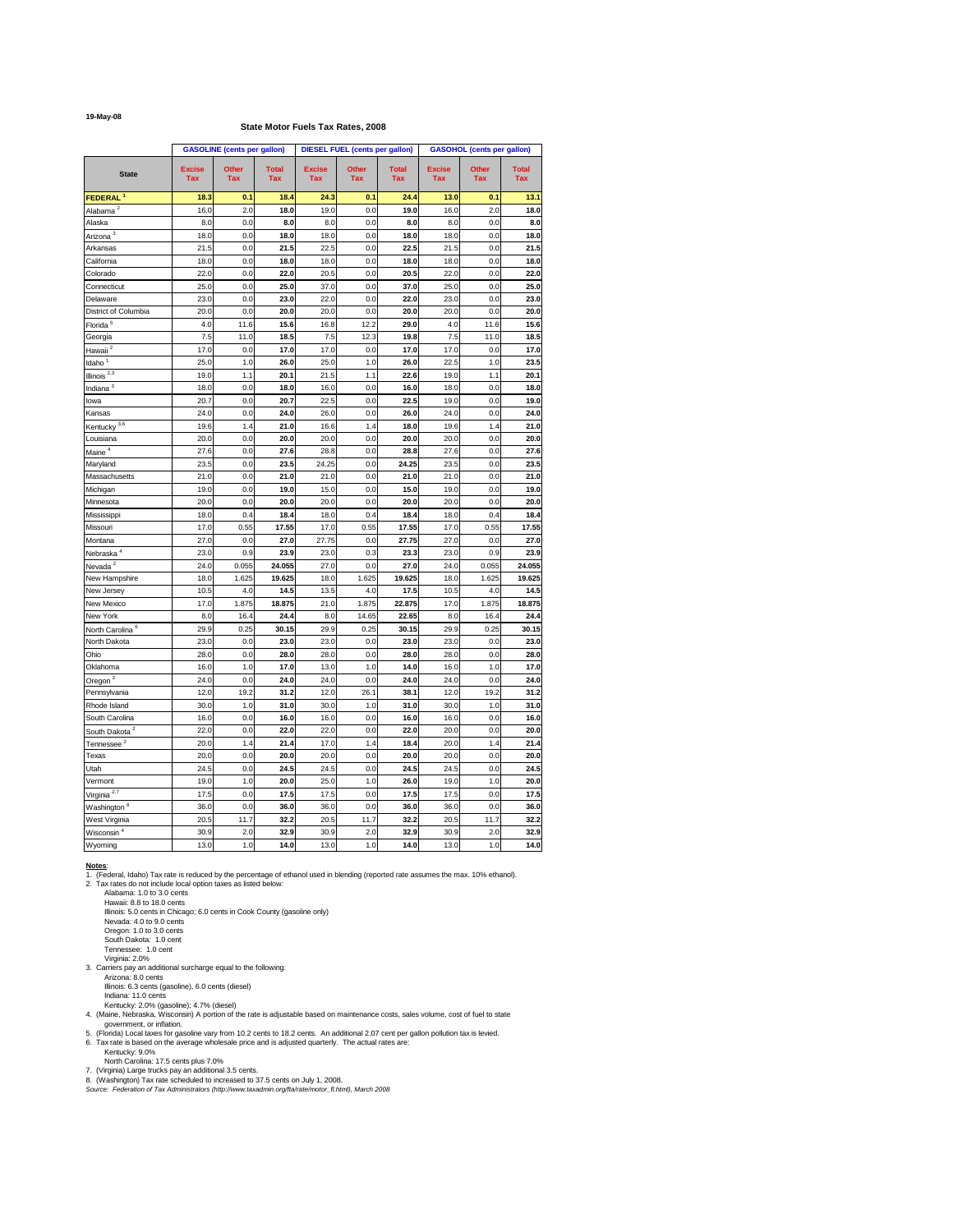**3-Jul-07**

## **State Motor Fuels Tax Rates, 2007**

|                             |                             | <b>GASOLINE</b> (cents per gallon) |                            |                             | <b>DIESEL FUEL (cents per gallon)</b> |                            |                             | <b>GASOHOL (cents per gallon)</b> |                            |
|-----------------------------|-----------------------------|------------------------------------|----------------------------|-----------------------------|---------------------------------------|----------------------------|-----------------------------|-----------------------------------|----------------------------|
| <b>State</b>                | <b>Excise</b><br><b>Tax</b> | <b>Other</b><br><b>Tax</b>         | <b>Total</b><br><b>Tax</b> | <b>Excise</b><br><b>Tax</b> | <b>Other</b><br><b>Tax</b>            | <b>Total</b><br><b>Tax</b> | <b>Excise</b><br><b>Tax</b> | <b>Other</b><br><b>Tax</b>        | <b>Total</b><br><b>Tax</b> |
| FEDERAL <sup>1</sup>        | 18.3                        | 0.1                                | 18.4                       | 24.3                        | 0.1                                   | 24.4                       | 13.0                        | 0.1                               | 13.1                       |
| Alabama <sup>2</sup>        | 16.0                        | 2.0                                | 18.0                       | 19.0                        | 0.0                                   | 19.0                       | 16.0                        | 2.0                               | 18.0                       |
| Alaska                      | 8.0                         | 0.0                                | 8.0                        | 8.0                         | 0.0                                   | 8.0                        | 0.0                         | 0.0                               | 0.0                        |
| Arizona <sup>3</sup>        | 18.0                        | 0.0                                | 18.0                       | 18.0                        | 0.0                                   | 18.0                       | 18.0                        | 0.0                               | 18.0                       |
| Arkansas                    | 21.5                        | 0.0                                | 21.5                       | 22.5                        | 0.0                                   | 22.5                       | 21.5                        | 0.0                               | 21.5                       |
| California                  | 18.0                        | 0.0                                | 18.0                       | 18.0                        | 0.0                                   | 18.0                       | 18.0                        | 0.0                               | 18.0                       |
| Colorado                    | 22.0                        | 0.0                                | 22.0                       | 20.5                        | 0.0                                   | 20.5                       | 22.0                        | 0.0                               | 22.0                       |
| Connecticut                 | 25.0                        | 0.0                                | 25.0                       | 26.0                        | 0.0                                   | 26.0                       | 25.0                        | 0.0                               | 25.0                       |
| Delaware <sup>4</sup>       | 23.0                        | 0.0                                | 23.0                       | 22.0                        | 0.0                                   | 22.0                       | 23.0                        | 0.0                               | 23.0                       |
| District of Columbia        | 20.0                        | 0.0                                | 20.0                       | 20.0                        | 0.0                                   | 20.0                       | 20.0                        | 0.0                               | 20.0                       |
| Florida <sup>5</sup>        | 4.0                         | 11.3                               | 15.3                       | 16.8                        | 11.6                                  | 28.4                       | 4.0                         | 11.3                              | 15.3                       |
| Georgia                     | 7.5                         | 7.7                                | 15.2                       | 7.5                         | 8.5                                   | 16.3                       | 7.5                         | 7.7                               | 15.2                       |
| Hawaii <sup>2</sup>         | 16.0                        | 0.0                                | 16.0                       | 16.0                        | 0.0                                   | 16.0                       | 16.0                        | 0.0                               | 16.0                       |
| Idaho $1$                   | 25.0                        | 0.0                                | 25.0                       | 25.0                        | 0.0                                   | 25.0                       | 22.5                        | 0.0                               | 22.5                       |
| Illinois $2,3$              | 19.0                        | 1.1                                | 20.1                       | 21.5                        | 1.1                                   | 22.6                       | 19.0                        | 1.1                               | 20.1                       |
| Indiana $3$                 | 18.0                        | 0.0                                | 18.0                       | 16.0                        | 0.0                                   | 16.0                       | 18.0                        | 0.0                               | 18.0                       |
| lowa                        | 21.0                        | 0.0                                | 21.0                       | 22.5                        | 0.0                                   | 22.5                       | 19.0                        | 0.0                               | 19.0                       |
| Kansas                      | 24.0                        | 0.0                                | 24.0                       | 26.0                        | 0.0                                   | 26.0                       | 24.0                        | 0.0                               | 24.0                       |
| Kentucky $3,6$              | 18.3                        | 1.4                                | 19.7                       | 15.3                        | 1.4                                   | 16.7                       | 18.3                        | 1.4                               | 19.7                       |
| Louisiana                   | 20.0                        | 0.0                                | 20.0                       | 20.0                        | 0.0                                   | 20.0                       | 20.0                        | 0.0                               | 20.0                       |
| Maine <sup>4</sup>          | 26.8                        | 0.0                                | 26.8                       | 27.9                        | 0.0                                   | 27.9                       | 26.8                        | 0.0                               | 26.8                       |
| Maryland                    | 23.5                        | 0.0                                | 23.5                       | 24.25                       | 0.0                                   | 24.25                      | 23.5                        | 0.0                               | 23.5                       |
| Massachusetts               | 21.0                        | 0.0                                | 21.0                       | 21.0                        | 0.0                                   | 21.0                       | 21.0                        | 0.0                               | 21.0                       |
| Michigan                    | 19.0                        | $0.0\,$                            | 19.0                       | 15.0                        | 0.0                                   | 15.0                       | 19.0                        | $0.0\,$                           | 19.0                       |
| Minnesota                   | 20.0                        | 0.0                                | 20.0                       | 20.0                        | 0.0                                   | 20.0                       | 20.0                        | 0.0                               | 20.0                       |
| Mississippi                 | 18.0                        | 0.4                                | 18.4                       | 18.0                        | 0.4                                   | 18.4                       | 18.0                        | 0.4                               | 18.4                       |
| Missouri                    | 17.0                        | 0.55                               | 17.55                      | 17.0                        | 0.55                                  | 17.55                      | 17.0                        | 0.55                              | 17.55                      |
| Montana                     | 27.0                        | 0.0                                | 27.0                       | 27.75                       | 0.0                                   | 27.75                      | 27.0                        | 0.0                               | 27.0                       |
| Nebraska <sup>4</sup>       | 27.1                        | 0.9                                | 28.0                       | 27.1                        | 0.3                                   | 27.4                       | 27.1                        | 0.9                               | 28.0                       |
| Nevada <sup>2</sup>         | 24.0                        | 0.805                              | 24.805                     | 27.0                        | 0.75                                  | 27.75                      | 24.0                        | 0.805                             | 24.805                     |
| New Hampshire               | 18.0                        | 1.625                              | 19.625                     | 18.0                        | 1.625                                 | 19.625                     | 18.0                        | 1.625                             | 19.625                     |
| New Jersey                  | 10.5                        | 4.0                                | 14.5                       | 13.5                        | 4.0                                   | 17.5                       | 10.5                        | 4.0                               | 14.5                       |
| New Mexico                  | 17.0                        | 1.875                              | 18.875                     | 21.0                        | 1.875                                 | 22.875                     | 17.0                        | 1.875                             | 18.875                     |
| New York                    | 8.0                         | 16.6                               | 24.6                       | 8.0                         | 14.85                                 | 22.85                      | 8.0                         | 16.6                              | 24.6                       |
| North Carolina <sup>6</sup> | 29.9                        | 0.25                               | 30.15                      | 29.9                        | 0.25                                  | 30.15                      | 29.9                        | 0.25                              | 30.15                      |
| North Dakota                | 23.0                        | 0.0                                | 23.0                       | 23.0                        | 0.0                                   | 23.0                       | 23.0                        | 0.0                               | 23.0                       |
| Ohio                        | 28.0                        | 0.0                                | 28.0                       | 28.0                        | 0.0                                   | 28.0                       | 28.0                        | 0.0                               | 28.0                       |
| Oklahoma                    | 16.0                        | 1.0                                | 17.0                       | 13.0                        | 1.0                                   | 14.0                       | 16.0                        | 1.0                               | 17.0                       |
| Oregon <sup>2</sup>         | 24.0                        | 0.0                                | 24.0                       | 24.0                        | 0.0                                   | 24.0                       | 24.0                        | 0.0                               | 24.0                       |
| Pennsylvania                | 12.0                        | 19.2                               | 31.2                       | 12.0                        | 26.1                                  | 38.1                       | 12.0                        | 19.2                              | 31.2                       |
| Rhode Island                | 30.0                        | 1.0                                | 31.0                       | 30.0                        | 1.0                                   | 31.0                       | 30.0                        | 1.0                               | 31.0                       |
| South Carolina              | 16.0                        | 0.0                                | 16.0                       | 16.0                        | 0.0                                   | 16.0                       | 16.0                        | 0.0                               | 16.0                       |
| South Dakota <sup>2</sup>   | 22.0                        | 0.0                                | 22.0                       | 22.0                        | 0.0                                   | 22.0                       | 20.0                        | 0.0                               | 20.0                       |
| Tennessee <sup>2</sup>      | 20.0                        | 1.4                                | 21.4                       | 17.0                        | 1.4                                   | 18.4                       | 20.0                        | 1.4                               | 21.4                       |
| Texas                       | 20.0                        | 0.0                                | 20.0                       | 20.0                        | 0.0                                   | 20.0                       | 20.0                        | 0.0                               | 20.0                       |
| Utah                        | 24.5                        | 0.0                                | 24.5                       | 24.5                        | 0.0                                   | 24.5                       | 24.5                        | 0.0                               | 24.5                       |
| Vermont                     | 19.0                        | 1.0                                | 20.0                       | 25.0                        | 1.0                                   | 26.0                       | 19.0                        | 1.0                               | 20.0                       |
| Virginia <sup>2,7</sup>     | 17.5                        | 0.0                                | 17.5                       | 16.0                        | 0.0                                   | 16.0                       | 17.5                        | 0.0                               | 17.5                       |
| Washington <sup>8</sup>     | 34.0                        | 0.0                                | 34.0                       | 34.0                        | 0.0                                   | 34.0                       | 34.0                        | 0.0                               | 34.0                       |
| West Virginia               | 20.5                        | 11.0                               | 31.5                       | 20.5                        | 11.0                                  | 31.5                       | 20.5                        | 11.0                              | 31.5                       |
| Wisconsin <sup>4</sup>      | 29.9                        | 3.0                                | 32.9                       | 29.9                        | 3.0                                   | 32.9                       | 29.9                        | 3.0                               | 32.9                       |
| Wyoming                     | 13.0                        | 1.0                                | 14.0                       | 13.0                        | 1.0                                   | 14.0                       | 13.0                        | 1.0                               | 14.0                       |

## **Notes**:

1. (Federal, Idaho) Tax rate is reduced by the percentage of ethanol used in blending (reported rate assumes the max. 10% ethanol).

2. Tax rates do not include local option taxes as listed below:

 Alabama: 1.0 to 3.0 cents Hawaii: 8.8 to 18.0 cents Illinois: 5.0 cents in Chicago; 6.0 cents in Cook County (gasoline only) Nevada: 4.0 to 9.0 cents Oregon: 1.0 to 3.0 cents South Dakota: 1.0 cent Tennessee: 1.0 cent Virginia: 2.0%

- 3. Carriers pay an additional surcharge equal to the following: Arizona: 8.0 cents Illinois: 6.3 cents (gasoline), 6.0 cents (diesel) Indiana: 11.0 cents Kentucky: 2.0% (gasoline); 4.7% (diesel)
- 4. (Delaware, Maine, Nebraska, Wisconsin) A portion of the rate is adjustable based on maintenance costs, sales volume, or inflation.
- 5. (Florida) Local taxes for gasoline vary from 10.2 cents to 18.2 cents. An additional 2.07 cent per gallon pollution tax is levied.
- 6. (Kentucky, North Carolina) Tax rate is based on the average wholesale price and is adjusted quarterly. The actual rates are: Kentucky: 9.0% and North Carolina: 17.5 cents plus 7.0%
- 7. (Virginia) Large trucks pay an additional 3.5 cents.
- 8. (Washington) Tax rate is scheduled to increased to 36 cents on July 1, 2007.

*Source: Federation of Tax Administrators (http://www.taxadmin.org/fta/rate/motor\_fl.html)*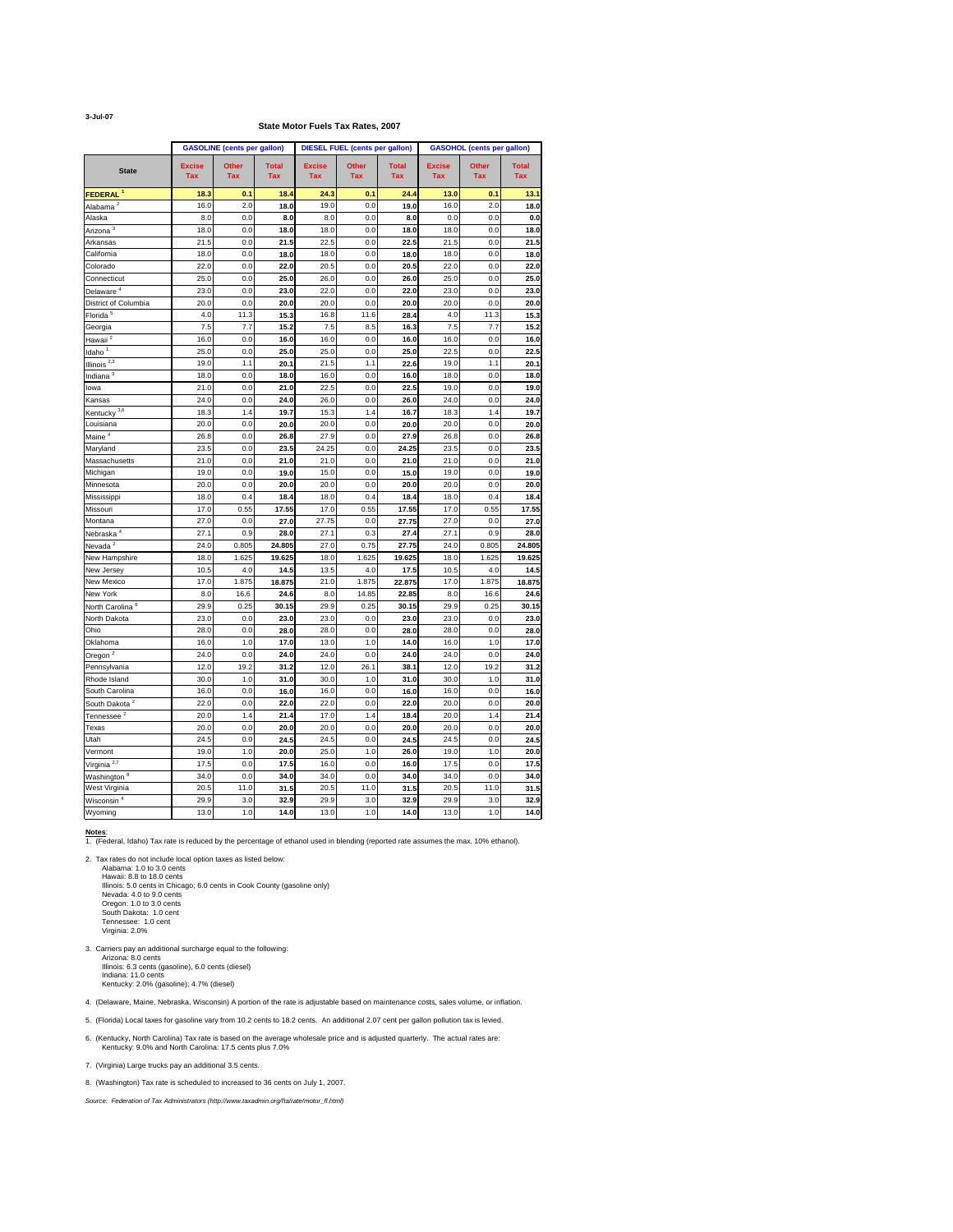## **State Motor Fuels Tax Rates (per gallon), 2006**

|                             |                             | <b>GASOLINE</b> (cents per gallon) |                            |                             | <b>DIESEL FUEL (cents per gallon)</b> |                            |                             | <b>GASOHOL (cents per gallon)</b> |                            |
|-----------------------------|-----------------------------|------------------------------------|----------------------------|-----------------------------|---------------------------------------|----------------------------|-----------------------------|-----------------------------------|----------------------------|
| <b>State</b>                | <b>Excise</b><br><b>Tax</b> | <b>Other</b><br><b>Tax</b>         | <b>Total</b><br><b>Tax</b> | <b>Excise</b><br><b>Tax</b> | <b>Other</b><br><b>Tax</b>            | <b>Total</b><br><b>Tax</b> | <b>Excise</b><br><b>Tax</b> | <b>Other</b><br><b>Tax</b>        | <b>Total</b><br><b>Tax</b> |
| <b>FEDERAL</b>              | 18.3                        | 0.1                                | 18.4                       | 24.3                        | 0.1                                   | 24.4                       | 13.0                        | 0.1                               | 13.1                       |
| Alabama <sup>1</sup>        | 16.0                        | 2.0                                | 18.0                       | 19.0                        | 0.0                                   | 19.0                       | 16.0                        | 2.0                               | 18.0                       |
| Alaska                      | 8.0                         | 0.0                                | 8.0                        | 8.0                         | 0.0                                   | 8.0                        | 0.0                         | 0.0                               | 0.0                        |
| Arizona <sup>2</sup>        | 18.0                        | 0.0                                | 18.0                       | 18.0                        | 0.0                                   | 18.0                       | 18.0                        | 0.0                               | 18.0                       |
| Arkansas                    | 21.5                        | 0.0                                | 21.5                       | 22.5                        | 0.0                                   | 22.5                       | 21.5                        | 0.0                               | 21.5                       |
| California                  | 18.0                        | 0.0                                | 18.0                       | 18.0                        | 0.0                                   | 18.0                       | 18.0                        | 0.0                               | 18.0                       |
| Colorado                    | 22.0                        | 0.0                                | 22.0                       | 20.5                        | 0.0                                   | 20.5                       | 22.0                        | 0.0                               | 22.0                       |
| Connecticut                 | 25.0                        | 0.0                                | 25.0                       | 26.0                        | 0.0                                   | 26.0                       | 25.0                        | 0.0                               | 25.0                       |
| Delaware                    | 23.0                        | 0.0                                | 23.0                       | 22.0                        | 0.0                                   | 22.0                       | 23.0                        | 0.0                               | 23.0                       |
| District of Columbia        | 22.5                        | 0.0                                | 22.5                       | 22.5                        | 0.0                                   | 22.5                       | 22.5                        | 0.0                               | 22.5                       |
| Florida <sup>3</sup>        | 4.0                         | 10.9                               | 14.9                       | 16.8                        | 10.9                                  | 27.7                       | 4.0                         | 10.9                              | 14.9                       |
| Georgia                     | 7.5                         | 7.8                                | 15.3                       | 7.5                         | 9.0                                   | 16.5                       | 7.5                         | 7.8                               | 15.3                       |
| Hawaii <sup>1</sup>         | 16.0                        | 0.0                                | 16.0                       | 16.0                        | 0.0                                   | 16.0                       | 16.0                        | 0.0                               | 16.0                       |
| Idaho                       | 25.0                        | 0.0                                | 25.0                       | 25.0                        | 0.0                                   | 25.0                       | 22.5                        | 0.0                               | 22.5                       |
| Illinois $\overline{1,2}$   | 19.0                        | 1.1                                | 20.1                       | 21.5                        | 1.1                                   | 22.6                       | 19.0                        | 1.1                               | 20.1                       |
| Indiana $^2$                | 18.0                        | 0.0                                | 18.0                       | 16.0                        | 0.0                                   | 16.0                       | 18.0                        | 0.0                               | 18.0                       |
| lowa <sup>4</sup>           | 20.7                        | 0.0                                | 20.7                       | 22.5                        | 0.0                                   | 22.5                       | 19.0                        | 0.0                               | 19.0                       |
| Kansas                      | 24.0                        | 0.0                                | 24.0                       | 26.0                        | 0.0                                   | 26.0                       | 24.0                        | 0.0                               | 24.0                       |
| Kentucky $2,5$              | 17.1                        | 1.4                                | 18.5                       | 14.1                        | 1.4                                   | 15.5                       | 17.1                        | 1.4                               | 18.5                       |
| Louisiana                   | 20.0                        | 0.0                                | 20.0                       | 20.0                        | 0.0                                   | 20.0                       | 20.0                        | 0.0                               | 20.0                       |
| Maine                       | 25.9                        | 0.0                                | 25.9                       | 27.0                        | 0.0                                   | 27.0                       | 25.9                        | 0.0                               | 25.9                       |
| Maryland                    | 23.5                        | 0.0                                | 23.5                       | 24.25                       | 0.0                                   | 24.25                      | 23.5                        | 0.0                               | 23.5                       |
| Massachusetts               | 21.0                        | 0.0                                | 21.0                       | 21.0                        | 0.0                                   | 21.0                       | 21.0                        | 0.0                               | 21.0                       |
| Michigan <sup>6</sup>       | 19.0                        | 0.0                                | 19.0                       | 15.0                        | 0.0                                   | 15.0                       | 19.0                        | 0.0                               | 19.0                       |
| Minnesota                   | 20.0                        | 0.0                                | 20.0                       | 20.0                        | 0.0                                   | 20.0                       | 20.0                        | 0.0                               | 20.0                       |
| Mississippi                 | 18.0                        | 0.4                                | 18.4                       | 18.0                        | 0.4                                   | 18.4                       | 18.0                        | 0.4                               | 18.4                       |
| Missouri                    | 17.0                        | 0.55                               | 17.55                      | 17.0                        | 0.55                                  | 17.55                      | 17.0                        | 0.55                              | 17.55                      |
| Montana                     | 27.0                        | 0.0                                | 27.0                       | 27.75                       | 0.0                                   | 27.75                      | 27.0                        | 0.0                               | 27.0                       |
| Nebraska                    | 26.1                        | 0.9                                | 27.0                       | 26.1                        | 0.9                                   | 27.0                       | 26.1                        | 0.9                               | 27.0                       |
| Nevada <sup>1</sup>         | 24.0                        | 0.805                              | 24.805                     | 27.0                        | 0.75                                  | 27.75                      | 24.0                        | 0.805                             | 24.805                     |
| New Hampshire               | 18.0                        | 1.625                              | 19.625                     | 18.0                        | 1.625                                 | 19.625                     | 18.0                        | 1.625                             | 19.625                     |
| New Jersey                  | 10.5                        | 4.0                                | 14.5                       | 13.5                        | 4.0                                   | 17.5                       | 10.5                        | 4.0                               | 14.5                       |
| New Mexico                  | 17.0                        | 1.9                                | 18.9                       | 21.0                        | 1.9                                   | 22.9                       | 17.0                        | 1.9                               | 18.9                       |
| New York                    | 8.0                         | 15.9                               | 23.9                       | 8.0                         | 14.15                                 | 22.15                      | 8.0                         | 15.9                              | 23.9                       |
| North Carolina <sup>5</sup> | 29.9                        | 0.25                               | 30.15                      | 29.9                        | 0.25                                  | 30.15                      | 29.9                        | 0.25                              | 30.15                      |
| North Dakota                | 23.0                        | 0.0                                | 23.0                       | 23.0                        | 0.0                                   | 23.0                       | 23.0                        | 0.0                               | 23.0                       |
| Ohio                        | 28.0                        | 0.0                                | 28.0                       | 28.0                        | 0.0                                   | 28.0                       | 28.0                        | 0.0                               | 28.0                       |
| Oklahoma                    | 16.0                        | 1.0                                | 17.0                       | 13.0                        | 1.0                                   | 14.0                       | 16.0                        | 1.0                               | 17.0                       |
| Oregon <sup>1</sup>         | 24.0                        | 0.0                                | 24.0                       | 24.0                        | 0.0                                   | 24.0                       | 24.0                        | 0.0                               | 24.0                       |
| Pennsylvania                | 12.0                        | 19.2                               | 31.2                       | 12.0                        | 26.1                                  | 38.1                       | 12.0                        | 19.2                              | 31.2                       |
| Rhode Island                | 30.0                        | 1.0                                | 31.0                       | 30.0                        | 1.0                                   | 31.0                       | 30.0                        | 1.0                               | 31.0                       |
| South Carolina              | 16.0                        | 0.0                                | 16.0                       | 16.0                        | 0.0                                   | 16.0                       | 16.0                        | 0.0                               | 16.0                       |
| South Dakota <sup>1</sup>   | 22.0                        | 0.0                                | 22.0                       | 22.0                        | 0.0                                   | 22.0                       | 20.0                        | 0.0                               | 20.0                       |
| Tennessee $^{\mathrm{1}}$   | 20.0                        | 1.4                                | 21.4                       | 17.0                        | 1.4                                   | 18.4                       | 20.0                        | 1.4                               | 21.4                       |
| Texas                       | 20.0                        | 0.0                                | 20.0                       | 20.0                        | 0.0                                   | 20.0                       | 20.0                        | 0.0                               | 20.0                       |
| Utah                        | 24.5                        | 0.0                                | 24.5                       | 24.5                        | 0.0                                   | 24.5                       | 24.5                        | 0.0                               | 24.5                       |
| Vermont                     | 19.0                        | 1.0                                | 20.0                       | 25.0                        | 1.0                                   | 26.0                       | 19.0                        | 1.0                               | 20.0                       |
| Virginia <sup>1</sup>       | 17.5                        | 0.0                                | 17.5                       | 16.0                        | 0.0                                   | 16.0                       | 17.5                        | 0.0                               | 17.5                       |
| Washington                  | 31.0                        | 0.0                                | 31.0                       | 31.0                        | 0.0                                   | 31.0                       | 31.0                        | 0.0                               | 31.0                       |
| West Virginia               | 20.5                        | 6.5                                | 27.0                       | 20.5                        | 6.5                                   | 27.0                       | 20.5                        | 6.5                               | 27.0                       |
| Wisconsin                   | 29.9                        | $3.0\,$                            | 32.9                       | 29.9                        | 3.0                                   | 32.9                       | 29.9                        | 3.0                               | 32.9                       |
| Wyoming                     | 13.0                        | 1.0                                | 14.0                       | 13.0                        | 1.0                                   | 14.0                       | 13.0                        | $1.0$                             | $14.0$                     |

## **Notes**:

1. Tax rates do not include local option taxes as listed below:

 Alabama: 3.0 cents Hawaii: 8.8 to 18.0 cents Illinois: 5.0 cents in Chicago; 6.0 cents in Cook County (gasoline only) Nevada: 4.0 to 9.0 cents Oregon: 1.0 to 3.0 cents South Dakota: 1.0 cent Tennessee: 1.0 cent Virginia: 2.0%

2. Carriers pay an additional surcharge equal to the following: Arizona: 8.0 cents Illinois: 6.3 cents (gasoline), 6.0 cents (diesel) Indiana: 11.0 cents Kentucky: 2.0% (gasoline); 4.7% (diesel)

3. (Florida) Local taxes for gasoline vary from 9.7 cents to 17.7 cents. An additional 2.07 cent per gallon pollution tax is levied.

4. (Iowa) Gasoline tax increased to 21.0 cents per gallon effective July 1, 2006 (previously 20.7)

5. (Kentucky, North Carolina) Tax rate is based on the average wholesale price and is adjusted quarterly. The actual rates are: Kentucky: 9.0% and North Carolina: 17.5 cents plus 7.0%

6. (Michigan) Diesel tax is 9.0 cents per gallon when used in commercial vehicles

*Source: Federation of Tax Administrators (http://www.taxadmin.org/fta/rate/motor\_fl.html)*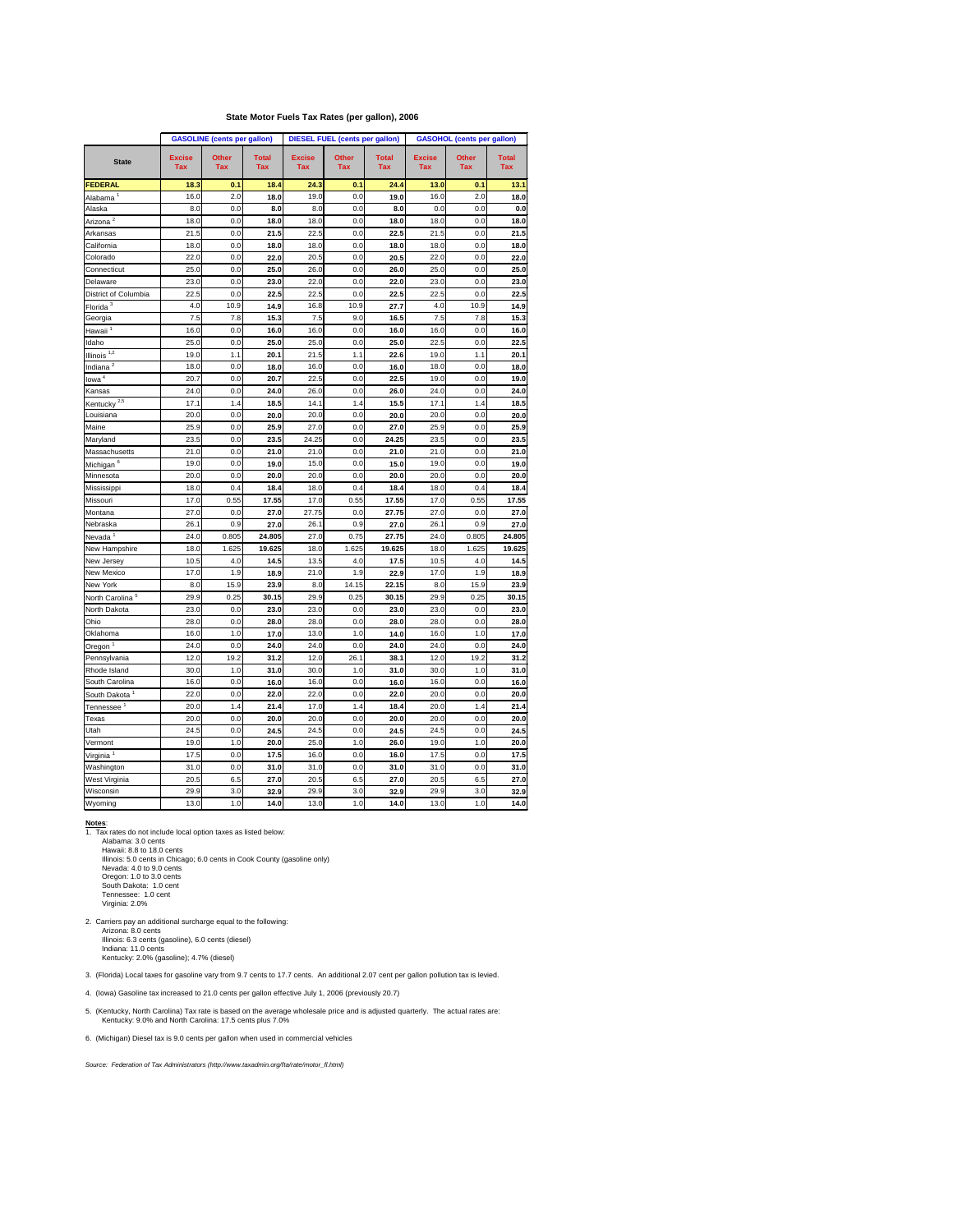|                   |               |                 |              |               | 1-Jan-05           |              |               |                |              |                                      |
|-------------------|---------------|-----------------|--------------|---------------|--------------------|--------------|---------------|----------------|--------------|--------------------------------------|
|                   |               | <b>Gasoline</b> |              |               | <b>Diesel Fuel</b> |              |               | Gasohol        |              |                                      |
|                   | <b>Excise</b> | Add'l           | <b>Total</b> | <b>Excise</b> | Add'l              | <b>Total</b> | <b>Excise</b> | Add'l          | <b>Total</b> |                                      |
| <b>State</b>      | <b>Tax</b>    | Tax             | Tax          | Tax           | Tax                | Tax          | Tax           | Tax            | Tax          | <b>Notes</b>                         |
|                   |               |                 |              |               |                    |              |               |                |              |                                      |
| Alabama /1        | 16            | $\overline{c}$  | 18           | 19            |                    | 19           | 16            | $\overline{c}$ | 18           | Inspection fee                       |
| Alaska            | 8             |                 | 8            | 8             |                    | 8            | $\mathbf 0$   |                | $\mathbf 0$  |                                      |
| Arizona           | 18            |                 | 18           | 18            |                    | 18           | 18            |                | 18           | /3                                   |
| Arkansas          | 21.5          |                 | 21.5         | 22.5          |                    | 22.5         | 21.5          |                | 21.5         |                                      |
| California        | 18            |                 | 18           | 18            |                    | 18           | 18            |                | 18           | Sales tax applicable                 |
| Colorado          | 22            |                 | 22           | 20.5          |                    | 20.5         | 22            |                | 22           |                                      |
| Connecticut       | 25            |                 | 25           | 26            |                    | 26           | 25            |                | 25           |                                      |
| Delaware          | 23            |                 | 23           | 22            |                    | 22           | 23            |                | 23           | Plus 0.5% GRT /5                     |
| Florida /2        | 4             | 10.5            | 14.5         | 16.8          | 10.5               | 27.3         | 4             | 10.5           | 14.5         | /2                                   |
| Georgia           | 7.5           |                 | 7.5          | 7.5           |                    | 7.5          | 7.5           |                | 7.5          | Sales tax applicable (3%)            |
| Hawaii /1         | 16            |                 | 16           | 16            |                    | 16           | 16            |                | 16           | Sales tax applicable                 |
| Idaho             | 25            |                 | 25           | 25            |                    | 25           | 22.5          |                | 22.5         | /7                                   |
| Illinois /1       | 19            | 1.1             | 20.1         | 21.5          | 1.1                | 22.6         | 19            | 1.1            | 20.1         | LUST fee /3                          |
| Indiana           | 18            |                 | 18           | 16            |                    | 16           | 18            |                | 18           | Sales tax applicable /3              |
| lowa              | 20.5          |                 | 20.5         | 22.5          |                    | 22.5         | 19            |                | 19           |                                      |
| Kansas            | 24            |                 | 24           | 26            |                    | 26           | 24            |                | 24           |                                      |
| Kentucky          | 16            | 1.4             | 17.4         | 13            | 1.4                | 14.4         | 16            | 1.4            | 17.4         | Environmental fee /4 /3              |
| Louisiana         | 20            |                 | 20           | 20            |                    | 20           | 20            |                | 20           |                                      |
| Maine             | 25.2          |                 | 25.2         | 26.3          |                    | 26.3         | 25.2          |                | 25.2         | /5                                   |
| Maryland          | 23.5          |                 | 23.5         | 24.25         |                    | 24.25        | 23.5          |                | 23.5         |                                      |
| Massachusetts     | 21            |                 | 21           | 21            |                    | 21           | 21            |                | 21           |                                      |
| Michigan          | 19            |                 | 19           | 15            |                    | 15           | 19            |                | 19           | Sales tax applicable                 |
| Minnesota         | 20            |                 | 20           | 20            |                    | 20           | 20            |                | 20           |                                      |
| Mississippi       | 18            | 0.4             | 18.4         | 18            | 0.4                | 18.4         | 18            | 0.4            | 18.4         | Environmental fee                    |
| Missouri          | 17            | 0.03            | 17.03        | 17            | 0.03               | 17.03        | 17            | 0.03           | 17.03        |                                      |
| Montana           | 27            |                 | 27           | 27.75         |                    | 27.75        | 27            |                | 27           | Inspection fee                       |
|                   |               |                 |              |               |                    |              |               |                |              |                                      |
| Nebraska          | 25.4          | 0.9             | 26.3         | 25.4          | 0.9                | 26.3         | 25.4          | 0.9            | 26.3         | Petroleum fee /5                     |
| Nevada /1         | 23            |                 | 23           | 27            |                    | 27           | 23            |                | 23           |                                      |
| New Hampshire     | 18            | 1.5             | 19.5         | 18            | 1.5                | 19.5         | 18            | 1.5            | 19.5         | Oil discharge cleanup fee            |
| New Jersey        | 10.5          | 4               | 14.5         | 13.5          | 4                  | 17.5         | 10.5          | 4              | 14.5         | Petroleum fee                        |
| New Mexico        | 17            | 1.9             | 18.9         | 21            | 1.9                | 22.9         | 17            | 1.9            | 18.9         | Petroeum loading fee                 |
|                   |               |                 |              |               |                    |              |               |                |              | Sales tax applicable,<br>Petrol. Tax |
| New York          | 8             | 15.2            | 23.2         | 8             | 13.45              | 21.45        | 8             | 15.2           | 23.2         |                                      |
| North Carolina    | 26.6          | 0.25            | 26.85        | 26.6          | 0.25               | 26.85        | 26.6          | 0.25           | 26.85        | /4 Inspection tax                    |
| North Dakota      | 21            |                 | 21           | 21            |                    | 21           | 21            |                | 21           |                                      |
| Ohio              | 26            |                 | 26           | 26            |                    | 26           | 26            |                | 26           | Plus 3 cents commerical              |
| Oklahoma          | 16            | 1               | 17           | 13            | 1                  | 14           | 16            |                | 17           | Environmental fee                    |
| Oregon /1         | 24            |                 | 24           | 24            |                    | 24           | 24            |                | 24           |                                      |
| Pennsylvania      | 12            | 18              | 30           | 12            | 24.4               | 36.4         | 12            | 18             | 30           | Oil franchise tax                    |
| Rhode Island      | 30            | 1               | 31           | 30            | -1                 | 31           | 30            | 1              | 31           | <b>LUST tax</b>                      |
| South Carolina    | 16            |                 | 16           | 16            |                    | 16           | 16            |                | 16           |                                      |
| South Dakota /1   | 22            |                 | 22           | 22            |                    | 22           | 20            |                | 20           |                                      |
| Tennessee /1      | 20            | 1.4             | 21.4         | 17            | 1.4                | 18.4         | 20            | 1.4            | 21.4         | Petroleum Tax & Envir.               |
| Texas             | 20            |                 | 20           | 20            |                    | 20           | 20            |                | 20           |                                      |
| Utah              | 24.5          |                 | 24.5         | 24.5          |                    | 24.5         | 24.5          |                | 24.5         |                                      |
| Vermont           | 19            | $\mathbf{1}$    | 20           | 25            | 1                  | 26           | 19            |                | 20           | Petroleum cleanup fee                |
| Virginia /1       | 17.5          |                 | 17.5         | 16            |                    | 16           | 17.5          |                | 17.5         | /6                                   |
| Washington        | 28            |                 | 28           | 28            |                    | 28           | 28            |                | 28           | 0.5% privilege tax                   |
| West Virginia     | 20.5          | 6.5             | 27           | 20.5          | 6.2                | 27           | 20.5          | 6.5            | 27           | Sales tax added to excise            |
| Wisconsin         | 29.1          |                 | 29.1         | 29.1          |                    | 29.1         | 29.1          |                | 29.1         | /5                                   |
| Wyoming           | 13            | 1               | 14           | 13            | $\mathbf 1$        | 14           | 13            | 1              | 14           | License tax                          |
|                   |               |                 |              |               |                    |              |               |                |              |                                      |
|                   |               |                 |              |               |                    |              |               |                |              |                                      |
| Dist. of Columbia | 22.5          |                 | 22.5         | 22.5          |                    | 22.5         | 22.5          |                | 22.5         |                                      |
| Federal           | 18.3          | 0.1             | 18.4         | 24.3          | 0.1                | 24.4         | 13            | 0.1            | 13.1         | /7 LUST tax                          |
|                   |               |                 |              |               |                    |              |               |                |              |                                      |

SOURCE: Compiled by FTA from various sources.

/1 Tax rates do not include local option taxes. In AL, 1 - 3 cents; HI, 8.8 to 18.0 cent; IL, 5 cents in Chicago and 6 cents in

Cook county (gasoline only); NV, 1.75 to 7.75 cents; OR, 1 to 3 cents; SD and TN, one cent; and VA 2%.

/2 Local taxes for gasoline and gasohol vary from 9.7 cents to 17.7 cents. Plus a 2.07 cent per gallon pollution tax.

/3 Carriers pay an additional surcharge equal to AZ-8 cents, IL-6.3 cents (g) 6.0 cents (d), IN-11 cents, KY-2% (g) 4.7% (d).

/4 Tax rate is based on the average wholesale price and is adjusted quarterly. The actual rates are: KY, 9%; and NC, 17.5¢ + 7%.

/5 Portion of the rate is adjustable based on maintenance costs, sales volume, or inflation.

/6 Large trucks pay an additional 3.5 cents.

/7 Tax rate is reduced by the percentage of ethanol used in blending (reported rate assumes the max. 10% ethanol).

# **Motor Fuel Excise Tax Rates**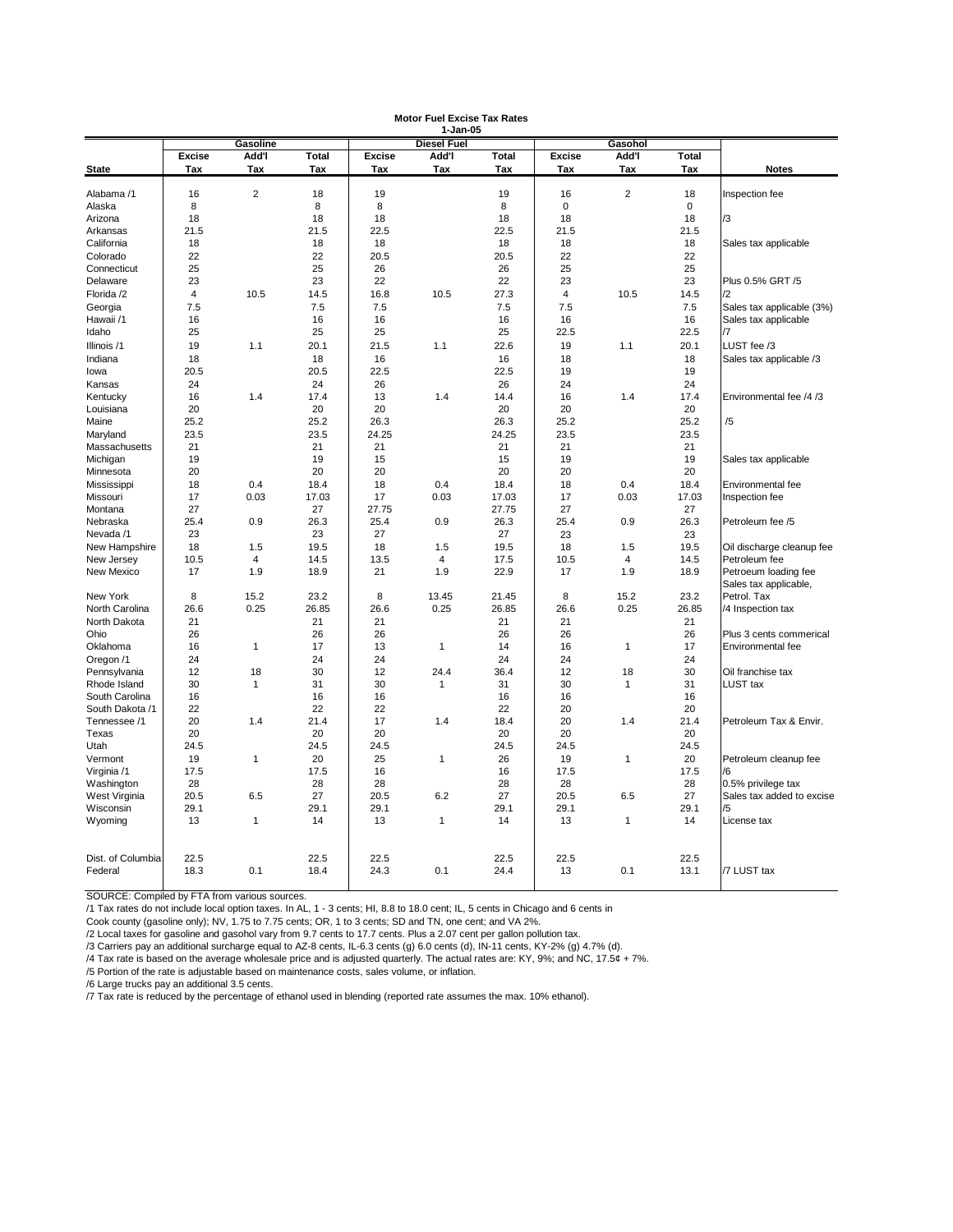|                              | 1-Jan-04       |                  |              |               |                    |              |                  |                |                  |                              |  |  |
|------------------------------|----------------|------------------|--------------|---------------|--------------------|--------------|------------------|----------------|------------------|------------------------------|--|--|
|                              |                | <b>Gasoline</b>  |              |               | <b>Diesel Fuel</b> |              |                  | Gasohol        |                  |                              |  |  |
|                              | <b>Excise</b>  | Add'l            | <b>Total</b> | <b>Excise</b> | Add'l              | <b>Total</b> | <b>Excise</b>    | Add'l          | <b>Total</b>     |                              |  |  |
| <b>State</b>                 | Tax            | Tax              | Tax          | Tax           | Tax                | Tax          | <b>Tax</b>       | Tax            | <b>Tax</b>       | <b>Notes</b>                 |  |  |
|                              |                |                  |              |               |                    |              |                  |                |                  |                              |  |  |
| Alabama /1                   | 16             | $\boldsymbol{2}$ | 18           | 17            | $\mathbf{2}$       | 19           | 16               | 2              | 18               | Inspection fee               |  |  |
| Alaska                       | 8              |                  | $\,8\,$      | $8\,$         |                    | $\,8\,$      | $\boldsymbol{0}$ |                | $\boldsymbol{0}$ |                              |  |  |
| Arizona                      | 18             |                  | 18           | 18            |                    | 18           | $18\,$           |                | 18               | /3                           |  |  |
| Arkansas                     | 21.5           |                  | 21.5         | 22.5          |                    | 22.5         | 21.5             |                | 21.5             |                              |  |  |
| California                   | 18             |                  | 18           | 18            |                    | 18           | 18               |                | 18               | Sales tax applicable         |  |  |
| Colorado                     | $22\,$         |                  | 22           | 20.5          |                    | 20.5         | $22\,$           |                | 22               |                              |  |  |
| Connecticut                  | 25             |                  | 25           | 26            |                    | 26           | 24               |                | 24               |                              |  |  |
| Delaware                     | 23             |                  | 23           | $22\,$        |                    | 22           | 23               |                | 23               | Plus 0.5% GRT /5             |  |  |
| Florida /2                   | $\overline{4}$ | 10.3             | 14.3         | 16.7          | 10.3               | 27           | $\overline{4}$   | 10.3           | 14.3             | Sales tax added to excise /2 |  |  |
| Georgia                      | 7.5            |                  | $7.5$        | 7.5           |                    | $7.5$        | 7.5              |                | 7.5              | Sales tax applicable (3%)    |  |  |
| Hawaii /1                    | 16             |                  | 16           | 16            |                    | 16           | 16               |                | 16               | Sales tax applicable         |  |  |
| Idaho                        | 25             |                  | 25           | 25            |                    | 25           | 22.5             |                | 22.5             | /7                           |  |  |
| Illinois /1                  | 19             | $0.8\,$          | 19.8         | 21.5          | $0.8\,$            | 22.3         | 19               | $0.8\,$        | 19.8             | Sales tax appl., env. fee /3 |  |  |
| Indiana                      | 18             |                  | 18           | 16            |                    | 16           | 18               |                | 18               | Sales tax applicable /3      |  |  |
| Iowa                         | 20.3           |                  | 20.3         | 22.5          |                    | 22.5         | 19               |                | 19               |                              |  |  |
| Kansas                       | 24             |                  | 24           | 26            |                    | 26           | 24               |                | 24               |                              |  |  |
| Kentucky                     | 15             | 1.4              | 16.4         | 12            | 1.4                | 13.4         | 15               | 1.4            | 16.4             | Environmental fee /4 /3      |  |  |
| Louisiana                    | 20             |                  | 20           | 20            |                    | 20           | 20               |                | 20               |                              |  |  |
| Maine                        | 24.6           |                  | 24.6         | 25.7          |                    | 25.7         | 24.6             |                | 24.6             | /5                           |  |  |
| Maryland                     | 23.5           |                  | 23.5         | 24.25         |                    | 24.25        | 23.5             |                | 23.5             |                              |  |  |
| Massachusetts                | 21             |                  | 21           | 21            |                    | 21           | 21               |                | 21               |                              |  |  |
|                              | 19             |                  | 19           | 15            |                    | 15           | 19               |                | 19               |                              |  |  |
| Michigan<br>Minnesota        | 20             |                  | 20           | 20            |                    | 20           | 20               |                | 20               | Sales tax applicable         |  |  |
|                              |                |                  |              |               |                    |              |                  |                |                  |                              |  |  |
| Mississippi                  | 18             | 0.4              | 18.4         | 18            | 0.4                | 18.4         | 18               | 0.4            | 18.4             | Environmental fee            |  |  |
| Missouri                     | 17             | 0.03             | 17.03        | 17            | 0.03               | 17.03        | 17               | 0.03           | 17.03            | Inspection fee               |  |  |
| Montana                      | 27             |                  | $27\,$       | 27.75         |                    | 27.75        | $27\,$           |                | $27\,$           |                              |  |  |
| Nebraska                     | 24.8           | 0.9              | 25.7         | 24.8          | 0.9                | 25.7         | 24.8             | 0.9            | 25.7             | Petroleum fee /5             |  |  |
| Nevada /1                    | 24             |                  | 24           | 27            |                    | $27\,$       | 24               |                | 24               |                              |  |  |
| New Hampshire                | 18             | 1.5              | 19.5         | 18            | 1.5                | 19.5         | 18               | 1.5            | 19.5             | Oil discharge cleanup fee    |  |  |
| New Jersey                   | 10.5           | 4                | 14.5         | 13.5          | $\overline{4}$     | 17.5         | 10.5             | $\overline{4}$ | 14.5             | Petroleum fee                |  |  |
| New Mexico                   | 17             | 1.9              | 18.9         | 18            | 1.9                | 19.9         | 17               | 1.9            | 18.9             | Petroeum loading fee         |  |  |
| New York                     | 8              | 14.6             | 22.6         | $8\,$         | 12.85              | 20.85        | $\,8\,$          | 14.6           | 22.6             | Sales tax applicable         |  |  |
| North Carolina               | 24.3           | 0.25             | 24.55        | 24.3          | 0.25               | 24.55        | 24.3             | 0.25           | 24.55            | /4 Inspection tax            |  |  |
| North Dakota                 | 21             |                  | 21           | 21            |                    | $21\,$       | 21               |                | 21               |                              |  |  |
| Ohio /8                      | 24             |                  | $24\,$       | 24            |                    | 24           | 24               |                | 24               | Plus 3 cents commerical      |  |  |
| Oklahoma                     | 16             | 1                | 17           | 13            | $\mathbf{1}$       | 14           | 16               | 1              | 17               | Environmental fee            |  |  |
| Oregon /1                    | 24             |                  | 24           | 24            |                    | 24           | $24\,$           |                | 24               |                              |  |  |
| Pennsylvania                 | 12             | 14.2             | 26.2         | 12            | 19.2               | 31.2         | 12               | 14.2           | 26.2             | Oil franchise tax            |  |  |
| Rhode Island                 | 30             | 1                | 31           | 30            | -1                 | $31\,$       | $30\,$           | 1              | 31               | <b>LUST</b> tax              |  |  |
| South Carolina               | 16             |                  | 16           | 16            |                    | 16           | 16               |                | 16               |                              |  |  |
| South Dakota /1              | 22             |                  | 22           | $22\,$        |                    | 22           | 20               |                | 20               |                              |  |  |
| Tennessee /1                 | $20\,$         | 1.4              | 21.4         | 17            | 1.4                | 18.4         | $20\,$           | 1.4            | 21.4             | Petroleum Tax & Envir. Fee   |  |  |
| Texas                        | 20             |                  | 20           | $20\,$        |                    | 20           | 20               |                | 20               |                              |  |  |
| Utah                         | 24.5           |                  | 24.5         | 24.5          |                    | 24.5         | 24.5             |                | 24.5             |                              |  |  |
| Vermont                      | 19             | 1                | 20           | 25            | 1                  | $26\,$       | 19               | 1              | 20               | Petroleum cleanup fee        |  |  |
| Virginia /1                  | 17.5           |                  | 17.5         | 16            |                    | 16           | 17.5             |                | 17.5             | /6                           |  |  |
| Washington                   | 28             |                  | $28\,$       | $28\,$        |                    | 28           | 28               |                | 28               | 0.5% privilege tax           |  |  |
| West Virginia                | 20.5           | 4.85             | 25.35        | 20.5          | 4.85               | 25.35        | 20.5             | 4.85           | 25.35            | Sales tax added to excise    |  |  |
| Wisconsin                    | 28.5           |                  | 28.5         | 28.5          |                    | 28.5         | 28.5             |                | 28.5             | /5                           |  |  |
| Wyoming                      | 13             | -1               | 14           | 13            | 1                  | 14           | 13               | 1              | 14               | License tax                  |  |  |
|                              |                |                  |              |               |                    |              |                  |                |                  |                              |  |  |
|                              |                |                  |              |               |                    |              |                  |                |                  |                              |  |  |
| Dist. of Columbia<br>Federal | 20<br>18.3     | $0.1\,$          | 20<br>18.4   | 20<br>24.3    | $0.1\,$            | 20<br>24.4   | 20<br>13         | 0.1            | 20<br>13.1       | /7 LUST tax                  |  |  |
|                              |                |                  |              |               |                    |              |                  |                |                  |                              |  |  |

*/2 Local taxes for gasoline and gasohol vary from 9.7 cents to 17.7 cents. Plus a 2.07 cent per gallon pollution tax.*

*/3 Carriers pay an additional surcharge equal to AZ-8 cents, IL-6.3 cents (g) 6.0 cents (d), IN-11 cents, KY-2% (g) 4.7% (d).*

*/4 Tax rate is based on the average wholesale price and is adjusted quarterly. The actual rates are: KY, 9%; and NC, 17.5¢ + 7%.*

*/5 Portion of the rate is adjustable based on maintenance costs, sales volume, or inflation.*

*/6 Large trucks pay an additional 3.5 cents.*

*/7 Tax rate is reduced by the percentage of ethanol used in blending (reported rate assumes the max. 10% ethanol).*

*/8 Effective July 1, 2004, tax rate is scheduled to increase to 26 cents per gallon.* 

Source: Compiled by Federation of Tax Administrators from various sources. http://www.taxadmin.org/fta/rate/tax\_stru.html

# **Motor Fuel Excise Tax Rates**

*/1 Tax rates do not include local option taxes. In AL, 1 - 3 cents; HI, 8.8 to 18.0 cent; IL, 5 cents in Chicago and 6 cents in Cook county (gasoline only); NV, 1.75 to 7.75* 

*cents; OR, 1 to 3 cents; SD and TN, one cent; and VA 2%.*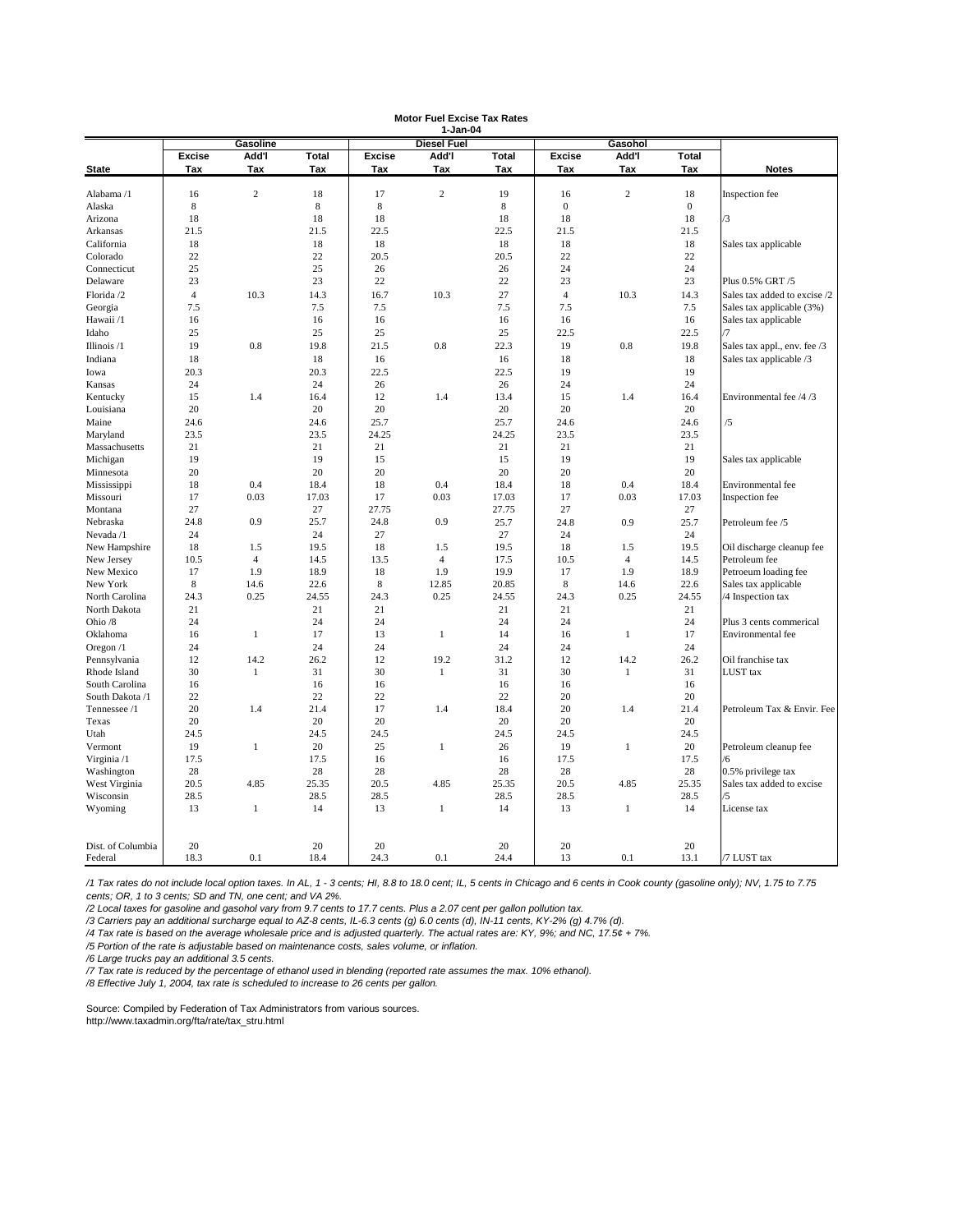|               |       | Additional   | Total |      |                      |       | Additional   | Total |                |
|---------------|-------|--------------|-------|------|----------------------|-------|--------------|-------|----------------|
| <b>State</b>  | Tax   | <b>Taxes</b> | Tax   | Rank | <b>State</b>         | Tax   | <b>Taxes</b> | Tax   | Rank           |
|               |       |              |       |      |                      |       |              |       |                |
| Alabama       | 16.00 | 2.00         | 18.00 | 36   | Nebraska             | 24.60 | 0.90         | 25.50 | 6              |
| Alaska        | 8.00  |              | 8.00  | 49   | Nevada               | 24.00 |              | 24.00 | 10             |
| Arizona       | 18.00 |              | 18.00 | 37   | New Hampshire        | 18.00 | 1.50         | 19.50 | 32             |
| Arkansas      | 21.50 |              | 21.50 | 22   | New Jersey           | 10.50 | 4.00         | 14.50 | 46             |
| California    | 18.00 |              | 18.00 | 38   | <b>New Mexico</b>    | 17.00 | 1.90         | 18.90 | 34             |
| Colorado      | 22.00 |              | 22.00 | 18   | <b>New York</b>      | 8.00  | 14.6         | 22.60 | 17             |
| Connecticut   | 25.00 |              | 25.00 | 8    | North Carolina       | 23.40 | 0.25         | 23.65 | 12             |
| Delaware      | 23.00 |              | 23.00 | 14   | North Dakota         | 21.00 |              | 21.00 | 25             |
| Florida       | 4.00  | 10.10        | 14.10 | 47   | Ohio                 | 22.00 |              | 22.00 | 20             |
| Georgia       | 7.50  |              | 7.50  | 50   | Oklahoma             | 16.00 | 1.00         | 17.00 | 41             |
| Hawaii        | 16.00 |              | 16.00 | 43   | Oregon               | 24.00 |              | 24.00 | 11             |
| Idaho         | 25.00 | 1.00         | 26.00 | 4    | Pennsylvania         | 12.00 | 13.90        | 25.90 | 5              |
| Illinois      | 19.00 | 0.80         | 19.80 | 31   | Rhode Island         | 30.00 | 1.00         | 31.00 | 1              |
| Indiana       | 15.00 |              | 15.00 | 45   | South Carolina       | 16.00 |              | 16.00 | 44             |
| lowa          | 20.10 |              | 20.10 | 26   | South Dakota         | 22.00 |              | 22.00 | 21             |
| Kansas        | 23.00 |              | 23.00 | 15   | Tennessee            | 20.00 | 1.40         | 21.40 | 23             |
| Kentucky      | 15.00 | 1.40         | 16.40 | 42   | <b>Texas</b>         | 20.00 |              | 20.00 | 29             |
| Louisiana     | 20.00 |              | 20.00 | 27   | Utah                 | 24.50 |              | 24.50 | 9              |
| Maine         | 22.00 |              | 22.00 | 19   | Vermont              | 19.00 | 1.00         | 20.00 | 30             |
| Maryland      | 23.50 |              | 23.50 | 13   | Virginia             | 17.50 |              | 17.50 | 39             |
| Massachusetts | 21.00 |              | 21.00 | 24   | W. Virginia          | 23.00 |              | 23.00 | 16             |
| Michigan      | 19.00 |              | 19.00 | 33   | Washington           | 20.50 | 4.85         | 25.35 | $\overline{7}$ |
| Minnesota     | 20.00 |              | 20.00 | 28   | Wisconsin            | 28.10 |              | 28.10 | $\overline{2}$ |
| Mississippi   | 18.00 | 0.40         | 18.40 | 35   | Wyoming              | 13.00 | 1.00         | 14.00 | 48             |
| Missouri      | 17.00 | 0.03         | 17.03 | 40   | District of Columbia | 20.00 |              | 20.00 |                |
| Montana       | 27.00 |              | 27.00 | 3    |                      |       |              |       |                |

**Gasoline Tax Rate per Gallon, 2003**

/1 Tax rates do not include local option taxes. In AL, 1 - 3 cents; HI, 8 to 11.5 cent; IL, 5 cents in Chicago and 6 cents in Cook county (gasoline only); NV, 1.75 to 7.75 cents; OR, 1 to 3 cents; SD and TN, one cent; and VA 2%.

/2 Local taxes for gasoline and gasohol vary from 5.5 cents to 17 cents (average is 13.4¢). Plus a 2.07 cent per gallon pollution tax.

/3 Carriers pay an additional surcharge equal to AZ-8 cents, IL-6.3 cents (g) 6.0 cents (d), IN-11 cents, KY-2% (g) 4.7% (d).

/4 Tax rate is based on the average wholesale price and is adjusted quarterly. The actual rates are: KY, 9%; and NC,  $17.5¢ + 7%$ .

/5 Portion of the rate is adjustable based on maintenance costs, sales volume, or cost of fuel to state government. /6 Large trucks pay an additional 3.5 cents.

/7 Tax rate is reduced by the percentage of ethanol used in blending (reported rate assumes the max. 10% ethanol). /8 Effective July 1, 2003, rate increase in KS, 24 cents (gasoline/gasohol), 26 cents (d); NM, decreases to 16 cents (gasoline/gasohol).

SOURCE: Compiled by Federation of Tax Adminstrators from various sources, January 1, 2003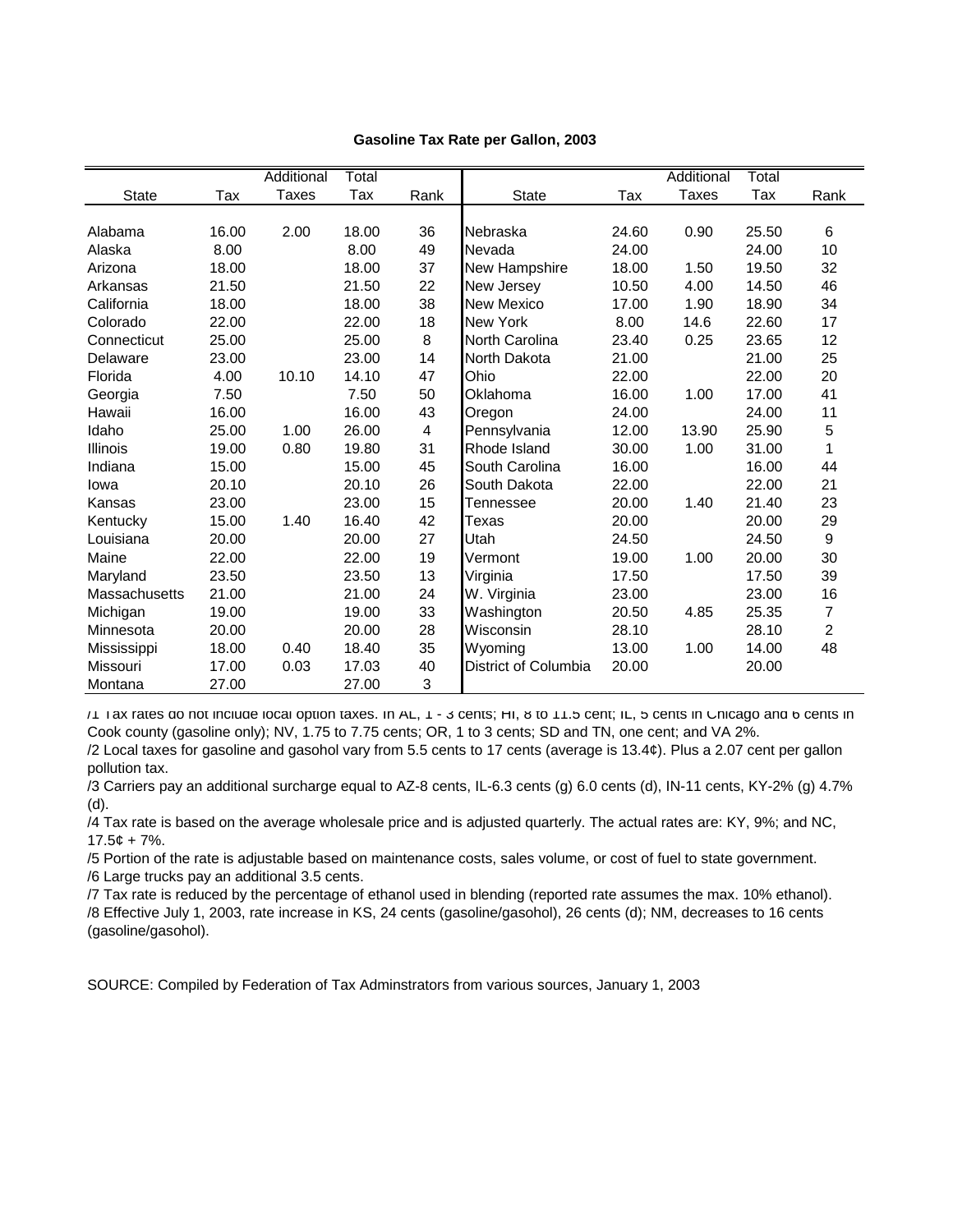| <b>State</b>  | Тах   | Rank | <b>State</b>                | Tax   | Rank           |
|---------------|-------|------|-----------------------------|-------|----------------|
|               |       |      |                             |       |                |
| Alabama       | 16.00 | 38   | Nebraska                    | 24.50 | 6              |
| Alaska        | 8.00  | 47   | Nevada                      | 24.00 | 9              |
| Arizona       | 18.00 | 31   | New Hampshire               | 18.00 | 34             |
| Arkansas      | 21.50 | 18   | New Jersey                  | 10.50 | 46             |
| California    | 18.00 | 32   | <b>New Mexico</b>           | 17.00 | 37             |
| Colorado      | 22.00 | 14   | New York                    | 8.00  | 48             |
| Connecticut   | 25.00 | 4    | North Carolina              | 24.20 | 8              |
| Delaware      | 23.00 | 12   | North Dakota                | 21.00 | 21             |
| Florida       | 4.00  | 50   | Ohio                        | 22.00 | 16             |
| Georgia       | 7.50  | 49   | Oklahoma                    | 16.00 | 40             |
| Hawaii        | 16.00 | 39   | Oregon                      | 24.00 | 10             |
| Idaho         | 25.00 | 5    | Pennsylvania                | 12.00 | 45             |
| Illinois      | 19.00 | 28   | Rhode Island                | 28.00 | 1              |
| Indiana       | 15.00 | 42   | South Carolina              | 16.00 | 41             |
| lowa          | 20.00 | 23   | South Dakota                | 22.00 | 17             |
| Kansas        | 21.00 | 19   | Tennessee                   | 20.00 | 26             |
| Kentucky      | 15.00 | 43   | Texas                       | 20.00 | 27             |
| Louisiana     | 20.00 | 24   | Utah                        | 24.50 | $\overline{7}$ |
| Maine         | 22.00 | 15   | Vermont                     | 19.00 | 30             |
| Maryland      | 23.50 | 11   | Virginia                    | 17.50 | 35             |
| Massachusetts | 21.00 | 20   | W. Virginia                 | 20.50 | 22             |
| Michigan      | 19.00 | 29   | Washington                  | 23.00 | 13             |
| Minnesota     | 20.00 | 25   | Wisconsin                   | 27.30 | $\overline{2}$ |
| Mississippi   | 18.00 | 33   | Wyoming                     | 13.00 | 44             |
| Missouri      | 17.00 | 36   | <b>District of Columbia</b> | 20.00 |                |
| Montana       | 27.00 | 3    |                             |       |                |

#### **Gasoline Tax Rate per Gallon, 2002**

1. Unless otherwise indicated, data are in dollars per gallon. These rates are exclusive of license and inspection fees. Taxes on gasoline used in motor vehicles not operated on the public highways may be at a different rate, exempted, or refunded. Blank cells indicate unavailable data. (United States, Gasoline Tax Rate, 1950-2002)

2. The tax rate is based on the average wholesale price and is adjusted quarterly. The actual rate as of January 1, 2002 was 9%. (Kentucky, Gasoline Tax Rate, 1998-2002)

3. The tax rate is indexed for inflation and is revised quarterly. (Nebraska, Gasoline Tax Rate, 1995-2002)

4. Tax rate is based on the average wholesale price and is adjusted every six months. The actual rate is 7%. (North Carolina, Gasoline Tax Rate, 1995-2002)

5. The tax rate is indexed for inflation and is revised every April 1. (Wisconsin, Gasoline Tax Rate, 1997-2002)

Source: World Tax Database, Office of Tax Policy Research. Downloaded from http://www.wtdb.org/index.html on December 22, 2003.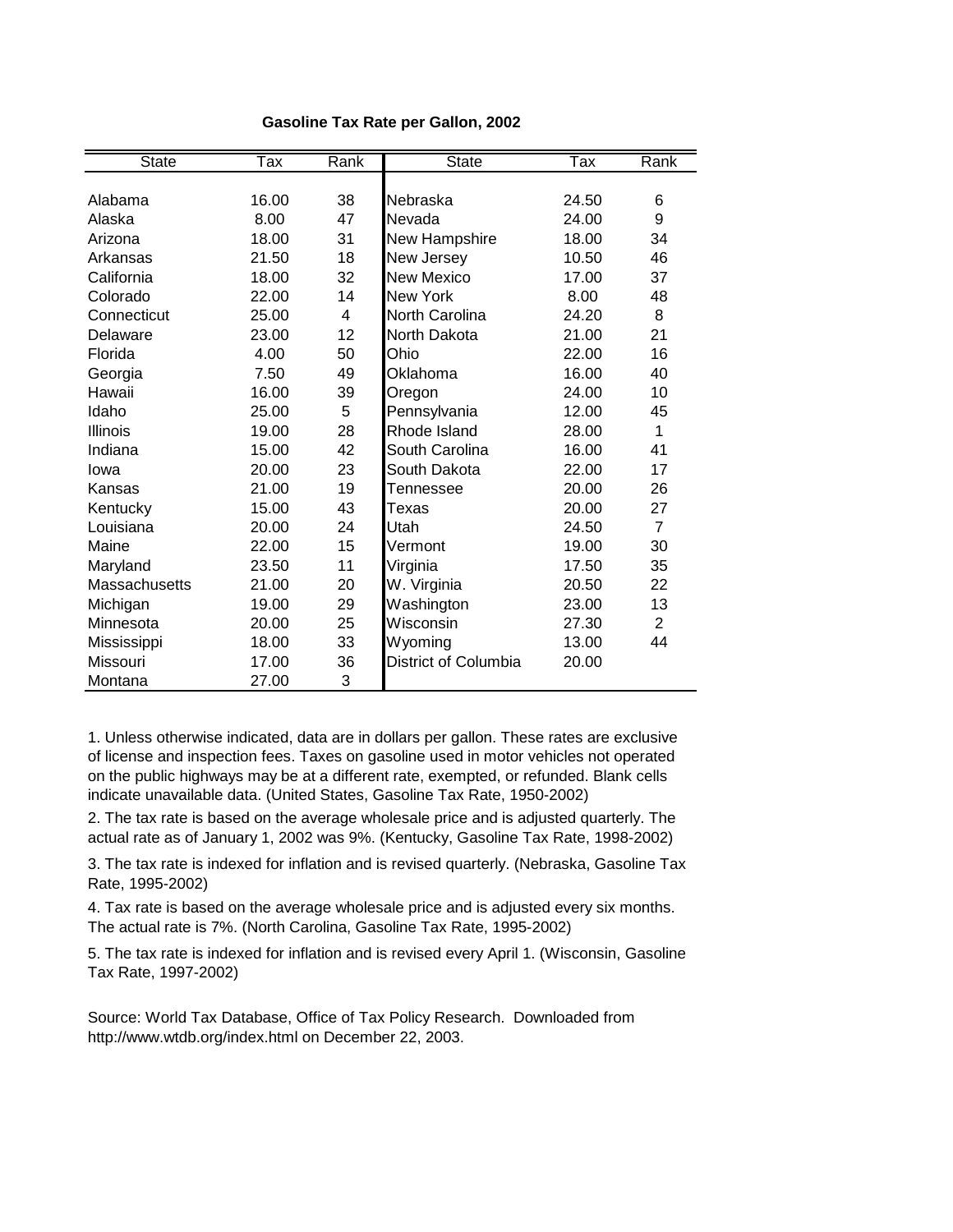| <b>State</b>          | Tax   | Rank           | <b>State</b>      | Tax   | Rank |
|-----------------------|-------|----------------|-------------------|-------|------|
|                       |       |                |                   |       |      |
| Hawaii                | 36.62 | 1              | Ohio              | 22.00 | 23   |
| Illinois              | 36.55 | $\overline{2}$ | Arkansas          | 21.70 | 28   |
| Nevada                | 33.81 | 3              | Massachusetts     | 21.50 | 29   |
| <b>New York</b>       | 30.95 | 4              | Kentucky          | 21.40 | 30   |
| Wisconsin             | 30.30 | 5              | Tennessee         | 21.40 | 30   |
| Rhode Island          | 29.00 | 6              | lowa              | 21.00 | 32   |
| Florida               | 28.90 | $\overline{7}$ | North Dakota      | 21.00 | 32   |
| Montana               | 27.00 | 8              | Mississippi       | 20.40 | 34   |
| California            | 27.20 | 9              | Virginia          | 20.10 | 35   |
| Pennsylvania          | 26.50 | 10             | Indiana           | 20.01 | 36   |
| Idaho                 | 26.00 | 11             | Louisiana         | 20.00 | 37   |
| Michigan              | 25.88 | 12             | Texas             | 20.00 | 37   |
| West Virginia         | 25.35 | 13             | Vermont           | 20.00 | 37   |
| Connecticut           | 25.00 | 14             | New Hampshire     | 19.70 | 40   |
| Nebraska              | 24.80 | 15             | Alabama           | 19.30 | 41   |
| Utah                  | 24.50 | 16             | Arizona           | 19.00 | 42   |
| <b>North Carolina</b> | 24.35 | 17             | <b>New Mexico</b> | 18.00 | 43   |
| South Dakota          | 24.00 | 18             | Missouri          | 17.00 | 44   |
| Oregon                | 24.00 | 18             | Oklahoma          | 17.00 | 44   |
| Delaware              | 23.50 | 20             | South Carolina    | 16.75 | 46   |
| Maryland              | 23.50 | 20             | New Jersey        | 14.50 | 47   |
| Washington            | 23.00 | 22             | Wyoming           | 14.00 | 48   |
| Colorado              | 22.00 | 23             | Georgia           | 11.50 | 49   |
| <b>Kansas</b>         | 22.00 | 23             | Alaska            | 8.00  | 50   |
| Maine                 | 22.00 | 23             | Washington DC     |       | 20   |
| Minnesota             | 22.00 | 23             |                   |       |      |

## **Gasoline Tax Rate per Gallon, 2001**

Source: Chartbook on Taxes in Maryland. Maryland Budget and Tax Policy Institute. January 2002. Computed from data compiled by the Federation of Tax Administrators and other sources.